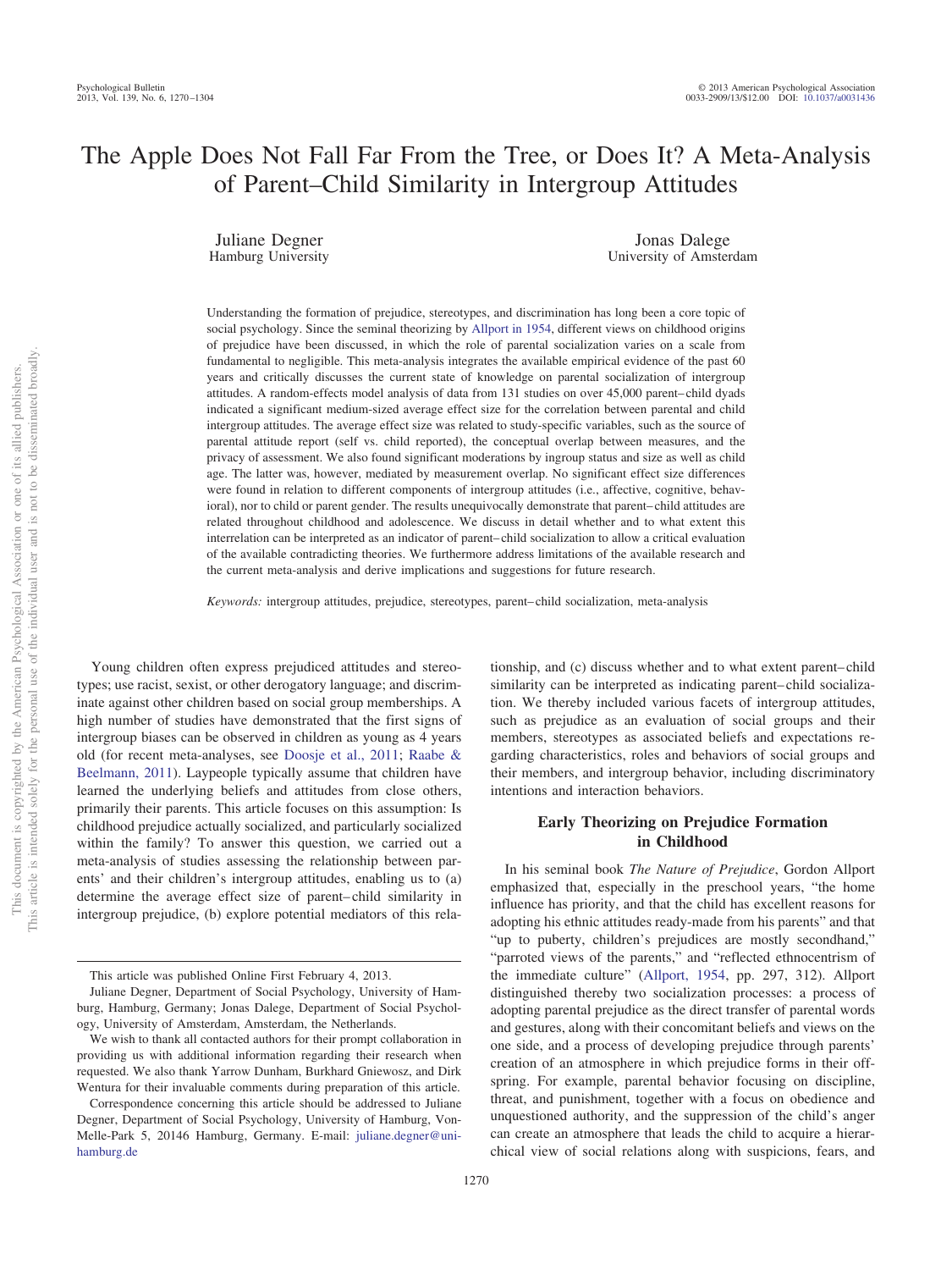hatred that sooner or later may fix on minority groups. The later assumptions relate to theorizing on the authoritarian personality, which was quite popular at that time [\(Adorno, Frenkel-Brunswik,](#page-21-1) [Levinson, & Sanford, 1950\)](#page-21-1). These postulates surely match our lay intuition that it is the tree that the apple does not fall far from, and according to Allport, we would indeed expect children to be rather similar to their parents in their level of intergroup prejudice, either because they imitate parents' attitudes or because parents recreate environmental circumstances in which the child forms the same attitudes his or her parents have. Interestingly, although Allport's work has triggered a vast amount of research on intergroup attitudes in social psychology, the topic of prejudice formation in childhood has rarely been taken up, and so far social psychology is rather mute on childhood development.

#### **Social Psychology's Theories of Prejudice Formation**

Understanding the origins of intergroup bias, prejudice, stereotypes, and discrimination has always been one of the core topics of social psychological theorizing and research. Throughout the decades, a number of affective, cognitive, and motivational structures and processes have been identified to underlie intergroup biases (for excellent recent overviews, see [Dovidio, Hewstone, Glick, &](#page-22-2) [Esses, 2010;](#page-22-2) [Nelson, 2009\)](#page-25-0). Although social psychological theories have been very effective in explaining prejudice, stereotypes, and discrimination in adults, it is typically beyond their scope to explain the formation of these structures and processes in childhood and adolescents. Interestingly, when addressing children's intergroup attitudes, social psychology tends to attribute them to early socialization processes via parents, peers, the school, or the media (e.g., [E. R. Smith & Mackie, 2007\)](#page-26-1), but does not investigate these assumptions specifically. For example, in her seminal model on automatic versus controlled components of intergroup attitudes, [Devine \(1989\)](#page-22-3) assumed that children acquire stereotypes through common socialization experiences before developing the cognitive ability or flexibility to critically assess the validity or acceptability of these beliefs. Focusing on the cognitive structures and processes underlying intergroup biases, Devine's model does not contain any clarification about the timing, nature, or the sources of these early socialization experiences.

The current meta-analysis specifically focuses on the presumably most important of these assumed socialization sources: parents. Do children indeed acquire intergroup attitudes from their parents? To what extent does such acquisition depend on the children's age? Is it only the young children that take over parents' attitudes, and are adolescents thus more independent from the home but more influenced by peers? How would a possible finding of parent–child socialization effects be integrated into our adult theories on the formation of intergroup prejudice, stereotypes, and discrimination? Shifting our focus of attention toward developmental psychology shows that the topic of prejudice formation during childhood has received some more attention here. Specifically, sociodevelopmental theories have weighed in on the role that parents and primary caregivers have in the formation of intergroup prejudice, with strong focus on racial and ethnic prejudice formation in early or middle childhood (e.g., [Aboud, 1988;](#page-20-0) [Bigler & Liben, 2006\)](#page-21-2) or early adolescence (e.g., [Nesdale, 2004\)](#page-25-1).

#### **Social-Developmental Theories of Prejudice Formation**

In the mid-1980s Frances Aboud reviewed the available empirical evidence on the occurrence of intergroup prejudice in children, which at the time appeared to be characterized by two main findings. First, consistent age differences were observed with an increase of prejudice expression between the ages of 3 and 7 years and a later decrease until the age of 12. Furthermore, the few available studies that assessed prejudice in children and their parents did not find reliable correlations between the two. In an attempt to explain these findings, Aboud developed the socialcognitive developmental theory (SCDT; [Aboud, 1988,](#page-20-0) [2008\)](#page-20-1), a neo-Piagetian theory that states that prejudice at different ages in childhood is based on parallel developmental changes in children's dominant mode of information processing (from affective to perceptual to cognitive) and their dominant focus of attention (from the self to groups to individuals). The main conclusion for our current interest is that because of their attentional focus and cognitive limitations, young children are inevitably prejudiced up to the age of 7, independent of the input they receive from parents or others in their environment. Because children's prejudices did often not correlate with their parents', Aboud assumed that children cannot have adopted them from their parents, implying that parent–child transmission or socialization would be irrelevant [\(Aboud, 1988\)](#page-20-0). A further argument for this assumption was that children would lack the cognitive capacities enabling them to understand and internalize their parents' attitudes before the age of 7 years, thus ruling out early parent–child transmission effects. Interestingly, however, children appeared to think that their parents hold attitudes similar to their own—an effect that Aboud and others explained as projection or false-consensus effect: Children may erroneously believe that their parents do see the world the way they do (e.g., [Gniewosz & Noack, 2006\)](#page-23-0). Since Aboud's theory, further recent accounts have been presented that adopt a more multifaceted approach to children's development of intergroup attitudes while yet encompassing the possibility of a parental influence.

For example, a more complex perspective on children's prejudice formation is presented in Drew Nesdale's social identity development theory (SIDT; [Nesdale, 1999,](#page-25-2) [2001a,](#page-25-3) [2004;](#page-25-1) [Nesdale](#page-25-4) [et al., 2007\)](#page-25-4), which draws heavily on social identity theory [\(Tajfel](#page-26-2) [& Turner, 1979\)](#page-26-2) and self-categorization theory [\(Turner, Hogg,](#page-27-0) [Oakes, Reicher, & Wetherell, 1987\)](#page-27-0). Nesdale points out that expressions of intergroup biases in early childhood are driven by mere ingroup preferences and do not imply negative outgroup evaluations. He suggested that these early ingroup preferences are based on self-categorization, ingroup identification, and biased social comparisons, just as in adults, and accordingly emerge in children as soon as they develop the social and cognitive abilities for social categorization, self-identification, and social comparison around the age of 5 or 6 years [\(Nesdale & Flesser, 2001\)](#page-25-5). Thus, as in social identity theory, no specific socialization input—neither from parents nor other socialization agents—is expected to play a role for the formation of ingroup preferences, because it appears as an inevitable consequence of self-categorization and motivated (positive) social comparison. Nesdale, however, clearly distinguished the formation of prejudice in terms of outgroup negativity and rejection from mere ingroup preference. He assumed that negative outgroup prejudice only crystallizes starting at the age of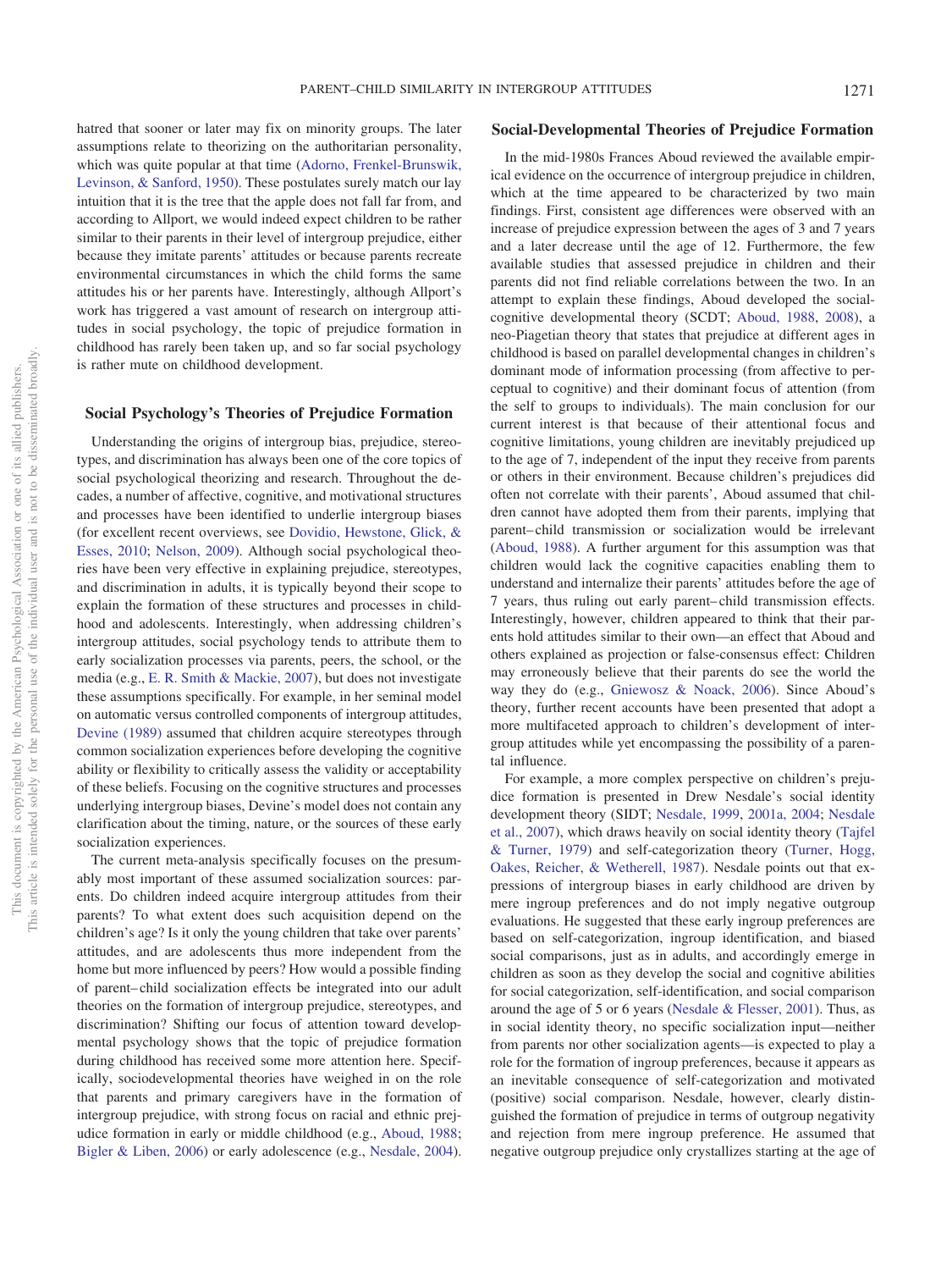7 years—but not for all children. Dislike or even hatred for outgroups and their members only form if children adopt negative ethnic attitudes prevailing in their social ingroup—significant others in their environment whom they value and identify with. Most importantly, this has to be construed as an active process in which the child decides to adopt specific attitudes as his or her own only when the child has or forms a view of him- or herself as belonging to a group with these particular set of attitudes, beliefs, and behaviors. The adoption of prejudice is facilitated if children (a) highly identify with an ingroup holding a norm of negative outgroup attitudes, (b) perceive tensions and threat between social groups or their members, and/or (c) perceive open conflict between groups or their members.

The implication here is that children may have similar intergroup attitudes to those of their prejudiced or unprejudiced parents, but that similarity is not guaranteed, because the particular attitude adopted by children rather reflects their own interests and social group identifications that may or may not overlap with their parents' interests and attitudes. Especially during late childhood and adolescence, peer groups might play a more important role as providers of ingroup norms of outgroup prejudice than parents. Accordingly, Nesdale concluded that "a positive correlation between the intergroup attitudes of parents and their children is not necessarily to be expected, particularly as children increase in age and their social environment expands" [\(Nesdale,](#page-25-3) [2001a, p. 69\)](#page-25-3). Thus, whereas SCDT assumes that parental input does not matter in the early childhood formation of intergroup attitudes, SIDT is compatible with some parental input decreasing in later childhood and adolescence and being only one of many possible influences.

Both previously presented theories focus on age-related developmental changes in selected processes assumed to drive the formation of intergroup attitudes in children, be it either a focus on cognitive processes in SCDT or a focus on cognitive-motivational processes in SIDT. In the following, we discuss two more integrative theories that include both cognitive and social-motivational processes and additionally emphasize the role of a multiplicity of different factors in the development of children's intergroup attitudes: the developmental intergroup theory (DIT) by Rebecca Bigler and Lynn Liben [\(Bigler & Liben, 2006,](#page-21-2) [2007\)](#page-21-3) and the related societal–social–cognitive–motivational theory (SSCMT) by Martyn Barrett [\(Barrett, 2007;](#page-21-4) [Barrett & Davis, 2008\)](#page-21-5).

The main assumption of DIT and SSCMT concords with SCDT [\(Aboud, 1988\)](#page-20-0) and SIDT [\(Nesdale, 2001a,](#page-25-3) [2004\)](#page-25-1) in that social stereotypes and prejudice in children are assumed to result from children's active and constructive interaction with their social environments rather than a passive learning of ready-made attitudes provided by parents as assumed by [Allport \(1954\)](#page-21-0) or [Devine](#page-22-3) [\(1989\).](#page-22-3) DIT specifies that children assign social meaning to those categories that are salient to them, based on their perceptual distinctiveness (e.g., visibility of group differences), proportional group size (e.g., minority vs. majority status of groups), and perceptions of adults' explicit labeling and functional use of social categories. Thus, parental explicit labeling (e.g., "boys," "African American") or functional use (e.g., "only girls wear dresses") renders some social categories more likely to be perceived as socially meaningful by children than other categories. In this process parents are not assigned any specific socialization role different from other agents. Once children form and apply these categories (based on individual and developmental differences in their motivation and ability to classify), they start constructing meaning by attaching beliefs and evaluations to the categories. This process is partly internally driven, as children tend toward essentialist thinking [\(Gelman, 2003\)](#page-23-1)—assuming that individuals who share visible characteristics (e.g., skin color) must also share invisible characteristics (e.g., traits)—and have a self-related motive to see the own group as positive. The process is also externally driven by information available in the social environment of the child. Children detect contingencies in their environment, such as social roles (e.g., most bus drivers are male); receive explicit messages from significant others (e.g., "boys don't play with dolls"); and observe verbal and nonverbal behaviors of others toward members of social groups. These internal and external sources interactively and reciprocally enforce the construction of links of social categories with attributes (traits, behaviors, roles) and affect (liking), thus the formation of stereotypes and prejudice, respectively. It is important to note, however, that whereas each of the described factors has an important role for the formation of stereotypes and prejudice, any single factor alone is unlikely to lead to the development of intergroup attitudes. Accordingly, [Bigler and Liben \(2006\)](#page-21-2) conceptualized parental attitudes as being only one among many influences on the formation of intergroup attitudes in children, concluding that "children's social stereotypes and prejudices are unlikely to arise directly and automatically from those held by adults in the environment" (p. 52). They assumed that it is principally possible to learn intergroup bias via direct teaching and explicit instruction, but argued that directly taught attitudes would be less complex, less stable, and less deeply held than self-construed attitudes. According to DIT, parent–child similarity is thus not necessarily to be expected or expected to be of small effect size.

A similarly multifaceted theory is the SSCMT [\(Barrett, 2007\)](#page-21-4), which focuses in more detail on the various potential environmental sources from which children can potentially acquire information about the pattern of intergroup relationships and attitudes in their immediate and broader social environment, such as parents, teachers or peer groups, school environments, school textbooks, contents of the media, television, books, and the Internet. The most important difference from DIT is the assumption that parents are assigned a particularly influential role in that they potentially influence their children not only directly based on their own discourse and practices in relation to social groups but also indirectly via their choices of the child's environment (e.g., neighborhood, school, media access), thereby selectively providing potential influences that the child is exposed to and can attend, process, and assimilate to. According to SSCMT, parental socialization thus includes not only a direct but also an indirect transfer of intergroup attitudes. This theory is compatible with Phyllis Katz's view that

it is parents, after all, who determine much about their children's world, including the neighborhoods they live in, the amount and type of television they view, the people who surround them, and also who their friends are—and all of these seem to matter. [\(P. A. Katz, 2003,](#page-24-0) p. 907)

A similar perspective is found in the socialization literature.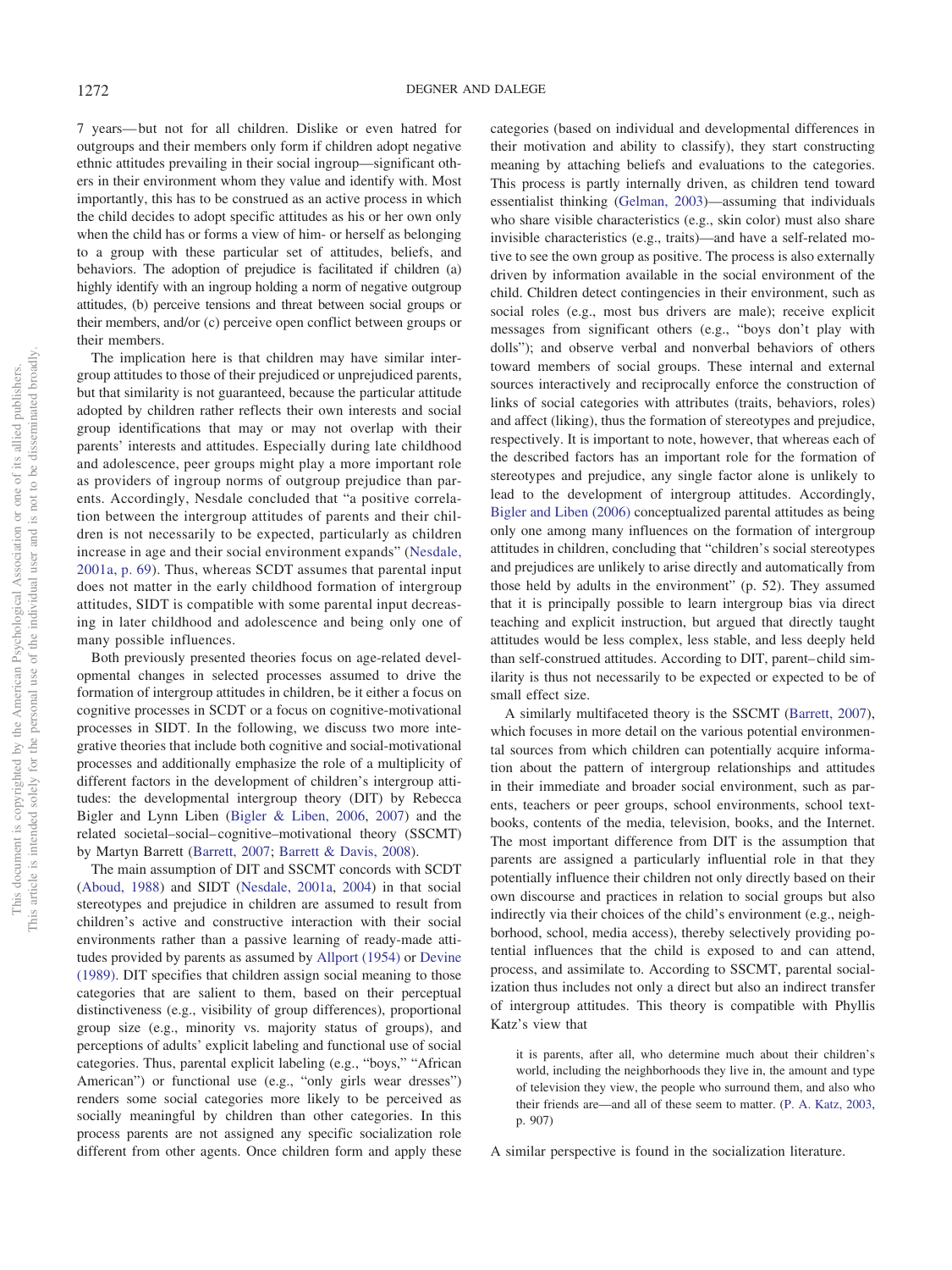#### **Socialization Perspectives**

Traditional conceptions of socialization assume that families specifically parent–child relationships—are the major context in which socialization occurs whereby the role of parents is the one to guide and assist children to incorporate attitudes, values, beliefs, and behaviors of the larger culture into their actions. Thus, parents are perceived as the principal agent of socialization in childhood. For example, in political or religious socialization research, parental attitudes have repeatedly been found to be main determinants of offspring attitudes (e.g., [Dalhouse & Frideres, 1996;](#page-22-4) [Glass, Bengs](#page-23-2)[ton, & Dunham, 1986;](#page-23-2) [Granqvist, 1998,](#page-23-3) [2002;](#page-23-4) [Jennings, Stoker, &](#page-24-1) [Bowers, 2009;](#page-24-1) [Valentino & Sears, 1998\)](#page-27-1). Children and adolescents adopt their parents' political and religious orientations to a certain degree, and this early parental transmission appears to influence the character of later adult religious or political development even though direct parental influences often appear to decrease with offspring age (e.g., [Francis & Brown, 1991;](#page-23-5) [Jennings et al., 2009;](#page-24-1) [Myers, 1996\)](#page-25-6). Assuming that intergroup attitudes undergo comparable socialization processes like other attitudes, values, and beliefs, one would thus expect a major parental influence on children's intergroup prejudice, stereotypes, and discriminative behaviors. [Grusec \(2011\)](#page-23-6) summarized different domains or mechanisms by which parental socialization takes place, such as protection and secure attachment, mutual reciprocity, power and control over resources used to modify child action, guided learning and teaching, and group participation and identification. These domains contain different parental behaviors that can lead (with different effectiveness) to children's internalization of parental and societal standards, attitudes, values, beliefs, and behaviors. For our current interest, the domain of group identification seems to be especially relevant, as parents are assumed to provide ingroup– outgroup differentiations, as well as ingroup norms and values of appropriate attitudes and behaviors. Learning through observation [\(Bandura, 1977\)](#page-21-6) and parental management of children's environments are thereby discussed as primary and most efficient ways of socialization [\(Grusec, 2011\)](#page-23-6). Socialization, however, is not a oneway road but a bidirectional process in which children are active agents who process, accept, or discard incoming information, impose own frameworks on parental influence, and also socialize their parents by modifying their beliefs and values—increasing parent–child similarity. Thus, on the basis of socialization research, we would expect that parents do play a significant role in the direct and indirect shaping of their offspring's intergroup attitudes, leading to a considerable level of parent–child similarity. It should, however, be noted that some developmentalists have questioned this primacy of parental socialization—especially in the domain of intergroup relations and attitudes. Group socialization theory [\(J. R. Harris, 1995,](#page-23-7) [1998,](#page-24-2) [2000\),](#page-24-3) for example, assumes that group processes are primary for socialization. Thus, attitudes, values, beliefs, and behaviors might be learned from parents but are retained by children only if they are approved and shared by their peer groups. Additionally, children's peer groups create their own culture by selecting and rejecting various aspects of the adult culture and by making cultural innovations of their own. Applying this perspective to the formation of intergroup attitudes, one would thus expect none or only a small correspondence of parent and child attitudes but a higher child–peer correspondence. We are thus once more confronted with contradicting expectations for the

average effect size of parent–child similarity in intergroup attitudes.

#### **The Need for a Meta-Analysis**

To summarize, we are faced with a situation in which different models and theories in social and developmental psychology provide rather opposing predictions regarding the role assigned to parents in the formation of intergroup prejudice in children. Whereas [Allport's \(1954\)](#page-21-0) assumptions on the priority of parental influence, especially in early childhood, fit traditional socialization theories [\(Grusec, 2011\)](#page-23-6) and suit the layperson's assumption that the apple does not fall far from the tree, social-developmental theories predict either no influence [\(Aboud, 1988,](#page-20-0) [2008;](#page-20-1) see also [J. R. Harris, 1995,](#page-23-7) [1998\)](#page-24-2) or, if any, a marginal or moderate influence [\(Barrett, 2007;](#page-21-4) [Bigler & Liben, 2006;](#page-21-2) [Nesdale, 2004\)](#page-25-1) that is expected to be moderated by a number of external and internal factors (e.g., ingroup identification; [Nesdale, 2004\)](#page-25-1).

Interestingly, the empirical evidence cited in the social and developmental literature to underline assumptions of no, little, or varying parental socialization of children's intergroup attitudes refers to the same relatively small set of correlational studies in which no or only small significant relations between parent and child prejudice were found [\(Aboud & Doyle, 1996;](#page-20-2) [Bird, Monach](#page-21-7)[esi, & Burdick, 1952a;](#page-21-7) [Branch & Newcombe, 1986;](#page-21-8) [J. M. Carlson](#page-21-9) [& Iovini, 1985;](#page-21-9) [Davey, 1983;](#page-22-5) [H. D. Fishbein, 2002;](#page-23-8) [Frenkel-](#page-23-9)[Brunswik & Havel, 1953;](#page-23-9) [Goodman, 1952;](#page-23-10) [D. B. Harris, Gough, &](#page-23-11) [Martin, 1950;](#page-23-11) [Horowitz & Horowitz, 1938;](#page-24-4) [P. A. Katz, 1976;](#page-24-5) [P. A.](#page-24-6) [Katz & Kofkin, 1997;](#page-24-6) [Mosher & Scodel, 1960;](#page-25-7) [Pushkin & Nor](#page-26-3)[burn, 1983;](#page-26-3) [Radke & Trager, 1950;](#page-26-4) [Radke-Yarrow, Trager, &](#page-26-5) [Miller, 1952\)](#page-26-5). This is striking because by far more evidence is available, although scattered across multiple disciplines. It is also problematic because some of these studies appear outdated, presenting research conducted at times when the open expression of negative intergroup attitudes, such as racist or sexist prejudice, was socially accepted and rather the norm. Also, several studies relied on small samples that are inadequate for detection of small effects in correlational research. Nevertheless, this limited selection of studies seems to build the empirical foundation of the argument that parents play no or only an insignificant role in the formation of childhood prejudice.

A meta-analysis systematically reviewing all available evidence is thus desired to provide reliable information whether and to what extent parents and children are similar in their intergroup attitudes. The most widely available effect size in this field of research is the correlation coefficient. In a first step, we therefore identified the average effect size and its significance level of parent–child correlations. In the next step, we further explored whether we can identify methodologically and/or theoretically relevant moderators of that effect size. Below, we propose a number of hypotheses formulated to explain how different sample-, study-, and methodspecific factors might moderate the relationship between parental and children's intergroup attitudes, along with the empirical evidence supporting or contradicting them. These first steps are essential to allow drawing a firm conclusion whether and under which conditions we do find children's intergroup prejudice to resemble their parents' attitudes. On the basis of such findings, we will debate whether we can interpret such correlations as indicators of parental socialization, and thus whether we should include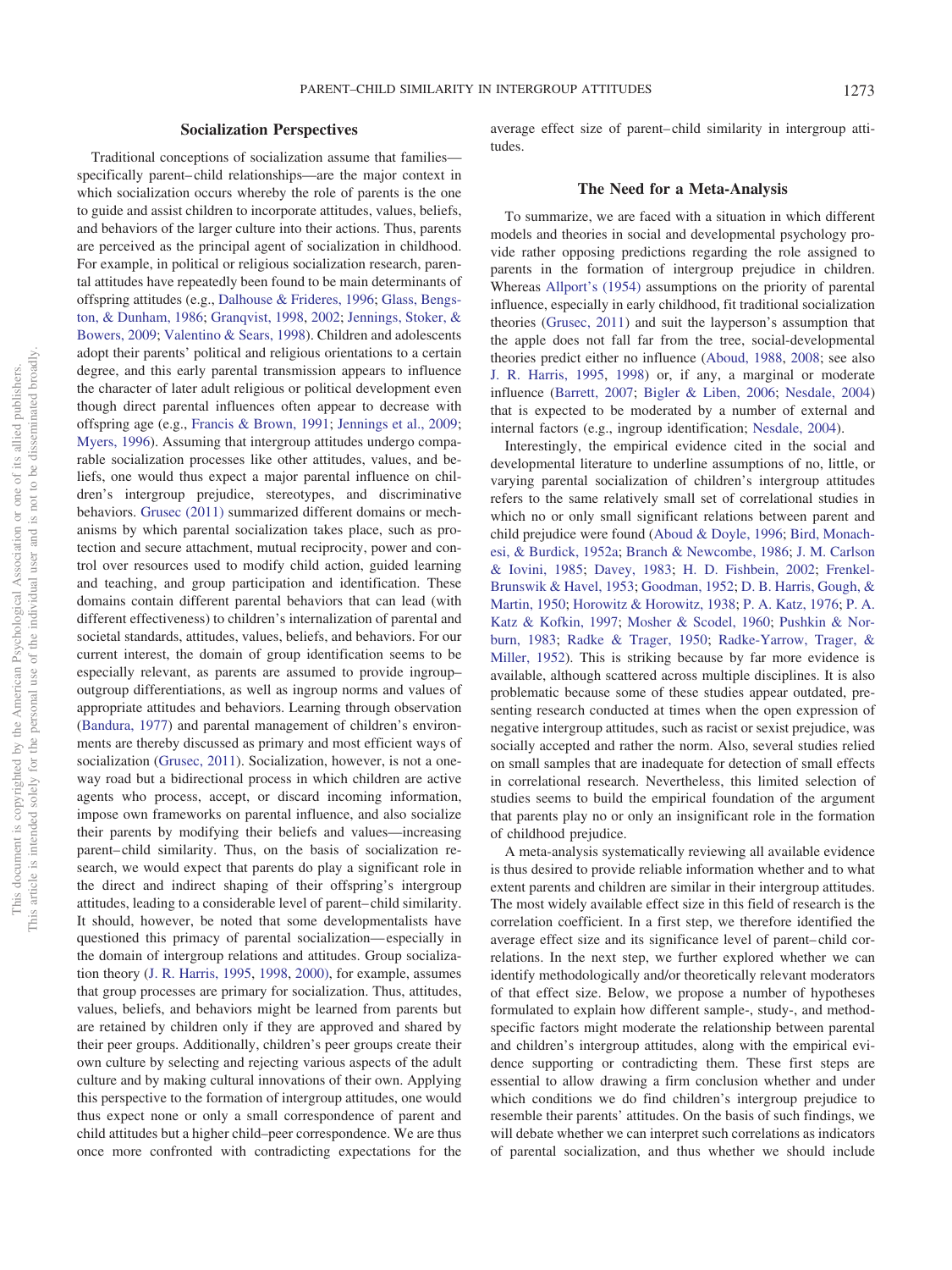parental socialization in our models and theories of prejudice formation in childhood and adolescence, and discuss implications for further research.

#### **Possible Moderators of Parent–Child Similarity in Intergroup Attitudes**

#### **Measurement-Related and Study-Specific Moderators**

The way in which prejudice is measured is a possible source of variability in the correlations between parental and children's intergroup attitudes. Below we discuss several hypotheses concerning the moderating roles of the characteristics of the study and specific measurements of intergroup attitudes in children and parents.

**Source of parent information.** When researching the similarity of parents' and their children's intergroup attitudes, the ideal procedure may be to obtain direct measures with the two groups of participants. However, practical limitations often do not allow such a direct approach. Therefore, a number of researchers opt to obtain direct measures from the more easily attainable participant group (children can often be easily approached in school or kindergarten settings) and rely on indirect information about the parents—that is, by asking the children to indicate their parents' attitudes. This approach, however, risks to bias results, as children's reports of their parents' attitudes might be inaccurate because children (a) might simply not know their parents' attitudes and (b) might assume that their parents have the same attitudes as themselves. [Aboud and Doyle \(1996\)](#page-20-2) addressed such false consensus biases, assuming that children incorrectly and egocentrically believe that their parents hold similar attitudes to their own. Furthermore, [Gniewosz and Noack \(2006\)](#page-23-0) demonstrated that such projection processes do indeed occur when children lack the knowledge of their parents' attitudes, but seem to play a more pronounced role in younger childhood, whereas older adolescents have more accurate representations of their parents' attitudes. If projection or false consensus processes do occur when children serve as informers of their parents' attitudes, parent–child similarity might be overestimated in these studies. We therefore conducted a moderator analysis testing whether the average effect size is elevated in studies using child reports of parental attitudes as compared to studies relying on parental self-reports.

**Measurement overlap.** Developing valid and reliable measures of intergroup attitudes and stereotypes is a challenging endeavor, especially when targeting young children who might lack the cognitive or verbal abilities to complete measures that are typically used in adult research (e.g., [Nesdale, 2001b\)](#page-25-8). Unfortunately, child-friendly measures, adapted to the specific cognitive, linguistic, and social stage of children's development, often differ from adult measures used with parents and thereby often risk assessing different underlying concepts. For example, in the seminal study by [Aboud and Doyle \(1996\),](#page-20-2) racist attitudes in children were assessed by trait assignments to individual group members with the Multi-Response Racial Attitude Measure (MRA; [Doyle &](#page-22-6) [Aboud, 1995\)](#page-22-6) and the Preschool Racial Attitude Measure [\(Wil](#page-27-2)[liams, Best, Boswell, Mattson, & Graves, 1975\)](#page-27-2), whereas attitudes in parents were assessed with a typical prejudice scale including pro-Black and anti-Black items (e.g., [I. Katz & Hass, 1988\)](#page-24-7). In this

example, both measures focus on racial attitudes; however, they assess different components of these attitudes: They focus on the outgroup as a whole in relation to the entire society in the parental measure and focus on possible traits in individual group members in the child measure. Using different instruments to measure intergroup attitudes in children and parents generally decreases the likelihood of finding significant correlations (e.g., [Nesdale,](#page-25-3) [2001a\)](#page-25-3). In extreme cases, measures might assess entirely different concepts in parents and children, such that little correspondence can be expected. We therefore coded the conceptual similarity of measures employed with parents and children to enable us to analyze whether this methodological factor moderates the reported child–parent correspondence.

**Studied concept.** We explored whether average effect sizes differ in studies on prejudice (affective and evaluative component) stereotypes (cognitive component) or discrimination (behavioral component), although there are no theories explicitly predicting such differences. However, given various theories about the "primacy of affect" (e.g., [Zajonc, 1980\)](#page-27-3), one may assume that affective components of intergroup attitudes are learned better or more directly than cognitive components. For example, [C. S. Crandall,](#page-22-7) [Bahns, Warner, and Schaller \(2011\)](#page-22-7) recently demonstrated that learned valence associations can form the basis of stereotype formation in response to new groups. On the other hand, one could also assume that cognitive components (i.e., stereotypes) are learned first and form the basis of intergroup evaluations and emotions (e.g., [Fiske, Cuddy, Glick, & Xu, 2002\)](#page-23-12). In relation to observational learning processes and imitation [\(Bandura, 1977\)](#page-21-6), one may also assume that intergroup behaviors are directly imitated, but not the underlying beliefs and evaluations, because the child cannot understand them yet (e.g., [Aboud, 1988;](#page-20-0) [Nesdale,](#page-25-2) [1999,](#page-25-2) [2004\)](#page-25-1). According to the latter view, one would expect higher parent–child correlations when assessed with behavioral measures as compared to measures of affective or cognitive components of intergroup attitudes.

We had considered additionally coding whether the measures focused on the mere knowledge or awareness of intergroup attitudes as compared to personal beliefs and endorsement of those attitudes (e.g., [Devine, 1989\)](#page-22-3). One may assume that children's knowledge of intergroup attitudes might be stronger related to their parents' attitudes as compared to the personal endorsement and internalization of such attitudes. However, in the majority of studies, this information could not be coded unanimously, and we therefore could not conduct this moderator analysis.

**Study domain (target group).** It is generally conceivable that parent–child similarity might differ in different intergroup domains. For example, group memberships that are more salient (e.g., race), addressed more frequently (e.g., gender), or discussed more openly (e.g., religion) might lead to higher parent–child correspondence than memberships that are less salient or openly discussed (e.g., sexual orientation), although none of the theories makes an explicit prediction in this direction (but see [Bigler &](#page-21-2) [Liben, 2006\)](#page-21-2). We therefore conducted an explorative moderation analysis testing whether the average effect size of child–parent similarity differs across intergroup domains.

**Assessment situation.** A further possible study-related moderator is the assessment situation—in relation to social desirability effects based on currently widely accepted norms of tolerance and egalitarianism in most Western societies. Especially adults (par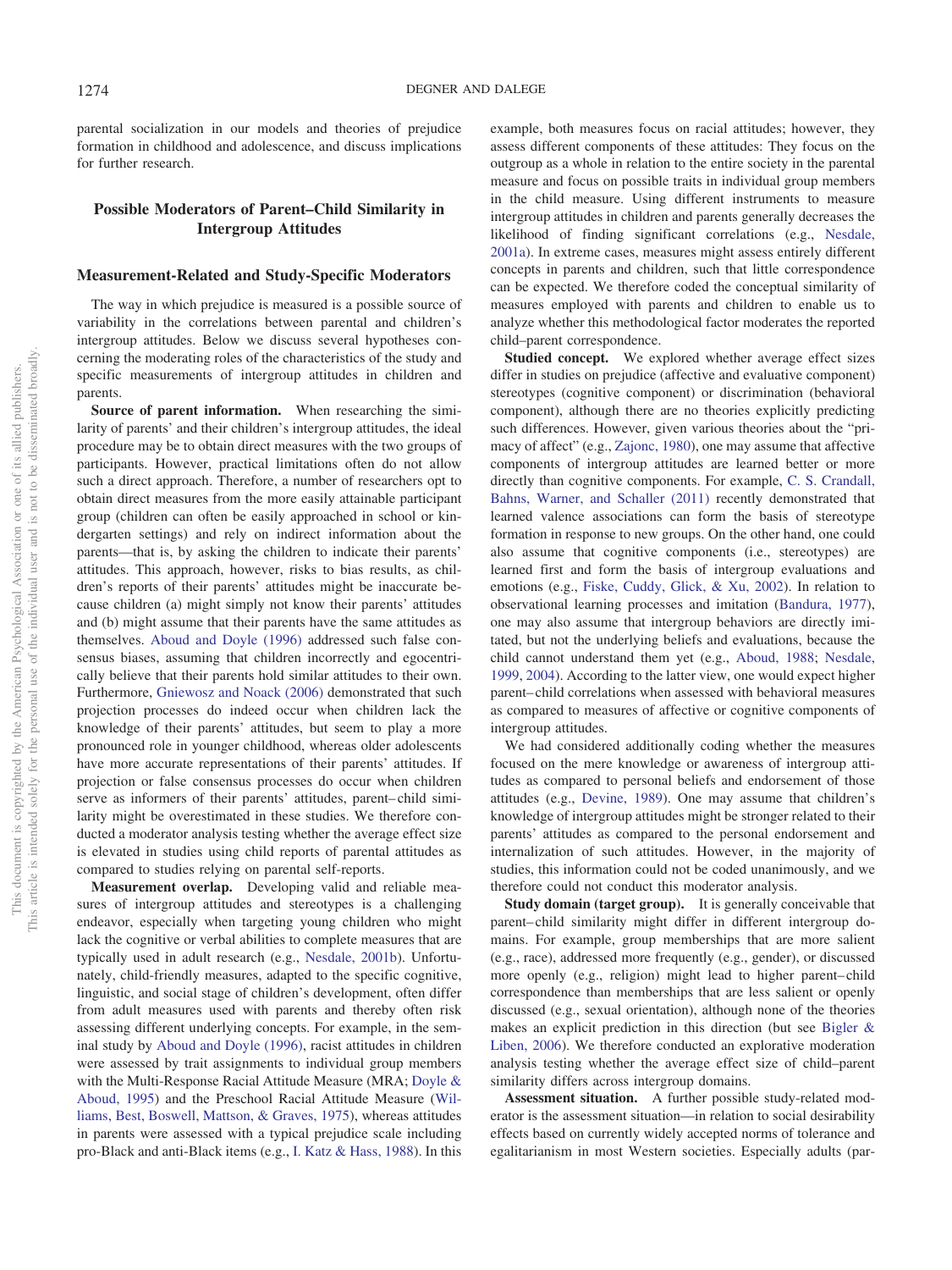ents) might be motivated to conceal their levels of agreement with prejudiced intergroup attitudes when they perceive these as socially undesirable. When individuals act according to such shared social desirability standards, variance in attitude expression might be reduced, thus reducing the possibility of finding significant parent–child correlations. Social desirability concerns are typically considered to be less important in young children, who are assumed to express their attitudes uninhibited (e.g., [Doyle, Beau](#page-22-8)[det, & Aboud, 1988\)](#page-22-8). However, we know that social desirability concerns are at least somewhat present by age 6 (e.g., [Rutland,](#page-26-6) [Cameron, Milne, & McGeorge, 2005\)](#page-26-6) and are considered to increase in children with increasing age (e.g., [Nesdale, 2001b\)](#page-25-8). It is, however, possible that such concerns may be more profound in parents. If children and/or parents mask their attitudes, the observed parent–child attitudinal similarity would be reduced. Unfortunately, only very few studies include direct measures of social desirability for children (e.g., [V. C. Crandall, Crandall, & Katk](#page-22-9)[ovsky, 1965\)](#page-22-9) or adults (e.g., [Crowne & Marlowe, 1960\)](#page-22-10) and thus do not allow a direct examination of its possibly biasing influence. However, social desirability concerns would be expected to be stronger when people are directly asked to openly express their attitudes, for example, in interviews, as compared to more private assessment situations, such as filling in a questionnaire on one's own (e.g., [Devine, 1989\)](#page-22-3). In absence of more direct markers of social desirability concerns, we therefore used the assessment situation as an indirect indicator for the possible influence of social desirability concerns and tested whether it was a significant moderator of parent–child correspondence in intergroup attitudes.

#### **Sample-Specific Moderators**

**Child age.** A further possible moderator, child age, is interesting from a theoretical as well as from a methodological perspective. From a theoretical perspective, there is ample reason to assume that parent–child similarity might differ depending on the age of the child because of different potential of parents' influence on their offspring. Child age in this regard serves as an indirect indicator of age-related developmental variables such as cognitive skills, social skills, the frequency and intensity of parent–child interaction, and interaction with other socialization agents such as peers or teachers. Predictions of age differences based on theories of prejudice formation, however, are rather contradictive. For example, [Allport \(1954\)](#page-21-0) assumed that prejudice in early childhood would mainly be based on parental input, which decreases with increasing age of the child. We would thus expect a significant inversed relation of parent–child similarity with child age. [Aboud](#page-20-0) [\(1988\),](#page-20-0) on the contrary, noted that below the age of 7 years, no parent–child similarity can be expected (a) because young children lack the social and cognitive abilities to perceive, understand, and internalize their parents' attitudes and (b) because their intergroup attitudes stem from a normative sociocognitive developmental course and do not depend on external influences. [Nesdale \(1999,](#page-25-2) [2004\)](#page-25-1) provided a further different perspective, pointing out that some parent–child similarity might be expected in very young age, for example, if children "ape" racist language or behavior from their close environment without truly adopting them as their own. In later childhood and adolescence, however, parent–child similarity would not necessarily be expected to be observed because attitude formation would be more influenced by various peer

groups and school experiences [\(Nesdale, 2004\)](#page-25-1) but also by one's own interracial encounters [\(P. A. Katz, 1976\)](#page-24-5). In this line, a number of researchers have suggested reduced general susceptibility to parental orientations in adolescence because the parent– child relationship tends to change during the transition to adolescence. Teenagers' assertion of independence is likely to lead to renegotiations of parents' rules, norms, and values and thus even intentional dissimilarity in their attitudes (e.g., [Jaspers, Lubbers, &](#page-24-8) [de Vries, 2008;](#page-24-8) [P. A. Katz, 1976;](#page-24-5) [McGue, Elkins, Walden, &](#page-25-9) [Iacono, 2005\)](#page-25-9). However, despite the popular beliefs that adolescents turn away from their parents, most empirical research in other domains of value socialization reveals a striking concordance between worldviews of parents and those of their adolescent children (e.g., [Vollebergh, Iedema, & Raaijmakers, 2001\)](#page-27-4). Additionally, one could propose that the accumulation of enduring direct and indirect parental influence throughout the years of childhood might only be unveiled during adolescence or young adulthood when personal attitudes form and stabilize as part of identity development (e.g., [Meeus, 1996\)](#page-25-10). We are thus faced with contradictive predictions regarding possible age differences of the parent–child similarity of intergroup attitudes.

Child age moderations of parent–child similarity might also be expected based on a methodological perspective. As mentioned earlier, developmental research on intergroup attitudes faces the challenge of using measures adapted to the cognitive and linguistic abilities of the children. Therefore, researchers working with younger children might see a higher need to use child-adapted measures that are inevitably less similar to parental measures. Studies with older children or adolescents on the other hand are more likely to employ the same or highly similar measures with parents and children. Thus, the conceptual overlap of parent and child measures might be positively related to child age, and higher levels of parent–child similarity can be found in higher child age merely based on increased measurement similarity. We will therefore test for mediated moderations, exploring whether (a) the relation between child age and parent–child correspondence might be mediated by measurement overlap and/or (b) the relation between measurement overlap and parent–child correspondence is mediated by child age.

**Parent and child gender.** Several hypotheses can be put forward regarding possible influences of parent and child gender. On the one hand, one might expect stronger similarity between mothers and their children as compared to fathers, simply because in traditional family settings, mothers tend to spend more time with their children (e.g., [Bailey, 1994\)](#page-21-10) and only modest increases in paternal involvement in child care have occurred in recent years [\(Coltrane, 2000\)](#page-21-11). Because of higher child care involvement, mothers may have more opportunities to communicate own values and attitudes that might lead to higher mother–child than father–child similarity in intergroup attitudes (e.g., [Jaspers et al., 2008;](#page-24-8) [Tenen](#page-26-7)[baum & Leaper, 2003\)](#page-26-7). We are not aware of any explicit assumptions regarding girls or boys being more or less influenced by parental attitudes, although it is possible that based on parents' differential treatment of boys and girls, differences in attitude similarity occur. A meta-analysis by [Lytton and Romney \(1991\),](#page-24-9) however, indicates that in most socialization areas, parents do not make systematic differences in their rearing of boys and girls. Gender-based differences in socialization behavior appeared only in regard to sex-typed activities and physical punishment. Because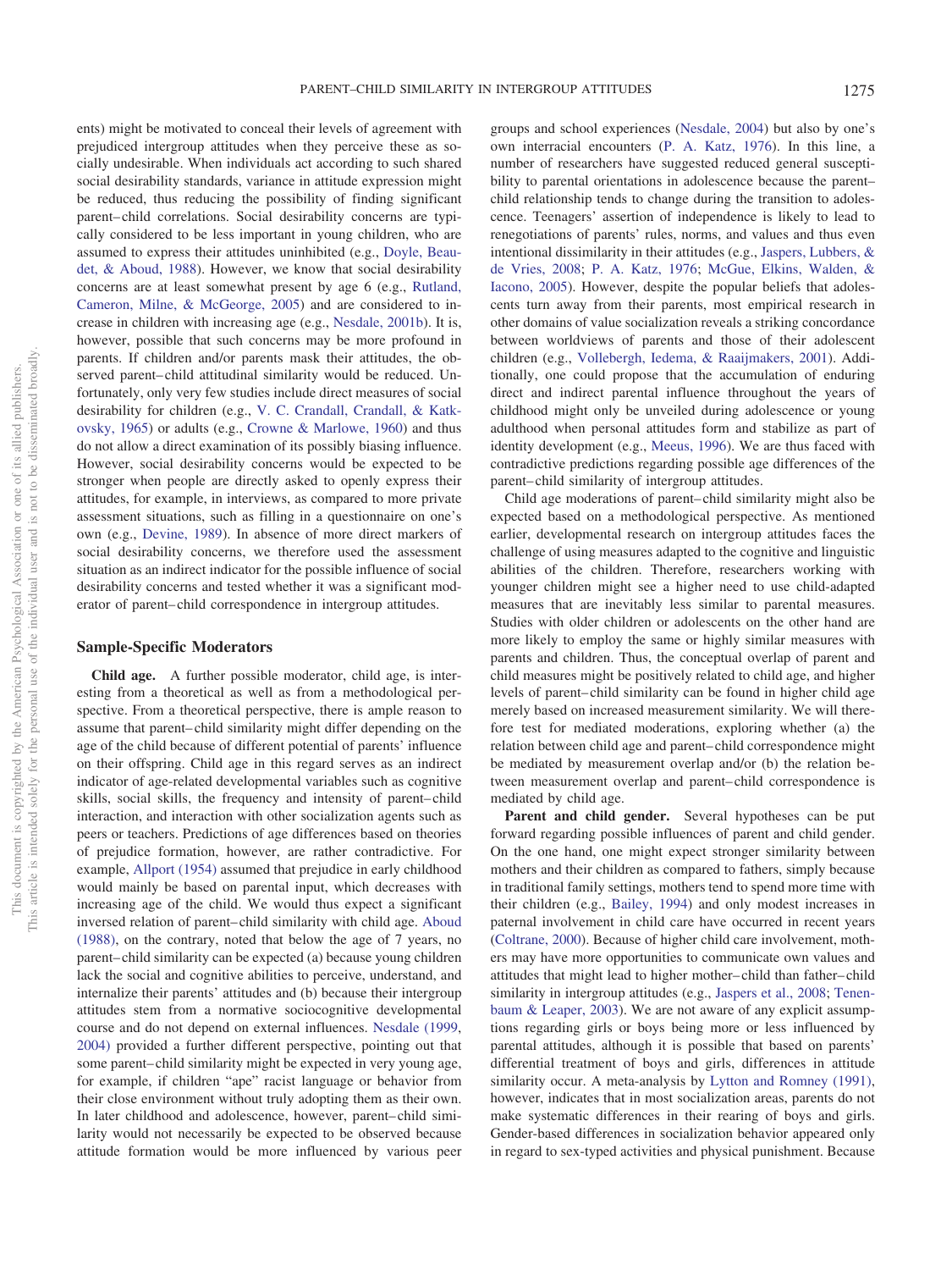these areas might be directly or indirectly related to intergroup attitudes (e.g., gender attitudes, social dominance orientations), we conducted an exploratory moderation analysis of child gender. Last but not least, the interaction of parent and child gender might play a role as moderator of parent–child similarity, for example, such that parent–child correspondence would be higher when child and parent gender match than if they do not match. Especially in the domain of gender attitudes, it has been repeatedly argued that children's understanding of gender and their gender attitudes might be shaped more by the same-gender parent (e.g., [Russell &](#page-26-8) [Saebel, 1997\)](#page-26-8), although the empirical evidence is rather mixed (e.g., [Burt & Scott, 2002;](#page-21-12) [Cunningham, 2001;](#page-22-11) [Tenenbaum &](#page-26-9) [Leaper, 2002\)](#page-26-9). We will therefore test not only the independent moderating roles of parent or child gender but also their interacting effect on parent–child similarity in intergroup attitudes.

**Own group status.** It is conceivable that correspondence between parental and children's intergroup attitudes differs between social groups of different status, be it because of different socialization practices in relation to intergroup attitudes or because of general cultural differences in parenting. For example, research on ethnic identity development documents that racial or ethnic minorities tend to use explicit teaching strategies to teach their children about their cultural heritage and intergroup attitudes, and prepare them for possible discrimination (e.g., [Hughes & Chen,](#page-24-10) [1997;](#page-24-10) [Hughes et al., 2006\)](#page-24-11). In high-status majority groups, however, such explicit teaching is rather rare, and a high number of parents simply prefer not to mention or discuss intergroup attitudes (e.g., [P. A. Katz, 2003\)](#page-24-0). Group status might be based on numbers alone (e.g., typically majorities have higher status), but not necessarily so, with minorities sometimes having higher status and power (e.g., the White minority in South Arica) or equal size groups having different degrees of power (e.g., men and women). To analyze whether group status does indeed moderate parent– child similarity of intergroup attitudes, two possible moderator variables are thus available, the one being relative size of the ingroup and the other being relative group status of the ingroup. We expected parent–child similarity to be higher in lower status minority groups as compared to higher status majority groups.

#### **Method**

#### **Literature Search Procedure**

To survey the literature on the relationship between parental and offspring intergroup biases, we performed computer searches of the following databases: PsycINFO, Dissertation Abstracts International, PsycARTICLES, PSYNDEX, Web of Science, Science Direct, and Educational Resources Information Center, added by a search via Google Scholar. We used a combination of a wide array of terms referring to intergroup biases and terms referring to parental attitudes. The specific search terms were (*prejudice OR stereotype OR racism OR ethnocentrism OR xenophob\* OR* ((*intergroup OR intergroup OR ingroup OR in-group OR outgroup OR out-group OR ethnic OR immigra OR foreign OR minority OR gender OR sex OR women OR homosexual OR lesbian OR gay OR weight OR anti-fat OR religion*) *AND* (*attitude OR bias OR preference OR favoritism OR favouritism OR evaluation OR attitude OR rejection OR exclusion OR dynamic*)) *AND* (*parent OR mother OR father OR intergeneration*<sup>\*</sup> *OR transmission OR*  *socialization OR similarity*). Our search covered all the published articles that were available in the databases up until December 2010. Prior to acceptance of this article, this research was updated in order to include recent publications between January 2011 and July 2012. In the initial literature research we retrieved more than 5,000 references that were submitted to a brief review of the titles and abstracts. This review resulted in 686 references that appeared to report at least one study in which intergroup attitudes were measured in both children and parents, thus matching the inclusion criteria for the meta-analysis explained below. In addition, we sent a request for unpublished studies to the e-mail lists of the Society for Personality and Social Psychology, the European Association of Social Psychology, and the European Sociological Association. A further call for papers was published on the web page of the Society for Research in Child Development. We also contacted the European Society for Developmental Psychology and the International Sociological Association asking for publications of the call for papers, but did not receive affirmative responses. These calls for papers received 13 responses, providing, however, only one published article and two unpublished reports that were not already retrieved during the previous database searches.<sup>1</sup>

We then read all articles that were available and written in Dutch, English, French, German, Italian, Portuguese, or Spanish to evaluate eligibility of each article for the current project. Sixteen references that were judged as potentially eligible from the titles and/or abstracts were not available and therefore not included in further searches or analyses. Finally, we conducted a forward and backward reference research using both the Web of Science database and Google Scholar to identify any publications that referred to or were referred by any article that was judged eligible for inclusion. This procedure allowed us to identify 32 further references that were not retrieved during the previous searches.

#### **Inclusion Criteria**

We established study eligibility using the following inclusion criteria:

1. The study must report measures of intergroup attitudes and have assessed both parents' and their offspring's attitudes. For the purpose of the current meta-analysis, we defined intergroup attitudes as including affective, cognitive, and/or behavior components, thus including measures of group-related evaluations (e.g., prejudice, ingroup pride), beliefs (e.g., stereotypes, expectations, role assignments), relations (e.g., intergroup contact, intergroup friendship, dating), and/or behaviors (e.g., discrimination, aggressive behaviors, intergroup helping). In this regard, *intergroup* refers to socially categorized groups, for example, based on ethnicity, religion, and body weight. Although we had planned to include studies with novel groups as well, no such study fulfilling our inclusion criteria appeared during our literature research. We included direct (e.g., self-report in questionnaires) as well as indirect measures (e.g., behavioral observations) of child attitudes. Measures of parental attitudes could have been obtained either from the parents directly or from children's or others' perception of parental attitudes (e.g., children's judgment how their mothers

<sup>&</sup>lt;sup>1</sup> Note that this search procedure inevitably favored inclusion of research conducted in North America and Western Europe, as research from other populations is less likely to be listed in the used sources.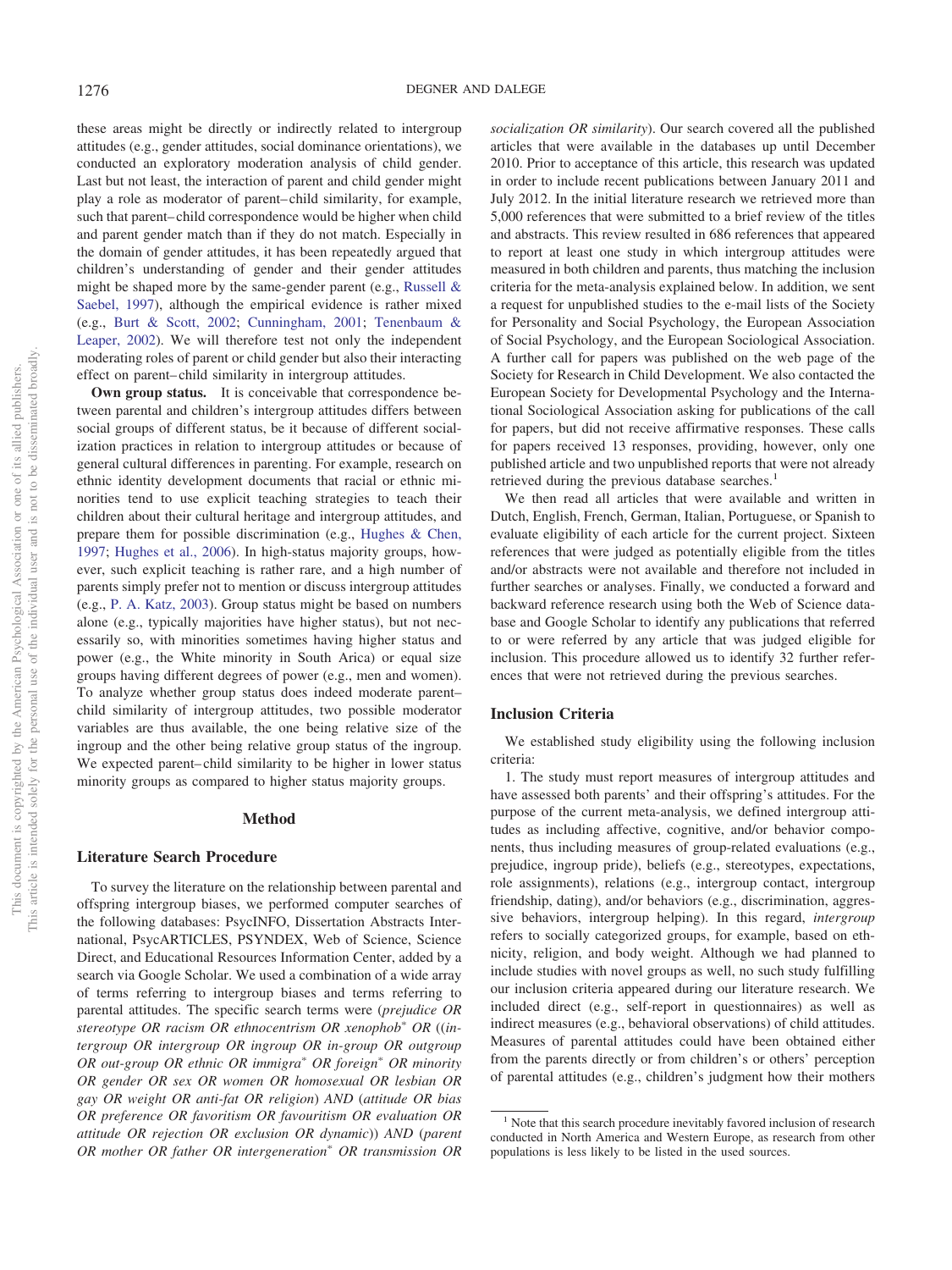or fathers would have filled out a questionnaire on intergroup attitudes).

We eliminated 154 references that did not include measures of intergroup attitudes and thus did not conceptually fit into the current research project. We further excluded 98 studies reporting measures of concepts that although related to intergroup relations, did not measure intergroup attitudes as defined above (i.e., perceived discrimination and stereotype consciousness, gendered toy or activity preferences, household task distribution, parental occupation status, parenting values and behavior, attitudes toward school subjects, attitudes toward sexuality or sexual behavior, general social values such as conservatism, traditional family values, political partisanship, or party preferences). As a decision criterion, we carefully evaluated whether the reported concepts included attitudes targeting socially meaningful groups or their members and excluded them when this criterion was not fulfilled. Furthermore, we eliminated 19 studies that reported parental but no child measures of intergroup attitudes and 140 studies that reported child measures but no parental measures of intergroup attitudes.

2. Data must have been collected from nonclinical samples with the mean age of offspring participants being below or equal to 21 years. Although this meta-analysis focuses on attitude socialization in childhood and adolescence, we included studies with a broad age range up to 21 years. This allows comparisons of parent– offspring similarity for different age groups. It is also possible that attitude transmission relies on accumulative processes during childhood and adolescence and appears only in late adolescence or young adulthood. Thus, studies including young adults are similarly informative. On the basis of this criterion, eight studies with samples of adults and their parents (mean age ranging from 23 to 44 years), one study in which offspring age was not specified, and two studies with clinical samples were excluded.

3. Parents were the biological parents. On the basis of this criterion, we excluded two references reporting samples of stepparents or international adoption parents.

4. The study is not based on experimental manipulation of child or parent intergroup attitudes. From the few experimental or intervention studies that we found  $(k = 4)$ , we only included effect sizes of control groups or preintervention measures of experimental groups.

5. The study must report original empirical data. Editorials, reviews, keynotes, or book chapters and other theory-oriented publications  $(k = 112)$  were excluded if they did not report original data. To avoid duplication, data provided from samples that were published in other, already included reports were excluded from analyses  $(k = 18)$ . When the reported sample was a subset of participants from a larger sample reported in a different article, the effect size from the larger sample was included.

6. The study had to include a test of the relationship between parent and child attitudes. For inclusion, appropriate statistical information about the relationship between parent and child attitudes had to be available. This information includes *r* values, *t* tests, *F* tests, chi-square values, or proportions. In cases of studies that included measures of intergroup attitudes in parents and their children without reporting their relationship, we contacted the authors of the article and asked for the missing data or information. If reported statistics were obtained from analyses that included additional variables (e.g., multiple regressions, structural equation

models), authors were contacted to provide zero-order correlations to include in the meta-analyses. Altogether, we contacted 49 authors or groups of authors for information about 66 references. The majority of authors  $(n = 42, 85.7%)$  responded with an average response time of 9 days (ranging from 0 to 125,  $Mdn = 1$ ) and 37 (75.5 %) provided the needed information. This procedure allowed us to include 48 references that would otherwise have been excluded from the meta-analysis.

From longitudinal studies reporting several parent–child tests of relationships over time  $(k = 12)$ , only the first wave statistics were included in order to maintain comparability with the majority of studies reporting cross-sectional data. Studies were excluded if no test of relationship was reported and not available from authors  $(k = 33)$ . When results were reported selectively (e.g., "all other correlations were nonsignificant"), missing tests were coded conservatively as  $r = .00$  ( $k = 11$ ) instead of excluding the reference (see discussion below). Eventually, 129 publications met all inclusion criteria.

#### **Coding Procedures**

Eligible studies published in Dutch, English, French, or German were coded by either the first or the second author; other language studies (Portuguese, Spanish, Italian, Croatian) were coded with the help of the authors of the publications or other native speakers. To structure the coding process, we developed a clearly arranged coding manual that listed all relevant variables together with a brief explanation and the respective category assignments (see below). Coding was accomplished with a computerized entry form via Qualtrics software (Qualtrics Labs, Inc., Provo, Utah). If the information given did not allow for a definite coding judgment, data were marked as missing.

To establish reliability of the coding process, both authors coded 34 publications (29%) to determine interrater agreement. Agreement for categorical variables was indexed by kappa coefficients, which ranged from .80 to 1.00. Agreement for rating scales was determined with intraclass correlations, ranging from .88 to 1.00. Cases with doubts or disagreement during the initial coding phase were resolved through discussion, and all further publications were coded by either one of the two coders.

#### **Recorded Variables**

Most publications reported a single study, and only two articles reported two studies. A considerable number of studies reported results separately for subsamples (e.g., boys and girls, minority and majority children, children of different age groups). It was also common that studies reported more than one measure of children's intergroup attitudes (e.g., a thermometer scale and trait assignments), and some studies reported more than one measure of parents' attitudes from one or both parents. As a result, the included reports often reported several effect sizes for subsamples and/or different measures. In these cases each effect size was coded, along with all necessary information. Number of samples ranged between one and six per report  $(M = 1.34, SD = 0.786)$ and number of effect sizes ranged between one and 16 per report  $(M = 2.39, SD = 2.04)$ , providing a total of 333 initial effect sizes coded for the meta-analysis.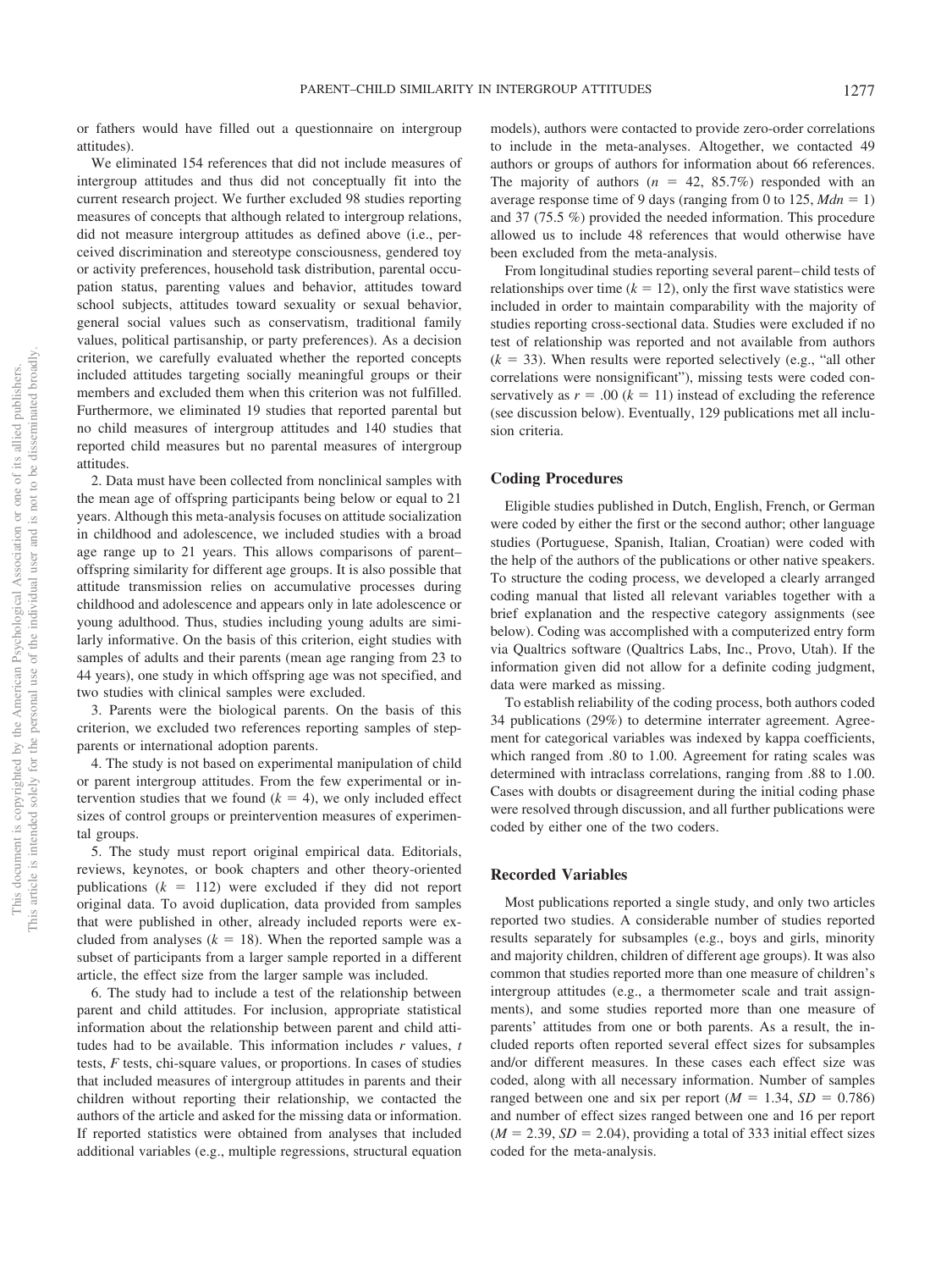**Publication.** We recorded the year of publication, $2$  the form in which the report was published (published or in press article, submitted manuscript, or unpublished study), the publication type (journal article, book chapter, book, thesis or doctoral dissertation, technical report, conference paper, or other), the publication field (developmental psychology, social psychology, educational psychology, political psychology, health psychology or psychiatry, personality psychology, other psychology, sociology, anthropology, or other), and the nationality of the first author's affiliation.

**Sample.** Sample characteristics included sample size (number of child–parent pairs), sample nationality, sample race and ethnicity, sample representativeness (e.g., convenience or populationbased sampling), sample homogeneity (in relation to the target categorization basis, see below), percentage of parental consent for study participation, child mean age and range, child gender (boys only, girls only, mixed) along with gender proportion in mixed samples, parent mean age and range, parent gender and/or proportion, parents' socioeconomic status, and educational level. A number of reports did not state the precise mean age and/or age range of the children. In these cases, we used all other available information to estimate the average age, mostly school grade (e.g., "fifth graders"), or other school-related terms (e.g., "preschool age," "elementary school," "high school") that we compared with information about the educational system of the respective countries. Information for several variables was more frequently missing than present (i.e., parent age, socioeconomic status, educational level, percentage of parent consent) such that these variables were not included in the analyses.

**Study descriptions.** We recorded the study design (crosssectional, longitudinal) and how children and parents were approached for data collection. Therefore we coded in which locations participants were approached for data collection (in schools or child care centers, community centers, home visits by researchers, laboratory invitations, or letters) and whether data were recorded in a private (e.g., filling questionnaires out alone) or public situation (e.g., researcher interview, family discussion). To record the studied intergroup domain, we coded the categorization basis of the target group (i.e., gender, race, ethnicity, nationality and immigration, sexual orientation, religion, body weight, attractiveness, age, disease, disability, social class, language, political affiliation, region, social network, and ad hoc groups created in a laboratory situation). We furthermore coded the relative group size (ingroup smaller, equal size, outgroup smaller) separately for the immediate (e.g., school or neighborhood composition) and for the general societal or national context. Similarly, the relative social status of the target group (higher, equal, lower than ingroup), the general societal evaluation of the target group (negative stigma, no stigma/neutral evaluation, positive stigma, ambivalent), and the identity relevance of group membership<sup>3</sup> were coded. When a study assessed attitudes toward several target groups simultaneously, we coded these variables for each target group separately. Because information regarding relative group size and group status in the immediate context was rarely available, we later dropped these variables from analyses.

**Measures.** Parent and child measures employed to assess intergroup attitudes were categorized according to the conceptual components of intergroup attitude: prejudice, stereotypes, and discrimination. Unfortunately, terminology in intergroup theorizing and research is not always without ambiguity, and these terms are

not used uniformly in social psychology. For example, in some cases the term *prejudice* refers to evaluations and affective reactions toward social groups and their members, in other cases *prejudice* is used as an umbrella term, containing evaluations as well as specific beliefs and/or discriminative behaviors toward social groups and their members. For the scope of the current meta-analyses, we followed a strict social-cognitive conceptualization of intergroup attitudes, with affective and evaluative components as prejudice, semantic associations, beliefs, and attributions as stereotypes, and behavioral intentions and actual behavior as discrimination. Measures focusing on affective and/or evaluative responses were coded as affective. Exemplars are feeling thermometer scales [\(Monaci & Trentin, 2008\)](#page-25-11), liking or pleasantness ratings [\(Vittrup & Holden, 2011\)](#page-27-5), or good versus bad judgments in the doll test [\(Branch & Newcomb, 1986\)](#page-21-8). Measures focusing on stereotype contents, beliefs, attributions, norms, or roles related to social group memberships were coded as cognitive. Exemplars are trait assignments [\(Acock & Bengston 1980\)](#page-21-13), role expectations (e.g., [Kulik, 2002\)](#page-24-12), or activity lists [\(Meyer, 1980\)](#page-25-12). Frequently, measures contained both cognitive and affective components and were thus coded as mixed cognitive–affective. For example, children were asked to assign stereotypic and counterstereotypic evaluative traits to group members (e.g., [Castelli, Car](#page-21-14)[raro, Tomelleri, & Amari, 2007\)](#page-21-14). This category also contains a variety of measures that are usually termed prejudice scales while assessing beliefs or trait assignments in associations to social groups (e.g., [I. Katz & Hass, 1988;](#page-24-7) [Pettigrew & Meerten, 1995\)](#page-26-10). Measures that contained behavioral self-reports or behavior observations (e.g., by researchers, teachers, or parents) or assessed intergroup contact or intergroup friendships were coded as behavioral. Exemplars are allocations of rewards (e.g., coins, gifts) to target individuals from different groups (e.g., [Monteiro, de França,](#page-25-13) [& Rodrigues, 2009\)](#page-25-13) or intergroup contact measures (e.g., [Ata,](#page-21-15) [Bastian, & Lusher, 2009\)](#page-21-15). Finally, measures that focused on behavioral intentions or envisaged or fictional behaviors were coded as behavior intentions (e.g., [Mezei, 1971\)](#page-25-14).

We furthermore coded the target focus of the measure as either on only outgroup, on only ingroup, or on an explicit ingroup– outgroup comparison. The directness of the attitude measurement was coded as direct measure (e.g., self-reports of intergroup attitudes) or indirect measure (e.g., deduced attitudes from observed playground behavior, response latency measures, "implicit" measures). Furthermore, each measure was coded according to its response format as continuous (e.g., Likert scales) or dichotomous (e.g., yes vs. no answers). The latter were further classified into

<sup>&</sup>lt;sup>2</sup> Originally, we had recorded year of publication in order to conduct moderation analyses testing whether earlier studies report higher or lower effect sizes. This analysis yielded a marginally significant moderation effect ( $B = .003$ ,  $SD = .001$ ,  $p = .063$ ), pointing toward higher effect sizes in earlier studies. However, this relation was entirely driven by one outlying high effect size in a study from the 1950s and disappeared entirely

<sup>&</sup>lt;sup>3</sup> Identity relevance of group membership was associated with a relatively low, though still acceptable, interrater agreement ( $\kappa = .74$ ). Identity relevance turned out to be difficult to code because it was frequently not explicitly addressed in the publications and appeared to be difficult to code for intergroup contents unfamiliar to both coders (e.g., being non-Gypsy for Hungarians). This variable was therefore also excluded from further analysis.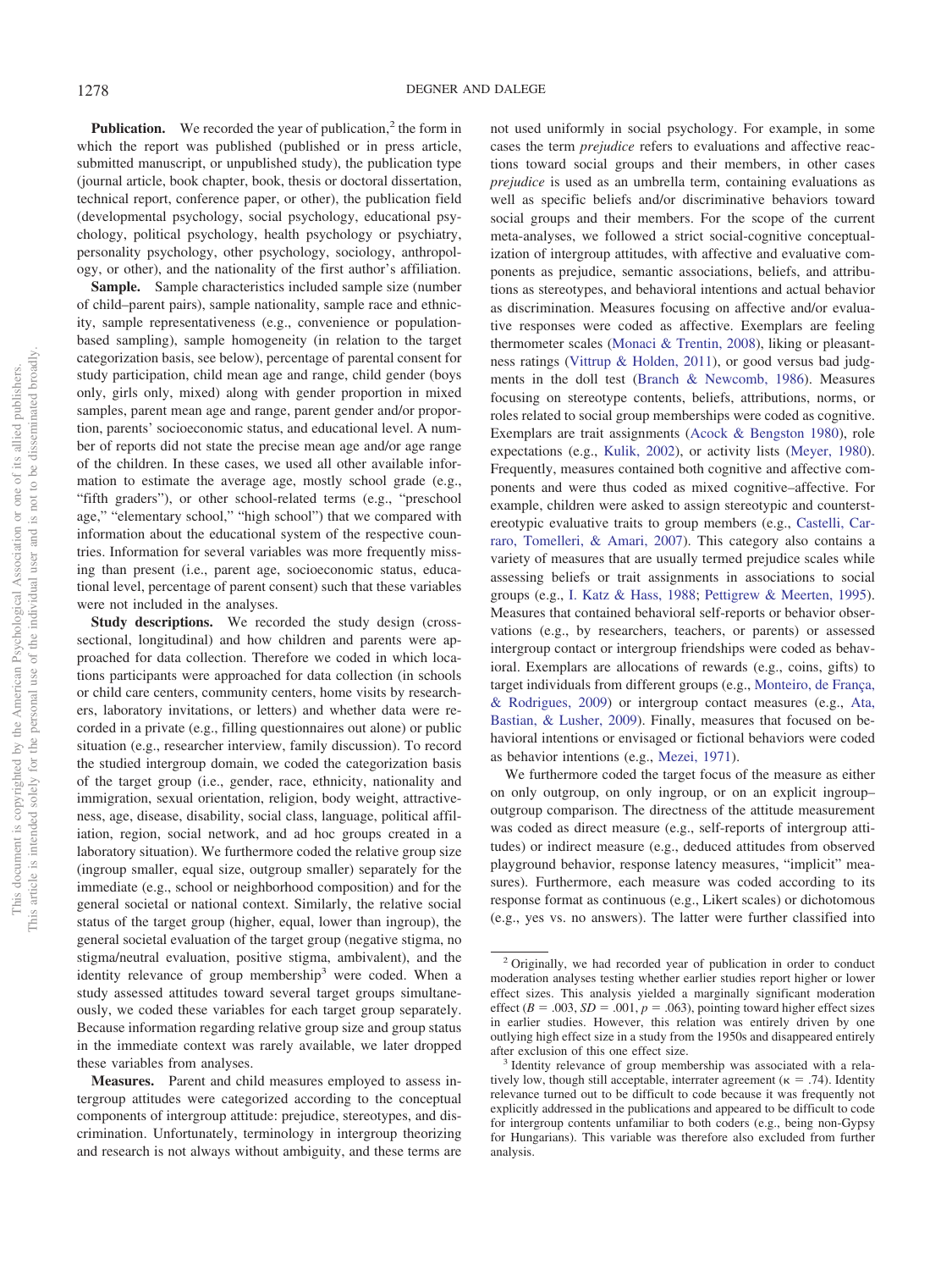forced-choice or free-choice formats. Finally, we recorded item number and reliability information for each measure if available. These measurement characteristics were recorded for all child and parent measures. For parent measures, we additionally coded the information source (i.e., self-report, child report, other report). Additionally, we coded the conceptual overlap for each child– parent measurement pair on a 5-point rating scale. The highest overlap score (5) was given when the identical measure was employed with parents and children. Conceptual overlap was coded as 4 either when two highly similar measures of the identical underlying concept were used (e.g., children's contact to Muslims and perceived parental approval of that contact; [Ata et al., 2009\)](#page-21-15) or when the same measure with age-appropriate reformulations of items were employed with parents and their children (e.g., the Attitudes Toward Women Scale, [Spence, Helmreich, & Stapp,](#page-26-11) [1973;](#page-26-11) and the Attitudes Toward Women Scale for Adolescents, [Galambos, Petersen, Richards, & Gitelson, 1985;](#page-23-13) see [Shebloski &](#page-26-12) [Gibbons, 1998\)](#page-26-12). Codes 3 and 2 were given when parent and child measures targeted the same intergroup context but differed regarding the underlying components of intergroup attitudes. For example, an effect size focusing on two affective components of racial attitudes obtained with the MRA [\(Doyle & Aboud, 1995\)](#page-22-6), which measures evaluative trait assignments in children, and the Intergroup Threat Scale [\(Stephan & Stephan, 1985;](#page-26-13) [Stephan, Ybarra, &](#page-26-14) [Bachman, 1999\)](#page-26-14) with parents was coded as 3 [\(Sinclair, Dunn, &](#page-26-15) [Lowery, 2005\)](#page-26-15). An effect size focusing on behavioral and affective components of racial attitudes obtained asking children for playmate preferences via photographs of Black and White children and conducting a racial Implicit Association Test with parents was coded as 2 (e.g., [Castelli, Zogmaister, & Tomelleri, 2009\)](#page-21-16). Finally, the lowest score was given when child and parent measures had extremely small to no conceptual overlap. For example, in a study by [Cossman \(2004\),](#page-21-17) the effect size represents the correlation between children's preferred social distance toward people with AIDS and parents' scores on two heterosexism items of the authoritarian *F* scale [\(Adorno et al., 1950\)](#page-21-1).

**Individual effect sizes.** The effect size used in this metaanalysis was Pearson's correlation coefficient *r*, because it was the most frequent effect size reported in the majority of studies. Correlation coefficients were always coded such that a positive value indicates that a higher or lower level of parental intergroup prejudice was associated with a higher or lower level of child prejudice. For a small number of studies, values for *r* were not available. In these cases we calculated correlation coefficients from means, standard deviations, *t* values, *F* values, chi-square values, or proportions using the effect size determination programs by Wilson [\(Lipsey & Wilson, 2001;](#page-24-13) [Wilson, 2001,](#page-27-6) [2011\)](#page-27-7). Effect sizes from multiple regressions were not included because betas from regressions with more than one predictor cannot be directly interpreted as *r* values (the same applies for other multivariate methods of analyses, such as path models and structural equation models). When correlations were reported as nonsignificant without giving the specific value for *r* and no further information was available from the authors, the effect size coded for the metaanalysis was  $r = 0$  ( $n = 11$  effect sizes from  $k = 6$  samples). Excluding these imprecisely reported nonsignificant results would have biased the meta-analysis toward the inclusion of significant results (that were always reported precisely) and would have led to

an overestimation of the mean effect size. Finally, the significance status associated with each effect size was recorded.

#### **Effect Size Transformations**

We followed the convention for product–moment correlations and transformed effect sizes to Fisher's *z* scale [\(Hedges & Olkin, 1985\)](#page-24-14), with the mean effect size being  $ES_{Zr} = .5 \log_e(1 + r/1 - r)$ , its standard error being  $SE_{Zr} = 1/\sqrt{n-3}$ , its inverse variance weight  $\omega_{Zr}$  $n-3$ , and its 95% confidence intervals (CIs) being based on the standard error of the mean and a critical value from the *z* distribution:  $\frac{1}{2}$  *ES L*<sup>*U*</sup> *CS i*<sup>*S*</sup> *CM*<sup>*n*</sup> *CS***<sub>***CS***</sub>** *CS*<sub>*CS*</sub> *CS CS CS CS CS CS CS CS CS CS CS CS CS CS CS CS CS CS CS CS CS* back-transformed standard correlation coefficients. Because measurement error in terms of restricted reliability of measures typically decreases the estimate of the average population correlation and increases the estimated variance of the correlations, we additionally corrected for such attenuations using the correction method proposed by [Hunter and Schmidt \(1990\)](#page-24-15) before transforming effect sizes to Fisher's *z* scale. Correction for potential unreliability in this method is reached by dividing each observed correlation by the product of the square root of the reliabilities in the child and parent measures  $r_{cor} = (r_{cp}/\sqrt{r_{cc}r_{pp}})$ . Unfortunately, a number of reports did not contain any information about measurement reliability. Therefore, values for the child measurement were imputed for 121 effect sizes, and values for parent measures were imputed for 112 effect sizes following two approaches. First, we adopted average reliability values from other reports for measures that were repeatedly used in the data set. Accordingly, reliability values for the Attitudes Toward Women Scale [\(Spence & Helmreich, 1972\)](#page-26-16) were imputed once for a child measure and five times for adult measures, and reliability values of the MRA [\(Doyle & Aboud, 1995\)](#page-22-6) were imputed five times for child measures. After imputing these values, the average reported reliability of child measures was .783 (ranging from .43 to .96;  $n = 116$ ), and mean reported reliability of parent measures was .793 (ranging from .34 to .95;  $n = 112$ ). Second, we used these average values as reliability estimates for the remaining cases in which reliability information was missing, because reliability was not related to test length  $(r = -.08, ns, and r = -.07, ns, for$ parent and child measures, respectively). Note that this method can potentially lead to an overestimation of the population effect size. For example, in cases of very low measurement reliability, this correction can lead to an effect size above 1.00 (which was reset to 1.00) and should thus be interpreted with caution. To allow a comparison between corrected but potentially overestimated and uncorrected but potentially underestimated average effect sizes, we conducted all analyses twice and report results from analyses with reliability-corrected and uncorrected effect sizes, respectively.

**Independence of effect sizes.** Following the requirement of independence of effect sizes, we used the sample as the main unit of analysis, assuming that statistical dependencies of subsamples from the same study and studies from the same research team are likely to be small and negligible. Therefore we included the effect size for each sample or calculated the average effect size for samples of which several correlations were reported (e.g., based on more than one measure or more than one target group). Following this procedure results in a huge loss of information for moderation analyses. For example, when comparing child–parent correlation for mothers versus fathers, studies that measured both parents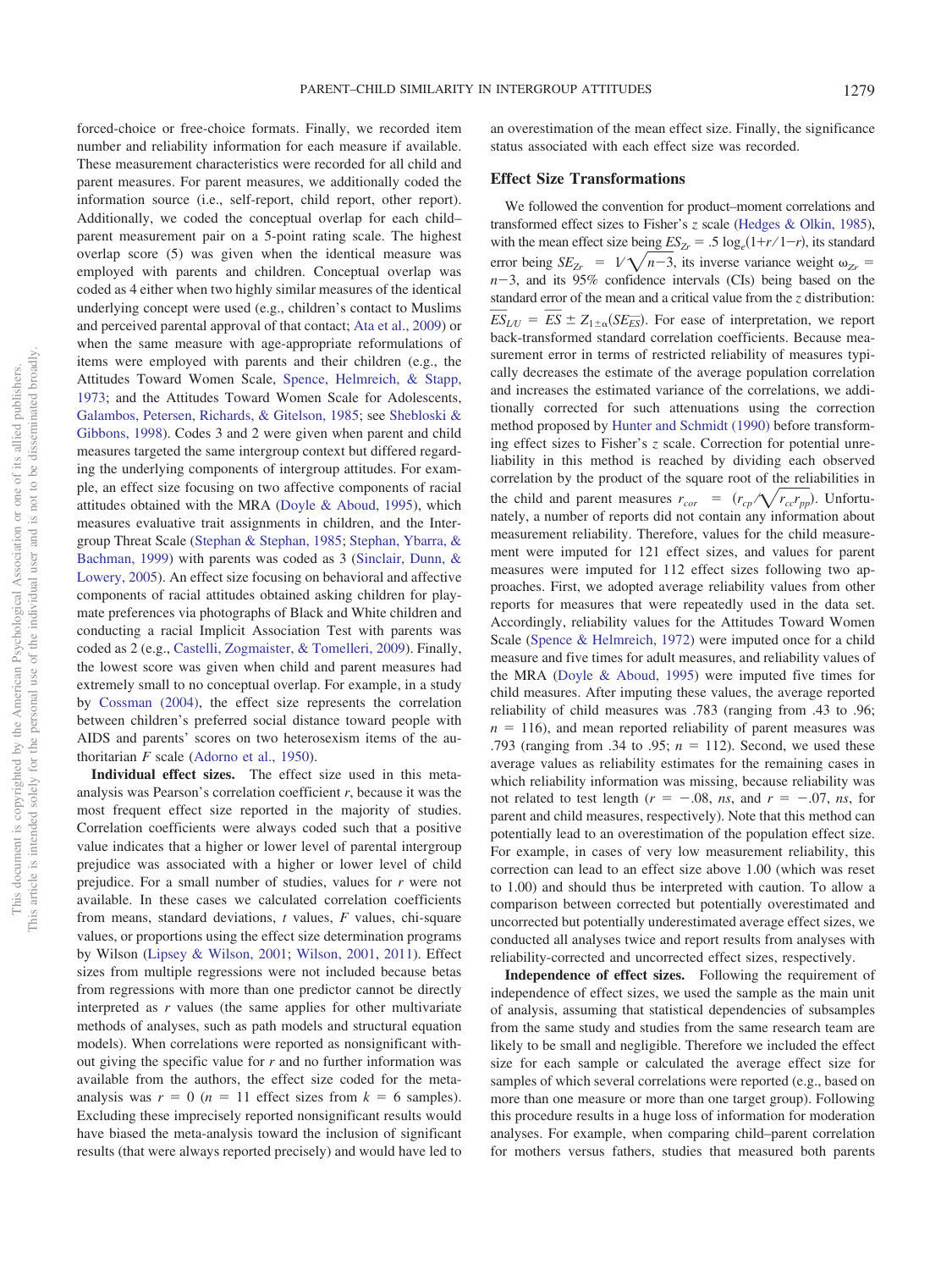would not be included because of violation of interdependence, and this moderator analysis would be restricted to studies that delivered effect sizes for only mothers or only fathers. We therefore applied a shifting units of analysis approach [\(Cooper, 1989\)](#page-21-18) for all moderation analyses, in which each independent sample can contribute one (and only one) data point within a given aggregation. The aforementioned exemplar study would thus contribute the average of the father–child and the mother–child correlation for the calculation of the overall population effect size. For a moderation analysis testing whether parent gender is a moderator of the parent–child correlation, the study would contribute both the father–child and mother–child correlation independently. This approach offers a good compromise between minimizing violations of the assumptions of independence of effect sizes and retaining a maximum amount of information from each study.

#### **Statistical Methods and Analytical Procedures**

We analyzed the data using a random-effects approach [\(Hedges](#page-24-16) [& Vevea, 1998\)](#page-24-16) because it is preferable when cases are highly heterogeneous, or when effects are likely to be multidetermined [\(Lipsey & Wilson, 2001\)](#page-24-13). This approach allows the assumption that underlying true effect sizes might vary between research contexts, and takes within-study error and between-study variation into account when calculating mean effect sizes. Recently, previous concerns about random-effects models overestimating the average effect size for correlations [\(Field, 2001,](#page-23-14) [2005b\)](#page-23-15) have been demonstrated as unfounded [\(Hafdahl & Williams, 2009\)](#page-23-16). Thus, random-effects analyses are suitable for the current meta-analysis. The average effect size was computed by weighting each sample effect size by its inverse variance weight  $(n - 3)$  with its 95% CI being based on the standard error of the mean and a critical value from the *z* distribution and a direct test of significance (above zero) being obtained by a *z* test. An added benefit of the random-effects approach is that it allows findings to generalize beyond the cases included in the analysis (see [Hedges & Vevea, 1998\)](#page-24-16). Randomeffects models assume that a portion of the differences in effects across samples is essentially random and pertains to sources that one cannot identify [\(Lipsey & Wilson, 2001;](#page-24-13) [Raudenbush, 1994\)](#page-26-17). Correspondingly, relative to fixed-effects models, random-effects models provide relatively conservative tests, as they typically produce wider ranges for estimates of confidence limits and reduce the probability of achieving statistical significance [\(Hedges &](#page-24-16) [Vevea, 1998\)](#page-24-16).

For each analysis, the leverage statistics was used to identify outliers within that set of effect sizes. Detected outliers were Winsorized to their nearest effect size [\(Lipsey & Wilson, 2001\)](#page-24-13). Each mean effect size analysis was accompanied by a homogeneity analysis involving the computation of the homogeneity statistics *Q* [\(Hedges & Olkin, 1985\)](#page-24-14), which is distributed as a chi-square with  $k = 1$ . The Q statistic tests the null hypothesis that all the individual effect sizes estimate the same population effect size [\(Field & Gillett, 2010\)](#page-23-17). Homogeneity of the effect size distribution was based on the *Q* statistic [\(Hedges & Olkin, 1985\)](#page-24-14), which is distributed as a chi-square with  $k - 1$ . We performed moderator analyses using weighted regression analyses to assess the relationship between effect size and continuous and discrete moderator variables. Using the inverse variance weight ensures that the influence of each single effect size on the outcome of the analyses is related to its sample size. For all analyses we used the macros provided by [Field and Gillet \(2010\).](#page-23-17)

#### **Results**

#### **Descriptive Data**

The literature searches yielded 129 publications containing 131 studies with 177 independent samples (see Appendix for a detailed overview). In total, 47,036 parent–child pairs participated in these studies; single sample sizes ranged from 17 to  $6,974$  ( $M = 266$ ,  $Mdn = 131.5$ ,  $SD = 579$ ). Children were aged between 3 and 21 years ( $M = 13.3$ ,  $SD = 5.0$ ). Most of the effect sizes involved gender attitudes  $(k = 62, 39.7\%)$  and race-related or ethnicityrelated attitudes ( $k = 58$ , 37.2%; see Moderator Analyses). The majority of the included samples are from Western industrialized countries ( $k = 166, 93.6\%$ ), with a strong dominance of U.S. ( $k =$ 98, 55.4%) and West European samples  $(k = 54, 30.4\%)$ . Non-Western samples were clearly underrepresented, with eight East European samples (4.9%) and three non-Western/non-European samples (1.8%) from Costa Rica, South Africa, and Turkey, respectively. Thus, when interpreting the results of this metaanalysis, we have to keep in mind that generalizability is restricted mainly to Western industrialized countries.

#### **Mean Effect Size Analyses**

We first computed the mean effect size based on the average effect size of each independent sample. Four of the 177 effect sizes for the mean analysis were outliers: three on the upper level  $(r =$ .90, *r* .76, [Gniewosz, Noack, Funke, & Wentura, 2003;](#page-23-18) and *r* .73, [R. Epstein & Komorita, 1966b\)](#page-22-12) that were Winsorized to their nearest effect size of  $r = .69$  and one on the lower level ( $r = -.28$ , [Branch & Newcomb, 1986\)](#page-21-8) that was Winsorized to its nearest effect size of  $r = -.16$ . The weighted population effect size was  $r = .286, 95\%$  CI [.259, .312], which significantly differed from zero, with  $z = 19.744$ ,  $p < .001$ . The weighted mean effect size based on reliability corrections was  $r = .382, 95\%$  CI [.347, .416],  $z = 19.592$ ,  $p < .001$ . Of the 177 average effect sizes, the vast majority of 166 (93.78%) were positive, two (1.13%) were null, and nine (5.08%) were negative. Stem and leaf displays of the average effect sizes for each sample are shown in [Table 1.](#page-11-0) The data thus indicate a significant moderate positive relationship between parents' and their children's intergroup attitudes, which is considerably larger in size when controlling for low reliability in measures.

To estimate the influence of possible publication bias based on the file-drawer effect, we calculated Rosenthal's fail-safe *N*, which was 186.944. This implies that more than 180,000 unpublished studies with an underlying effect size of zero would need to exist to turn the significant population effect size estimate nonsignificant. The presence of a potential publication bias was further assessed with a funnel plot (see [Figure 1\)](#page-12-0). The approximate symmetry of the funnel plot around the population effect size indicates that small or nonsignificant correlations were not less likely to be included in the current meta-analysis. In fact, small effect sizes appeared to be equally likely to be reported by studies with small and big sample sizes. This symmetry indicates that a bias toward nonpublication of small, negative, or nonsignificant correlations is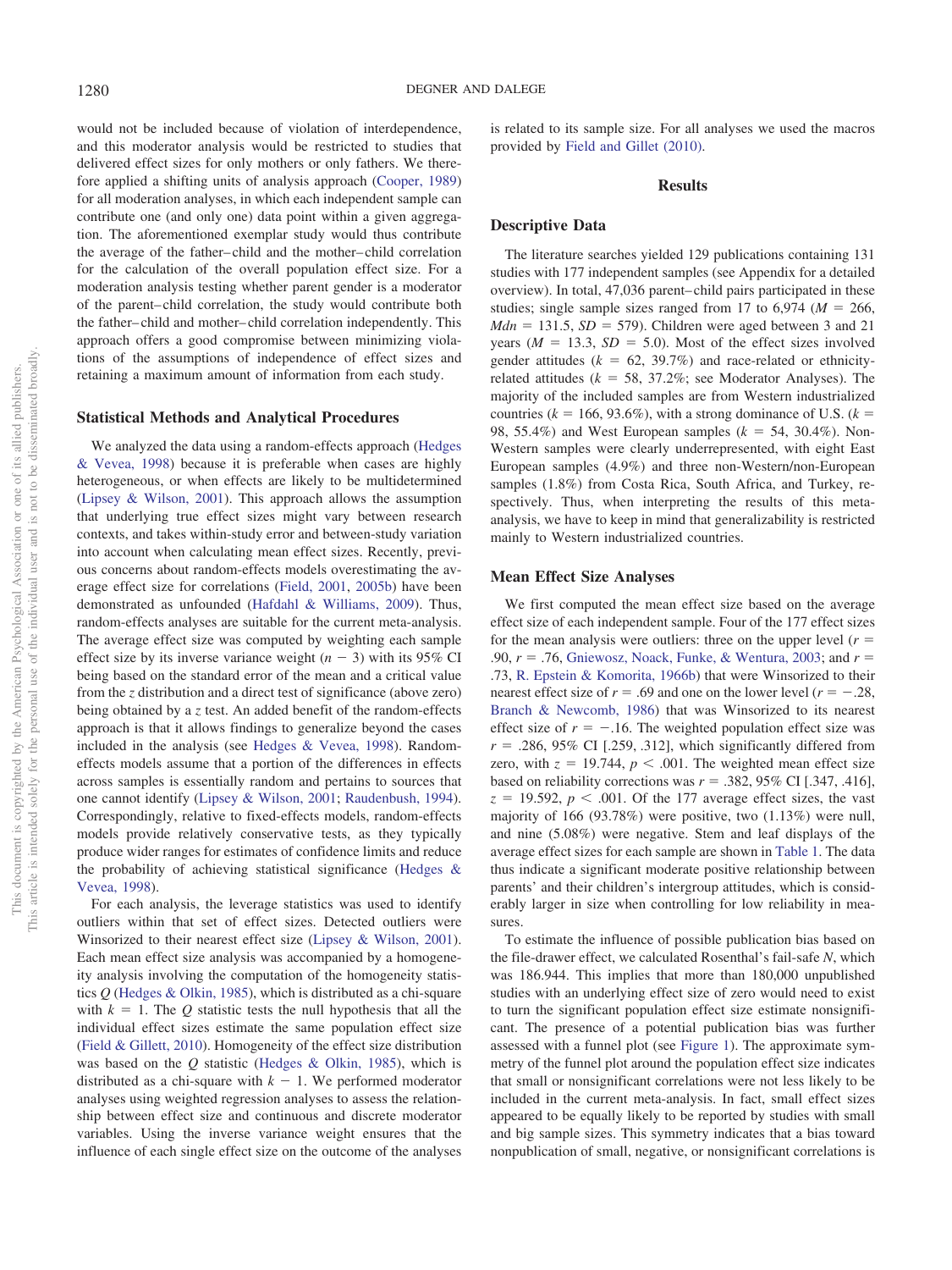<span id="page-11-0"></span>Table 1

*Stem and Leaf Display of 139 Independent Effect Sizes Based on Self-Reported Parent Measures and 50 Independent Effect Sizes Based on Child-Reported Parent Measures*

|                                                                                                                                                                   | Self-reported parent measures                                                                                                                                                            |                                                                                                                                                                  | Child-reported parent<br>measures                                                                            |
|-------------------------------------------------------------------------------------------------------------------------------------------------------------------|------------------------------------------------------------------------------------------------------------------------------------------------------------------------------------------|------------------------------------------------------------------------------------------------------------------------------------------------------------------|--------------------------------------------------------------------------------------------------------------|
| Stem                                                                                                                                                              | Leaf                                                                                                                                                                                     | <b>Stem</b>                                                                                                                                                      | Leaf                                                                                                         |
| $+1.0$<br>$+, 9$<br>$+.8$<br>$+.7$<br>$+.6$<br>$+.5$<br>$+.4$<br>$+.3$<br>$+.2$<br>$+.1$<br>$+0.0$<br>$-.0$<br>$-.1$<br>$-.2$<br>$-.3$<br>$-.4$<br>$-.5$<br>$-.6$ | 01114567<br>01111223778<br>1112223333444555556666667777889<br>0000000111112233444556667788888999<br>00111123334455567777888999<br>001112344555567899<br>23334<br>04556<br>8 <sup>a</sup> | $+1.0$<br>$+ .9$<br>$+.8$<br>$+.7$<br>$+.6$<br>$+.5$<br>$+.4$<br>$+.3$<br>$+.2$<br>$+.1$<br>$+0.0$<br>$-0$<br>$-.1$<br>$-.2$<br>$-.3$<br>$-.4$<br>$-.5$<br>$-.6$ | $0^a$<br>$0^{\rm a}8^{\rm a}$<br>336<br>0689<br>49<br>2234568899<br>01225566789<br>00134555578<br>0399<br>16 |
| $-.7$<br>$-.8$<br>$-.9$                                                                                                                                           |                                                                                                                                                                                          | $-.7$<br>$-.8$<br>$-.9$                                                                                                                                          |                                                                                                              |
| $-1.0$                                                                                                                                                            |                                                                                                                                                                                          | $-1.0$                                                                                                                                                           |                                                                                                              |

<sup>a</sup> Indexed outlying effect sizes were Winsorized to their nearest effect sizes for analyses.

unlikely. Thus, selection bias is not likely to have influenced the results, at least not to a strong degree.

#### **Moderator Analyses**

For all moderator analyses, we applied the aforementioned shifting units approach, which allowed us to make maximal use of all provided information by minimizing the threat of interdependence of effect sizes. Thus, for each moderator analysis, each sample could provide a maximum of one (averaged) effect size within each level of the moderator variable. Moderator variables were not interrelated unless explicitly stated below.

**Source of parent attitude information.** In a first step, we explored whether the magnitude of the effect size significantly differed depending on the source of information of parental attitudes (child reported vs. parent reported). Whereas  $k = 139$  effect sizes were based on parents' self-reported attitudes,  $k = 50$  effect sizes were based on child reports of parents' attitudes. Three references were excluded from this analysis because they reported four effect sizes that were based on other-reported parental attitudes. [Table 1](#page-11-0) depicts the stem and leaf plot separately for parentand child-reported effect size.

Source of information of parent attitudes emerged as a significant moderator of effect size,  $Q(1) = 36.026$ ,  $p < .001$ , with the residual heterogeneity being nonsignificant,  $Q(187)$  = 193.097,  $p = .365$ . The weighted population effect size based on self-reported parent attitudes was  $r = .240, 95\%$  CI [.213, .267], which significantly differed from zero, with  $z =$ 16.934,  $p < .001$  (corrected  $r = .326, 95\%$  CI [.290, .361],  $z =$ 

16.692,  $p < .001$ ). The weighted population effect size based on child-reported parent attitudes was considerably higher, with  $r = .414, 95\%$  CI [.343, .480],  $z = 10.469$ ,  $p < .001$  (corrected  $r = .557, 95\% \text{ CI}$  [.460, .641],  $z = 9.356, p < .001$ ). These results indicate that children's intergroup attitudes are positively related to their parents' attitudes, whatever the source of information of parental attitudes. The magnitude of the correlation, however, depends on the source of information of parental attitudes and is higher when children report their parents' attitudes as compared to parents' self-reports. Given that the theoretical interest and background of the current meta-analysis is related to the effects that parental intergroup attitudes might have on the formation and socialization of children's attitudes, we restrict further moderator analyses to the self-reported parental attitudes only. However, interested readers can obtain further analyses of effects sizes based on child-reported parental attitudes upon request from the authors.

**Conceptual overlap of measures of intergroup attitudes.** Only a small number of effect sizes were based on parent and child measures with a low or very low conceptual overlap, whereas the majority of effects sizes were based on moderate to very high conceptual overlap. We conducted a weighted regression analysis using conceptual measurement overlap as continuous variable to predict the population effect size. This analysis yielded a significant moderation effect,  $B = .094$ ,  $SE = .005$ ,  $B = .574$ ,  $t(150) =$ 18.419,  $p < .001$ . As can be seen in [Table 2,](#page-13-0) the positive linear moderation effect indicates that congruent with our hypothesis, higher parent–child correspondences were found in studies using measures that were characterized by a higher conceptual overlap between measures.

**Studied concept.** In this moderation analysis, we tested whether the average effect size differs for affective, cognitive, and behavioral components of children's intergroup attitudes, thus comparing correlations of prejudice, stereotypes, or discriminative behaviors. We had added a mixed affective–cognitive category because a number of measures assess evaluations and beliefs simultaneously; thus outcomes represent a mix of prejudice and stereotypes. We performed this analysis twice, once focusing on the conceptual category of the child measure and once focusing on the conceptual measure of the parental measure. However, neither analysis yielded a significant moderator effect, with  $O(4) = 3.978$ ,  $p = .264$ ; residual variation,  $Q(146) = 141.468$ ,  $p = .591$ , for the conceptual category of the child measure and  $Q(4) = 2.297$ ,  $p =$ .681; residual variation,  $Q(149) = 155.465$ ,  $p = .342$ , for the conceptual category of the parent measure, respectively. It thus appears that parent–child correlations are similar in size for all components of intergroup attitudes, indicating that parents are no more or less influential on their children's prejudice, stereotypes, or intergroup behaviors.

**Studied domain (target group).** We further tested whether parent–child overlap differed in different attitudinal domains, but included only target groups for which at least three effect sizes were available (see [Table 3](#page-14-0) for the full information). This analysis yielded a significant moderator effect,  $Q(7) = 18.673$ ,  $p = .009$ ; residual variation,  $Q(146) = 163.063$ ,  $p = .158$ . As can be seen in [Table 3,](#page-14-0) effect sizes were significantly different from zero in all intergroup attitude domains; however, their magnitude varied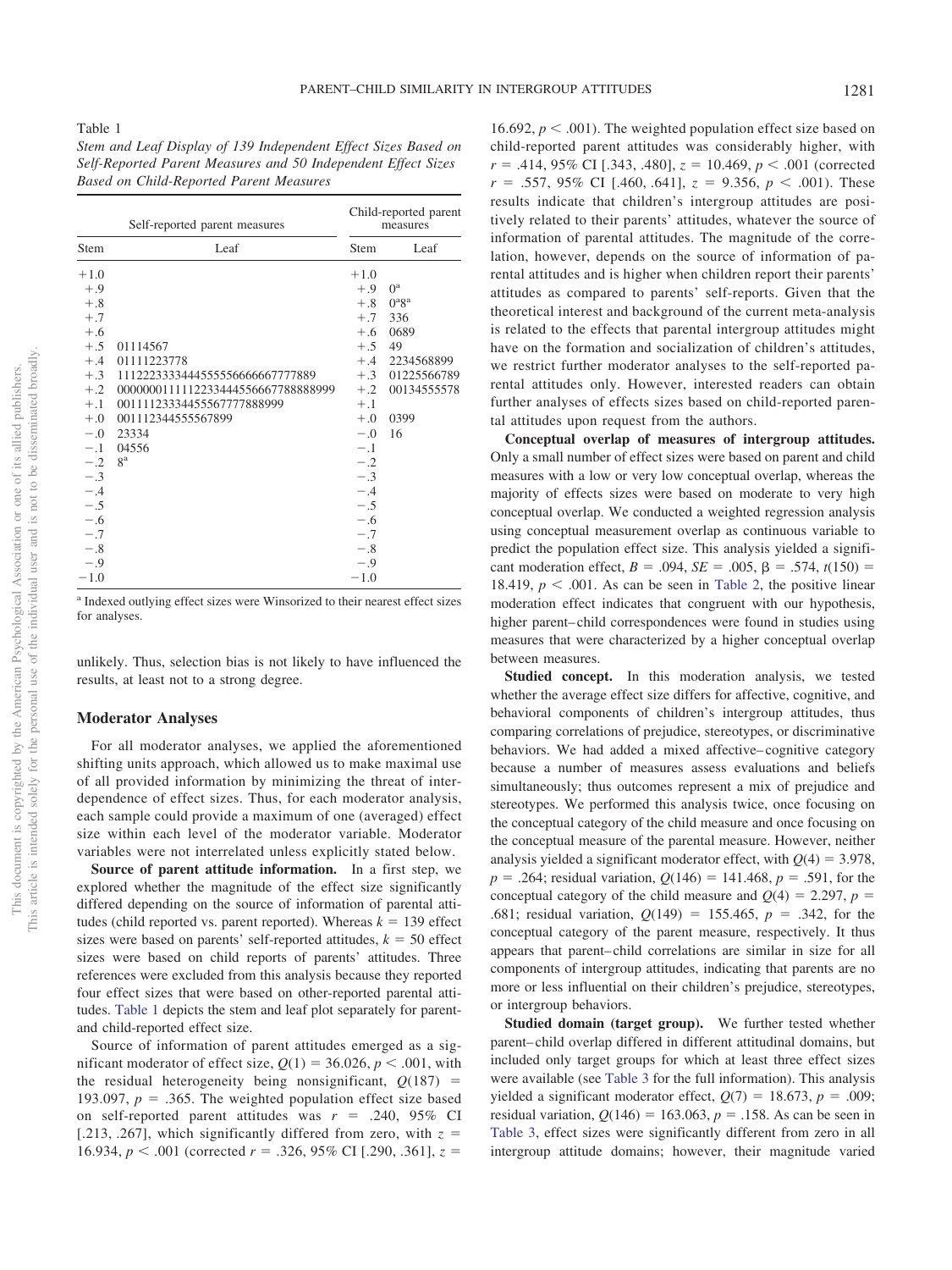

<span id="page-12-0"></span>*Figure 1.* Funnel plot of effect size against sample size.

 $(.062 \leq r s \leq .347).$ <sup>4</sup> The most frequently researched domains, gender and race/ethnicity, were characterized by comparable effect sizes of parent–child correspondence. [Table 3](#page-14-0) further documents that parent–child correspondence in attitudes toward several target groups are slightly higher, such as for prejudice focusing on nationality and immigration, attitudes toward people of different sexual orientations (homosexuals, lesbians), and generalized outgroup attitudes. On the other hand, parent–child correspondence in attitudes toward people with disabilities or diseases (HIV, AIDS), religious outgroups and attitudes toward overweight individuals appeared to be less pronounced. Note, however, that the latter are based on low numbers of effect sizes  $(3 \le k \le 15)$  and might therefore be less representative for the true population effect sizes.

**Assessment situation.** We had coded whether data collection with children and parents took place in private versus public situations in order to obtain an indirect indicator of situational demands of social desirability. We first report the analyses of privacy of parent and child assessment separately and later the combined analyses. Information for coding the assessment situation was available for  $k = 102$  effect sizes for parental self-reports and for  $k = 108$  effect sizes for children's self-reports. Assessment situation for parental self-report was a significant moderator of the parent–child correlation,  $Q(1) = 15.396$ ,  $p < .001$ ; residual variation,  $Q(100) = 108.592$ ,  $p = .262$ . The average population correlation in studies in which parents gave a public self-report  $(k = 32)$  was  $r = .181, 95\%$  CI [.144, .219],  $z = 9.254, p < .001$ (corrected  $r = .308, 95\%$  CI [.205, .404],  $z = 5.658, p < .001$ ) and thereby significantly smaller than the average effect size based on private parental self-reports ( $k = 70$ ), with  $r = .297, 95\%$  CI [.261, .332],  $z = 15.259$ ,  $p < .001$  (corrected  $r = .375$ , 95% CI [.334, .414],  $z = 16.545$ ,  $p < .001$ ). It thus appears that studies in which parents are asked to publicly express their intergroup attitudes (mostly in front of a researcher) might underestimate the true effect size of parent–child correspondence in intergroup attitudes.

In a further step we tested whether the situation of the child assessment was a comparable moderator of the parent–child correspondence in intergroup attitudes. Indeed, a comparable effect was found related to the assessment situation for children's intergroup attitudes,  $Q(1) = 25.099$ ,  $p < .001$ ; residual variation,  $Q(106) = 110.601$ ,  $p = .360$ . When expressed in public, children's attitudes appeared less similar to parental attitudes,  $r = .171$ ,  $k =$ 53, 95% CI [.140, .202],  $z = 10.584$ ,  $p < .001$  (corrected  $r = .258$ , 95% CI [.184, .330],  $z = 6.631$ ,  $p < .001$ ), as compared to attitudes expressed in private situations,  $r = .305$ ,  $k = 55$ , 95% CI [.264, .346],  $z = 13.715$ ,  $p < .001$  (corrected  $r = .388$ , 95% CI  $[0.341, 0.432], z = 15.069, p < .001$ .

Finally, we tested for the combined moderation effect of assessment situation for children and parents, which again proved to be a significant moderator of the population effect size,  $Q(3)$  = 36.538,  $p < .001$ ,  $k = 95$ ; residual variation,  $Q(91) = 90.525$ ,  $p =$ .494. Lowest child–parent correspondences were found when the assessment situation differed between children and parent (see [Table 4\)](#page-14-1). When the assessment situation was public for both parents and children, a somewhat higher correspondence was found. The highest child–parent correspondence, however, was found when the assessment situation was private for both parents and children. It thus appears that public investigation of intergroup attitudes leads to a possible underestimation of the relation between parental attitudes and child attitudes, presumably because social desirability norms become more salient in such situations

<sup>4</sup> Results remained fundamentally equivalent after we excluded the 10 samples that provided more than one effect size assessing attitudes toward different target groups within the same sample, thereby minimizing violation of the assumption of effect size independence. With the reduced number of cases, the moderation effect remained significant,  $O(6)$  = 16.223,  $p = .013$ ,  $k = 115$ , with a remaining residual variation of  $Q(108) =$ 126.030,  $p = .113$ .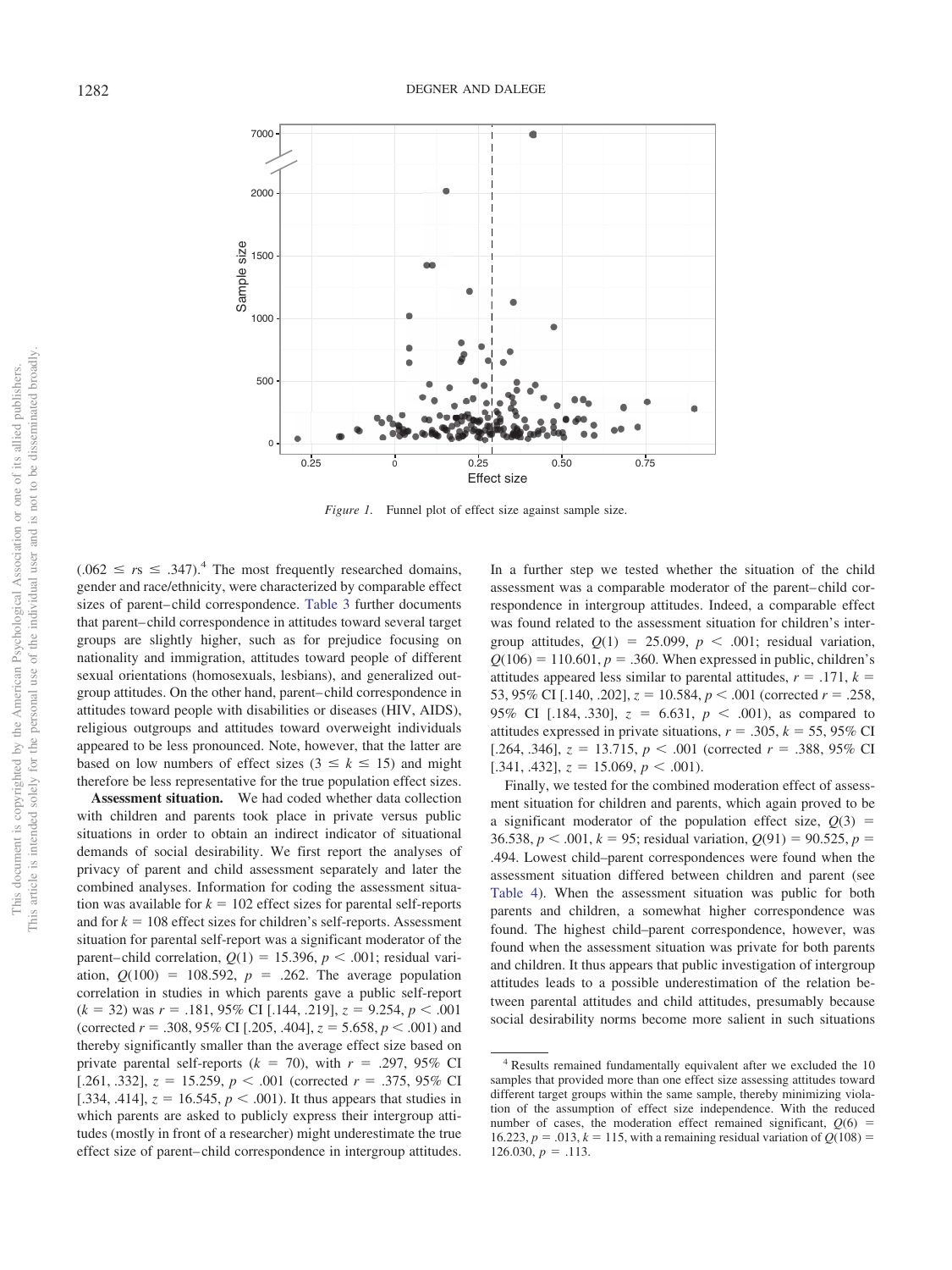|         |    |        |      | Tests, and Fail-Safe ks for Each Level of Conceptual Overlap Between Parent and Child Measures |        |      |               |           |                 |
|---------|----|--------|------|------------------------------------------------------------------------------------------------|--------|------|---------------|-----------|-----------------|
| Overlap |    |        |      | 95% CI                                                                                         |        |      | Fail-safe $k$ | corrected | 95% CI          |
|         |    | 429    | .167 | $[-.018, .340]$                                                                                | 1.770  | .077 |               | .219      | $[-.020, .435]$ |
|         |    | .815   | .054 | [.007. .100]                                                                                   | 2.276  | .023 |               | .075      | [.028, .128]    |
|         | 36 | 6.056  | .132 | 0.094, 0.171                                                                                   | 6.715  | .000 | 875           | .169      | [.119, .217]    |
|         | 29 | 8.092  | .196 | 149. .2431                                                                                     | 7.973  | .000 | 2.211         | .263      | [.201, .323]    |
|         |    | 27.759 | .293 | .263, .3231                                                                                    | 18.128 | .000 | 50,520        | .405      | [.363, .445]    |

*Weighted Means of Reliability-Corrected and Uncorrected Effect Sizes, Along With Sample Sizes, Confidence Intervals, Significance*

*Note.*  $CI = confidence interval.$ 

<span id="page-13-0"></span>Table 2

and prevent participants from freely expressing their personal attitudes.

**Child age.** To explore whether child age was a significant moderator of parent–child correspondence in intergroup attitudes, we conducted a weighted regression analysis using child mean age as continuous variable to predict the population effect size. We than conducted a mediation analysis to explore whether effects of child age are mediated by measurement overlap. Results of the weighted regression analysis demonstrated a significant positive linear relation between child age and parent–child correspondence,  $B = .016$ ,  $SE = .003$ ,  $\beta = .377$ ,  $t(134) = 4.714$ ,  $p < .001$ , indicating that parent–child correspondence increases with children's age. As depicted in [Table 5,](#page-15-0) the average parent–child correlation was significantly above zero in all age groups. Its amplitude, however, increased with increasing child age.<sup>5</sup>

When interpreting the moderation effect of child age, it is important to keep in mind that child age was highly correlated with the conceptual overlap between child and parent measures,  $r(146) = .622$ ,  $p < .001$ . This high correlation is not particularly surprising, as researchers working with younger children might see a higher need to use child-adapted measures that are inevitably less similar to parental measures, whereas studies with older children or adolescents are more likely to employ the same measures with parents and children. However, this high correlation between measurement overlap and child age indicates the likelihood that the two variables might mediate each other's moderation effect on the mean population effect size: The positive relation between measurement overlap and parent–child correspondence might be mediated by child age or, reversed, the relation between child age and parent–child correspondence might be mediated by measurement overlap. We therefore repeated the two previous weighted regression analyses reported above including child age and measurement overlap as second predictor, respectively. Results document that the relation between measurement overlap and child–parent correspondence was not mediated by children's age: The predictive value of measurement overlap on the population effect size was not significantly reduced when controlling for child age,  $B = .078$ ,  $SE = .015$ ,  $\beta = .465$ ,  $t(145) = 5.194$ ,  $p < .001$ , whereas child age had no significant additional predictive value. A Sobel test confirmed that child age did not mediate the effect of measurement overlap ( $z = 1.240$ ,  $p = .215$ ). The reversed model, however, documented a significant mediation effect of measurement overlap on the relationship between child age and the population effect size, in which the predictive value of child age became nonsignificant,  $B = .005$ ,  $SE = .004$ ,  $\beta = .104$ ,  $t(145) = 1.162$ ,  $p = .247$ . A Sobel test confirmed that measurement overlap significantly mediated the relationship between child age and parent–child similarity ( $z = 4.572$ ,  $p < .001$ ). It thus appears that the studies in our meta analysis find lower parent–child correspondence in younger children because of a lack in conceptual overlap between the measures used with parents and children, whereas measures used in studies with older children and adolescents employ measures with parents and children that are conceptually more similar. [Figure 2](#page-15-1) depicts this mediated moderation, sorting measures as low, medium, or high in conceptual overlap.

**Gender.** We first report separate moderation analyses for child gender and parent gender, respectively. The report of the moderation analysis of parent–child gender match follows.

*Child gender.* We conducted a moderation analysis to explore whether girls' and boys' attitudes do correspond with their parent attitudes to a different or same degree. This analysis revealed that child gender had no significant moderating effect on parent–child correlations,  $Q(1) = 0.246$ ,  $p = .620$ . The average population effect size for boy samples was  $r = .229, 95\%$  CI [.153, .302],  $k =$ 22,  $z = 5.803$ ,  $p < .001$  (corrected  $r = .334$ , 95% CI [.235, .426],  $z = 6.320, p < .001$ , and the average population effect size for girl samples was  $r = .253, 95\%$  CI [.194, .309],  $k = 34, z = 8.323$ , *p* .001 (corrected *r* .385, 95% CI [.272, .487], *z* 6.270, *p* .001). Effect sizes of girls-only and boys-only samples are thus basically equal and also do not differ significantly from effect sizes in mixed samples,  $r = .241, 95\%$  CI [.210, .271],  $k = 83, z =$ 14.715,  $p < .001$  (corrected  $r = .304, 95\%$  CI [.269, .338],  $z =$ 16.309,  $p < .001$ ). It thus appears that girls are neither more nor less similar in their expression of intergroup attitudes to their parents than boys are.

*Parent gender.* Out of the 166 publications with self-reported parent measures that specified the gender of the parent, 117 collected data from fathers and mothers of each participating child, 20 collected data from either mother or father, 27 collected only mother data, and two collected only father data—thus providing 166 effect sizes for the moderation analysis. Replicating results for child gender, parent gender had no significant moderation effect on parent–child correlations,  $Q(1) = 0.001$ ,  $p = .970$ .<sup>6</sup> The mean population effect for child–mother pairs was  $r = .244, 95\%$  CI [.211, .276],  $k = 96$ ,  $z = 14.107$ ,  $p < .001$  (corrected  $r = .399$ , 95% CI [.286, .440],  $z = 8.448$ ,  $p < .001$ ), not differing from the

<sup>5</sup> No such moderation was found for the child-reported parental atti-

tudes,  $B = -.006$ ,  $SE = .012$ ,  $\beta = -.069$ ,  $t(48) = -0.479$ ,  $p = .634$ .<br><sup>6</sup> Conducting this analysis with independent effect sizes only (thus excluding samples that contained mother and father data) replicated this result, with  $Q(1) = 0.296$ ,  $p = .586$ .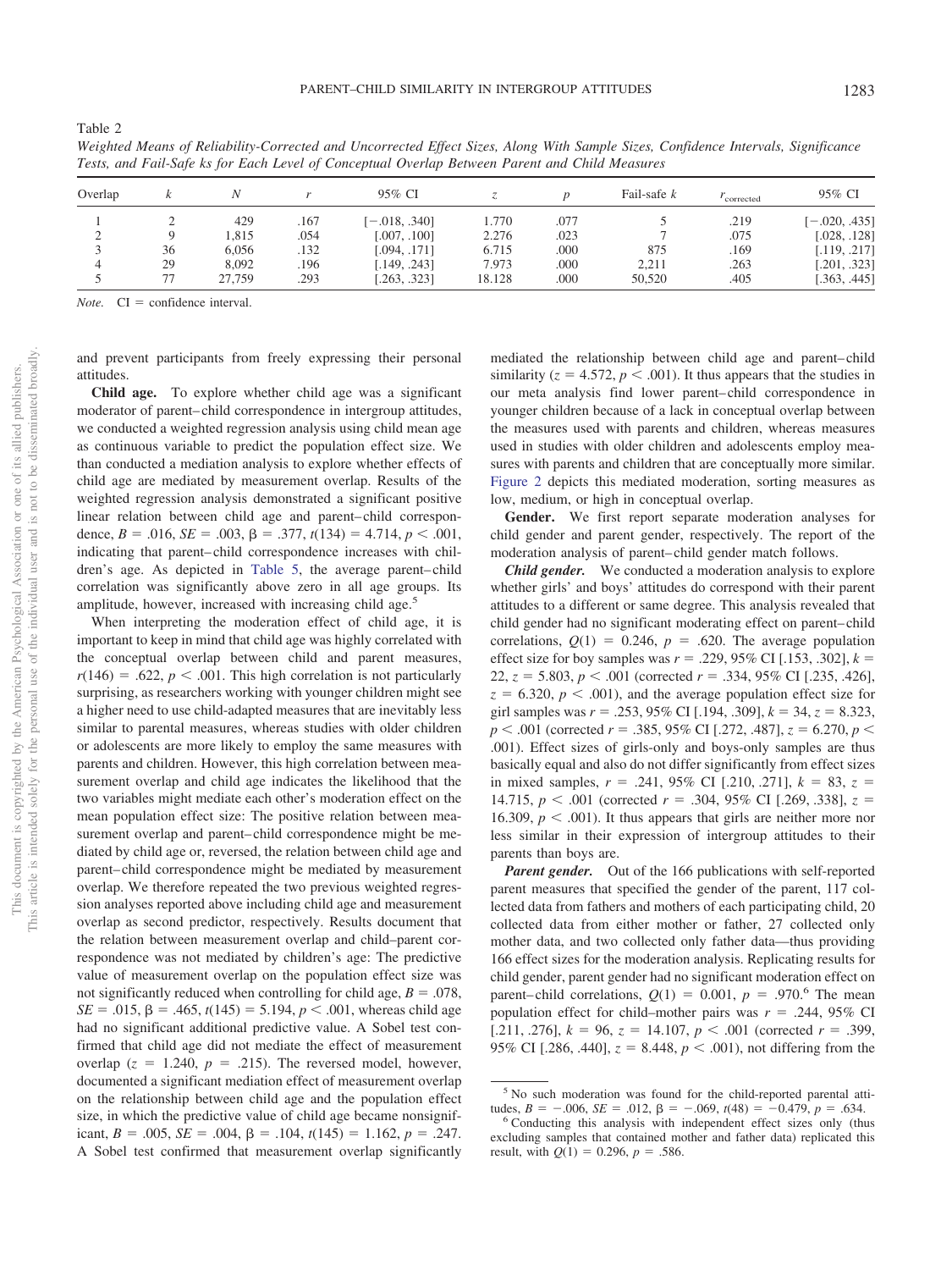<span id="page-14-0"></span>Table 3

*Weighted Means of Reliability-Corrected and Uncorrected Effect Sizes, Along With Sample Sizes, Confidence Intervals, Significance Tests, and Fail-Safe ks for Each Target Group*

| Target group            |    | N      |                   | 95% CI         |        |      | Fail-safe $k$ | corrected | 95% CI         |
|-------------------------|----|--------|-------------------|----------------|--------|------|---------------|-----------|----------------|
| Gender                  | 62 | 13.662 | .214.             | $.183, .245$ ] | 13.143 | .000 | 10,285        | .327      | [.262, .389]   |
| Race/ethnicity          | 58 | 15.994 | .245.             | .198, .291     | 9.859  | .000 | 15.422        | .308      | [.255, .359]   |
| Nationality/immigration | 15 | 5.660  | .307 <sub>h</sub> | .262, .351     | 12.560 | .000 | 2.700         | .396      | $-335, .453$   |
| Body weight             |    | ,720   | .062 <sub>d</sub> | [.015, .109]   | 2.566  | .010 | 10            | .087      | [.040, .134]   |
| Generalized/unspecified | 4  | 1,394  | .347 <sub>h</sub> | 0.249, .4381   | 6.613  | .000 | 184           | .432      | $.322, .531$ ] |
| Sexual orientation      | 4  | .264   | .293 <sub>h</sub> | $.197, .384$ ] | 5.785  | .000 | 140           | .413      | .240, .561     |
| Religion                |    | 242    | .153 <sub>c</sub> | 0.026, .276    | 2.358  | .018 |               | .195      | 069, .315      |
| Disease/disability      |    | 2.439  | .152 <sub>c</sub> | 112, .190      | 7.526  | .000 | 39            | .205      | 166, .243      |
| Social class            |    | .077   | .270 <sub>b</sub> | $.086, .437$ ] | 2.844  | .004 | 54            | .346      | [.105, .549]   |

*Note.* Different subscript letters indicate significant differences of effect sizes between different target groups. CI = confidence interval.

mean effect of child–father correlations,  $r = .243, 95\%$  CI [.205, .281],  $k = 70$ ,  $z = 12.036$ ,  $p < .001$  (corrected  $r = .337$ , 95% CI [.285, 387],  $z = 11.928$ ,  $p < .001$ ). Thus, in general, children are not more similar or dissimilar to their mothers than they are to their fathers in their expression of intergroup attitudes.

*Parent– child gender match.* The previous analyses have shown that neither parent gender nor child gender had significant main effects on parent–child attitude correspondence. These results, however, do not rule out an interaction effect of child and parent gender, for example, such that parent–child correspondence would be higher when child and parent gender match than if they do not match. We therefore created a moderator variable coding whether child gender was the same as or different from parent gender. For this analysis, 86 effect sizes were available. The effect of gender match was not significant,  $Q(1) = 1.489$ ,  $p = .222$ ; residual  $Q(90) = 92.954$ ,  $p = .395$ , although there was a numerical trend toward higher parent–child correspondence for gender matching pairs: girls–mothers,  $r = .274, 95\%$  CI [.209, .337],  $k =$ 32,  $z = 8.012$ ,  $p < .001$  (corrected  $r = .483, 95\%$  CI [.272, .651],  $z = 4.153$ ,  $p < .001$ ; boys–fathers,  $r = .280, 95\%$  CI [.177, .376],  $k = 20$ ,  $z = 5.203$ ,  $p < .001$  (corrected  $r = .401$ , 95% CI [.270, .518],  $z = 5.633$ ,  $p < .001$ ); as compared to nonmatching pairs: girls–fathers,  $r = .230, 95\%$  CI [.143, .313],  $k = 21, z =$ 5.078,  $p < .001$  (corrected  $r = .345, 95\%$  CI [.216, .461],  $z =$ 5.044,  $p < .001$ ); boys–mothers,  $r = .224, 95\%$  CI [.138, .306],  $k = 19$ ,  $z = 4.982$ ,  $p < .001$  (corrected  $r = .326, 95\%$  CI [.216, .427],  $z = 5.607$ ,  $p < .001$ ). These results are in line with findings of a meta-analysis by [Tenenbaum and Leaper \(2002\),](#page-26-9) in which gender match was also found to be insignificant for the size of the correlation between parents' and children's gender schemata.

**Group status.** To analyze whether group status moderates the effect size, two possible moderator variables were available from our coding: relative group size—the relative size of the ingroup in relation to the target group (smaller, same size, bigger)—and relative group status, coded as the relative status of the ingroup in relation to the target group (lower, same status, higher). Both variables had been coded for the general societal context as well as for the immediate child environment (e.g., school, neighborhood). However, because information for coding the immediate environment was more often unavailable than available, the present analyses are based on societal status and relative group size only. Unsurprisingly, both variables were highly correlated  $(r = .819)$ . We nevertheless decided to run moderation analyses with both variables, mainly because we could not code both variables univocally for all entries. For example, with regard to gender attitudes, ingroup size was always coded as equal to outgroup size. Ingroup status on the other hand was coded as higher in male samples and lower in female samples. Only in mixed-gender samples, ingroup status could not be coded univocally, as it differs for male (higher) and female (lower) participants.

Information allowing to code group size was available for *k* 136 samples. Ingroup size turned out to be a significant moderator of the parent–child correlation,  $Q(2) = 7.441$ ,  $p = .024$ ; residual variation,  $Q(133) = 136.044$ ,  $p = .411$ . When the ingroup was smaller than the outgroup ( $k = 11$ ), the mean correlation was  $r =$ .130, 95% CI [.040, .219],  $z = 2.821$ ,  $p = .005$  (corrected  $r =$ .167, 95% CI [.050, .280],  $z = 2.776$ ,  $p = .006$ ). For groups of

<span id="page-14-1"></span>Table 4

*Weighted Means of Reliability-Corrected and Uncorrected Effect Sizes, Along With Sample Sizes, Confidence Intervals, Significance Tests, and Fail-Safe ks for Each Level of Privacy of the Assessment Situation for Parents and Children*

|                    | Assessment        |    |               |              |                                 |                 |              |               |              |                              |
|--------------------|-------------------|----|---------------|--------------|---------------------------------|-----------------|--------------|---------------|--------------|------------------------------|
| Parent             | Child             |    |               |              | 95% CI                          |                 |              | Fail-safe $k$ | corrected    | 95% CI                       |
| Public             | Public            | 29 | 9.055         | .185         | $144, .225$ ]                   | 8.690           | .000         | 2.176         | .319         | $-208, .422]$                |
| Public             | Private           |    | 2.269         | .160         | [.098, .220]                    | 5.056           | .000         | 288           | .200         | [.120, .277]                 |
| Private<br>Private | Public<br>Private | 45 | 575<br>16.888 | .143<br>.340 | $0.061, .223$ ]<br>[.297, .381] | 3.414<br>14.622 | .001<br>.000 | 12<br>21,631  | .188<br>.428 | [.107, .266]<br>$-380, .473$ |

*Note.*  $CI = confidence interval.$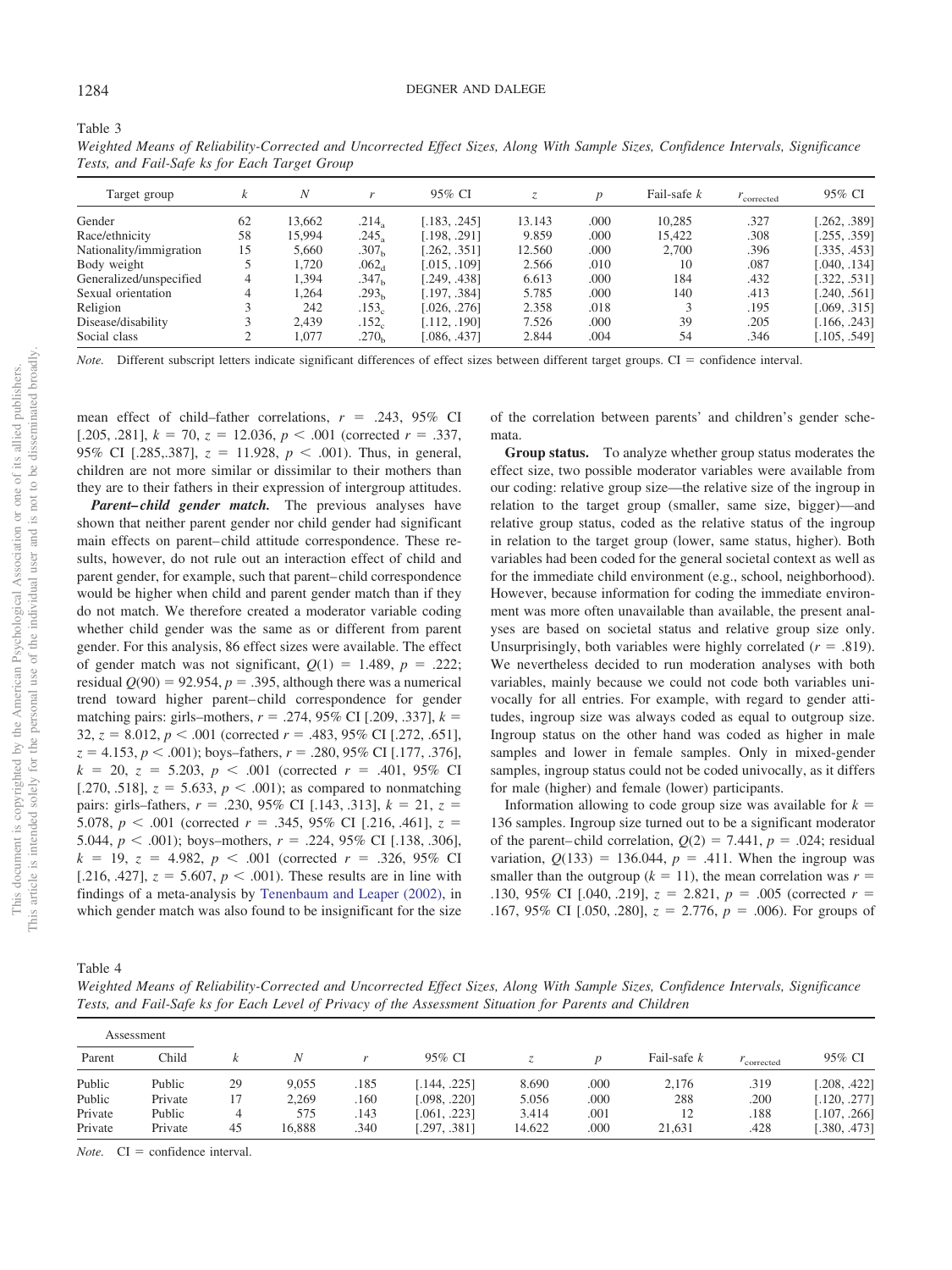| Age group (years) |    | N      |      | 95% CI       |        |      | Fail-safe $k$ | corrected | 95% CI       |
|-------------------|----|--------|------|--------------|--------|------|---------------|-----------|--------------|
| $4 - 6.5$         | 22 | 2.930  | .130 | [.071, .188] | 4.273  | .001 | 165           | .178      | [.096, .257] |
| $6.5 - 9.5$       | 18 | 2.223  | .183 | 1.082. .2801 | 3.515  | .000 | 485           | .225      | [.099, .343] |
| $9.5 - 12.5$      | 12 | 2.756  | .199 | 1.1132811    | 4.502  | .000 | 324           | .252      | [.150, .350] |
| $12.5 - 15.5$     | 29 | 6.151  | .256 | [.197. .313] | 8.232  | .000 | 3.546         | .329      | [.256, .398] |
| $15.5 - 18.5$     | 36 | 20.633 | .275 | [.230, .319] | 11.527 | .000 | 15,478        | .351      | [.304, .396] |
| $18.5 - 21.5$     | 19 | 3,488  | .304 | [.255, .352] | 11.513 | .000 | 1,899         | .530      | .381, .651]  |

*Weighted Means of Reliability-Corrected and Uncorrected Effect Sizes, Along With Sample Sizes, Confidence Intervals, Significance Tests, and Fail-Safe ks for Each Age Group*

*Note.*  $CI = confidence interval.$ 

<span id="page-15-0"></span>Table 5

equal size  $(k = 62)$ , the mean correlation was  $r = .214, 95\%$  CI [.183, .245],  $z = 13.143$ ,  $p < .001$  (corrected  $r = .327, 95\%$  CI [.262, .389],  $z = 9.372$ ,  $p < .001$ ). In cases in which the ingroup was bigger than the target group  $(k = 63)$ , the mean correlation was  $r = .261, 95\%$  CI [.220, .302],  $z = 12.010, p < .001$  (corrected  $r = .332, 95\%$  CI [.287, .377],  $z = 13.381, p < .001$ ).

Information to code group status was available for  $k = 84$  effect sizes (the lower number of sample being mainly explained by the impossibility to code ingroup status in mixed-gender samples in studies on gender attitudes). Repeating the moderation analysis with the variable ingroup status basically replicated aforementioned results: Group status significantly moderated parent–child correlations,  $Q(2) = 6.973$ ,  $p = .031$ ; residual variation,  $Q(81) =$ 82.743,  $p = .425$ . Small effect sizes were found in groups of lower status as compared to the target group  $(k = 18)$ , with a mean effect size of  $r = .144, 95\%$  CI [.083, .204],  $z = 4.571, p < .001$ (corrected  $r = .192, 95\%$  CI [.113, .268],  $z = 4.727, p < .001$ ). Only two effect sizes were found from groups with equal status, with an average effect size of  $r = .325, 95\%$  CI [.191, .448],  $z =$ 4.592,  $p < .001$  (corrected  $r = .470, 95\%$  CI [.273, .630],  $z =$ 4.338,  $p < .001$ ). Finally, parents' and children's attitudes from higher status groups  $(k = 64)$  also showed a higher parent–child correspondence,  $r = .267, 95\%$  CI [.225, .307],  $z = 12.213$ ,  $p <$ 

.001 (corrected  $r = .339, 95\%$  CI [.293, .383],  $z = 13.550, p <$ .001). In light of these results, we conclude that in minority/lowstatus groups, parent–child similarity rather tends to be smaller than in majority and/or high-status groups or groups of equal size and/or status—which is contrary to our hypotheses.

#### **Discussion**

The main aim of the current meta-analysis was to quantitatively synthesize available research to find out whether there is a substantial relationship between parent and child intergroup attitudes. Our first step was to determine the average effect size of the correlation between parents' and their children's levels of intergroup prejudice and to assess its significance. Our second objective was to test moderators of the parent–child relationship to determine whether variability in domains, methods, study, or sample characteristics account for some of the variation in the correlations. We will first give a summary and discussion of the results of this meta-analysis and then turn to a more thorough discussion of the implications of the findings for our understanding of parental socialization of intergroup prejudice in children.



<span id="page-15-1"></span>*Figure 2.* Scatterplot depicting the correlation between child age and average effect size mediated by the conceptual overlap of parent and child measures.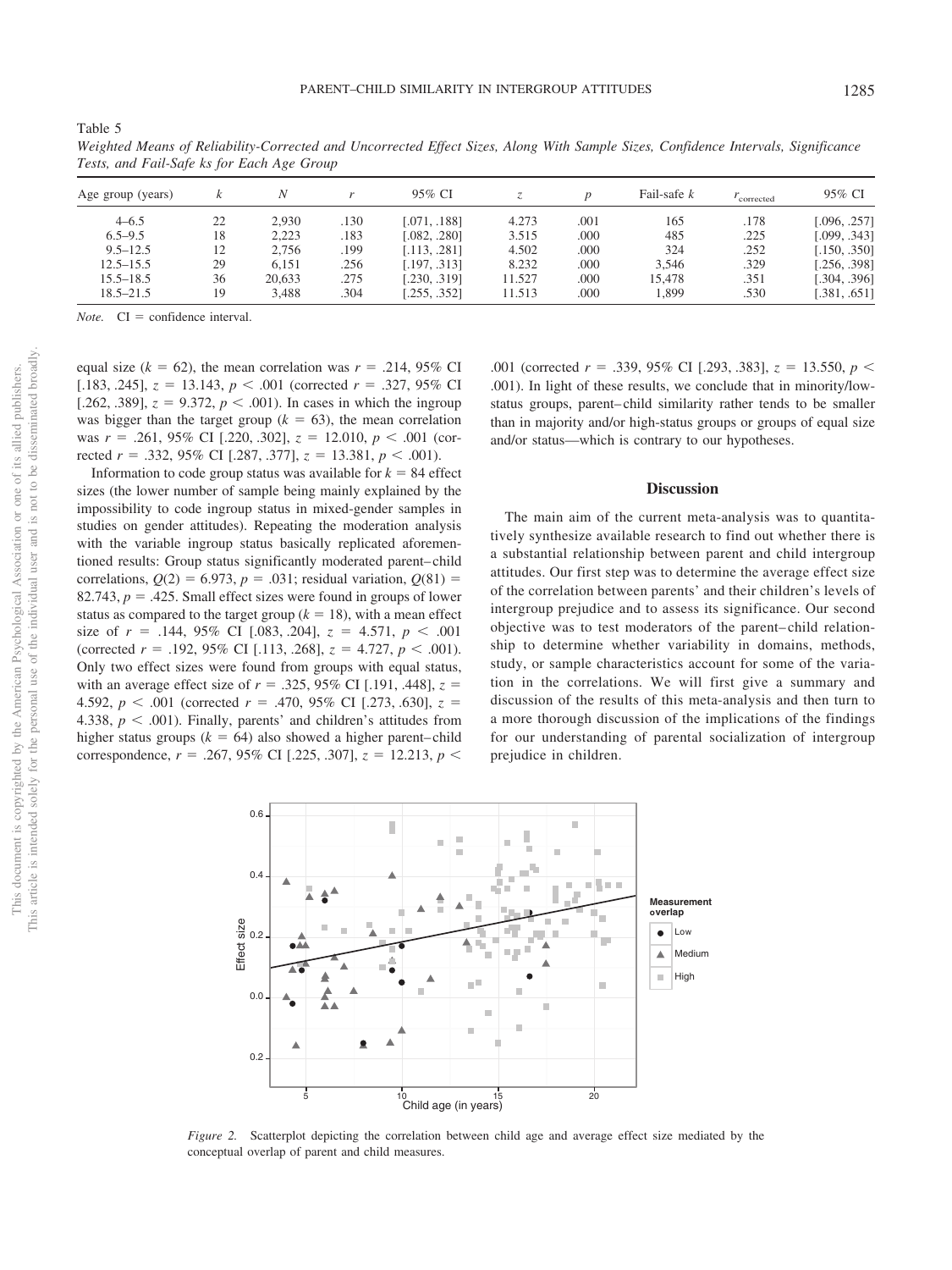#### **Overall Effect Size**

This meta-analysis, encompassing 131 studies with a total sample of over 45,000 parent–child dyads, unequivocally demonstrates that parent–child intergroup attitudes are related throughout childhood, adolescence, and young adulthood. Our meta-analysis revealed a significant positive relationship with an overall mean effect size of .29. Using a disattenuated effect size to control for low reliability of measures, we observed a considerably elevated average effect size of .38, implying a moderate effect. The general argumentation that parental attitudes are irrelevant for prejudice formation in children because of an absence of a parent–child correlation can thus no longer be maintained.

#### **Moderator Analyses**

There was a considerable degree of heterogeneity among effect sizes, supporting the premise that the magnitude of observed effect sizes might be related to various methodological, sample-specific, and study-specific moderating variables. To recapitulate, our results indicate that parent–child similarity appeared to be generally higher in studies relying on child reports of parental attitudes as compared to parental self-reports. Summarizing the results of the further moderation analyses of studies including parental selfreports only, we observed higher effect sizes when studies used identical or conceptually highly overlapping measures in children and parents, when the assessment situation was private, and in samples with older children and/or children belonging to higher status majority groups. On the contrary, lower effect sizes were reported in studies with younger children, in lower status minority groups, when attitude measurements were conceptually dissimilar, and/or when attitudes were measured in public assessment situations. Also, the degree of parent–child similarity unsystematically differed across domains and target groups. Finally, we can conclude that neither parent nor child gender, nor parent–child gender match, was related to differences in effect sizes, and effect sizes were also comparable across affective, cognitive, and behavioral components of intergroup attitudes. Below we discuss each result of these moderation analyses in detail.

**Source for parental attitudes.** We had hypothesized that parent–child correlations would be higher if they rely on child reports of parental attitudes as compared to parental self-reports. This hypothesis was supported. Children thus appear to perceive their parents' attitudes as considerably more similar to their own attitudes than they are when parents report their attitudes themselves. This result can be interpreted in terms of egocentric falseconsensus beliefs and projection processes (e.g., [Aboud & Doyle,](#page-20-2) [1996;](#page-20-2) [Gniewosz & Noack, 2006\)](#page-23-0). Children might simply not know their parents' attitudes very well, either because they are rarely openly expressed or discussed or because general cognitive limitations cause children not to know, misperceive, and/or misinterpret their parents' attitudes in light of their own attitudes.

However, there is an alternative explanation that does not rely on the assumption that children's perceptions of their parents' attitudes are inaccurate projections anchored in their own attitudes. On the contrary, they might reflect accurate behavioral observations, which, however, differ from the parents' self reported attitudes. Thus, children may know little about how their parents respond to a prejudice questionnaire, but they may observe how their parents behave in direct or indirect interactions with members of different groups and infer and even internalize parents' attitudes (see [Bigler & Liben, 2006\)](#page-21-2). This possibility gains credence when we remember that parental behaviors, like all adult behavior in this domain, are not necessarily consistent with their self-reported attitudes (e.g., [Ajzen & Fishbein, 1977;](#page-21-19) [Ajzen & Madden, 1986;](#page-21-20) [Eagly & Chaiken, 1993,](#page-22-13) [1998;](#page-22-14) [Fazio, 1990;](#page-23-19) [M. Fishbein & Ajzen,](#page-23-20) [1975;](#page-23-20) [LaPiere, 1934;](#page-24-17) [Wicker, 1969\)](#page-27-8). When reporting their attitudes, concerns of impression management and social desirability might motivate parents to varying degrees to conceal their true attitudes, thus deflating parent–child correlations. The finding that the privacy of the assessment situation was a moderator of parent– child correlations supports this assumption. A related possibility is that different attitude components guide parents' intergroup behaviors and their responses to questionnaires on intergroup attitudes. Whereas the responses to a self-report measure may be based to a stronger degree on deliberate considerations (i.e., socalled explicit attitudes), actual behaviors may be more influenced by spontaneous activations of evaluative or stereotypical associations (so-called implicit attitudes) that are often dissociated from self-reports (e.g., [Dovido, Kawakami, & Beach, 2001;](#page-22-15) [Fazio, Jack](#page-23-21)[son, Dunton, & Williams, 1995\)](#page-23-21). The little evidence currently available is at least broadly in support of this contention: Young children rely more on adults' nonverbal behavioral cues rather than verbal expressions of like or dislike when forming attitudes about outgroup members [\(Castelli, De Dea, & Nesdale, 2008\)](#page-21-21), and higher correlations are found between pre- and middle school children's prejudice expression and their mothers' implicit as opposed to explicit prejudice [\(Castelli et al., 2009;](#page-21-16) [Sinclair et al.,](#page-26-15) [2005\)](#page-26-15). Thus, although further research is needed, it is too early to conclude that the larger parent–child correlation observed when children report both their own and their parents' attitudes is solely a matter of egocentric projection or other form of systematic error.

**Measurement overlap.** We had expected that parent–child correlations would increase with increasing conceptual overlap between parent and child measures. This hypothesis was supported, as conceptual measurement overlap turned out to be a significant continuous moderating variable. Higher parent–child correlations were found when both measures were highly similar or identical, whereas correlations decreased with decreasing similarity. Further analyses established that this relation was not mediated by children's age. This result indicates that conceptual similarity of measures is a crucial factor for finding significant parent–child correlations in intergroup attitudes and that researchers risk underestimating it when they use measures that do not tap the same underlying concepts. Researchers thus face the challenge of developing measures of intergroup attitudes that are adapted to the specific cognitive, social, and linguistic competencies of the developing child but still assess the same underlying concepts as in adults. This is further impeded by our current lack of a clear understanding of whether, when, and under which circumstances intergroup attitudes actually do occur in equivalent forms in childhood and adulthood. This result not only demonstrates that differences in methods can sometimes be systematically related to important conceptual and theoretical aspects. It also highlights the importance and the need of clear definitions and operationalizations of intergroup attitudes to ensure validity of our research. We can only highlight the need for a more systematic development of measures that, while being adapted to different age groups, tap the same underlying constructs of intergroup attitudes. For example,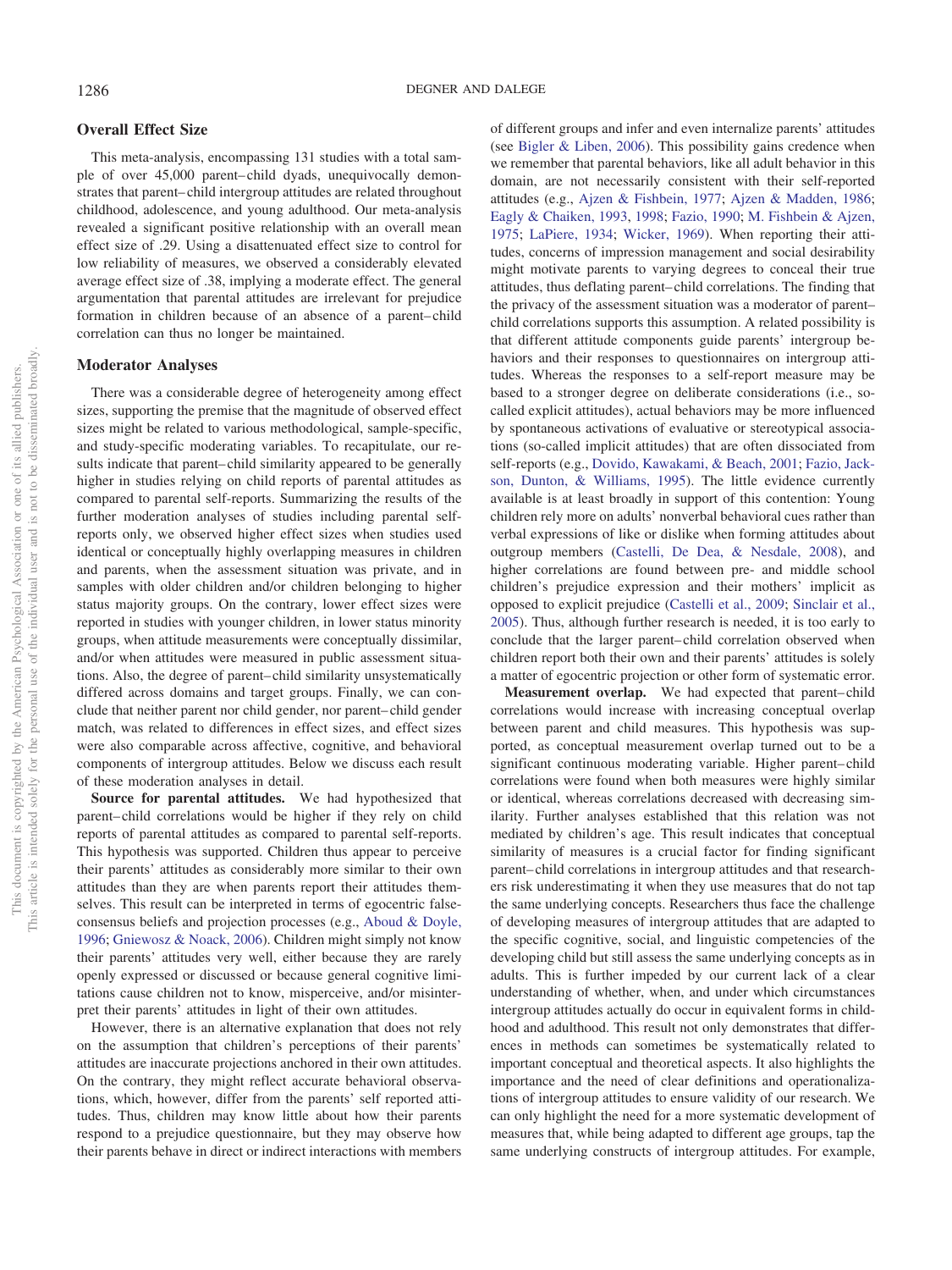[Liben and Bigler \(2002\)](#page-24-18) presented a suite of scales for the assessment of gender attitudes for use in middle childhood up to young adulthood. Similarly, [Galambos et al. \(1985\)](#page-23-13) developed an adolescent version of the Attitudes Toward Women Scale [\(Spence &](#page-26-16) [Helmreich, 1972\)](#page-26-16), the Attitudes Toward Women Scale for Adolescents.

**Studied concept.** Overall, the exploratory analysis showed no significant moderation effect of studied concept, indicating that parent–child similarity is comparable across different aspects of intergroup attitudes. The available data thus do not support assumptions that children acquire specific components of intergroup attitudes better or more directly from parents than others, possibly indicating rather similar socialization mechanisms.

**Studied domain (target group).** The exploratory moderation analysis of intergroup domain documented significant differences in parent–child similarity between domains, indicating that overlap was highest for generalized prejudice and national or immigration-related attitudes as compared to gender, race, and ethnicity. These results should, however, be interpreted with caution because of the low number of effect sizes that contributed to any target domain besides gender, race, and ethnicity. The average parent–child correlations in gender attitudes and racial attitudes represent a high variety of studies and thus quite heterogeneous data. Given the small numbers of available effect sizes, the average correlations in other domains might be biased by confounding variables. For example, the studies focusing on immigration and national attitudes were almost entirely conducted with adolescents and young adults and are characterized by high levels of conceptual overlap between parental and child measures. It is unlikely that topics related to immigration, national attitudes, or generalized prejudice are more openly or frequently addressed and discussed within the family as compared to attitudes related to gender or race issues, leading to higher parental influence on children's attitude formation. One may, however, assume that these attitudes, especially generalized prejudice, reflect broader value orientations that also tend to be more closely related to right-wing authoritarianism and social dominance orientation (e.g., [Ekehammar, Akrami,](#page-22-16) [Gylje, & Zakrisson, 2004\)](#page-22-16). Thus, although children might be less influenced by parents' specific attitudes toward specific social groups, they nevertheless adopt a similar ideology and similar overall attitudes toward outgroups in general. Clearly, more systematic research directly comparing attitudes in different intergroup domains is needed to come to a conclusion (see [O'Bryan,](#page-25-15) [Fishbein, & Ritchey, 2004\)](#page-25-15).

**Assessment situation.** We had hypothesized that the privacy versus publicity of the assessment situation would moderate parent–child similarity. These expectations were confirmed in that parent–child similarity was indeed significantly higher when parents' attitudes were assessed in private settings as compared to public expressions. A comparable moderation effect was also found for the privacy of assessment of children's prejudice. Eventually, the highest average effect size occurred in studies in which both parents and children responded in private as compared to studies with mixed assessment situations or studies with public assessments of both parent and child attitudes. These results can be explained assuming that the open expressions of intergroup attitudes might be distorted in both adults and children, either because of self-impression management or social desirability concerns (e.g., [Gaertner & Dovido, 1986;](#page-23-22) [Rutland et al., 2005\)](#page-26-6) or because of other possible experimenter effects or situational demand effects (e.g., Orne, 1969; [Rosenthal, 1966\)](#page-26-18). The finding that effect sizes remain small when both parents and children express their attitudes publicly suggests that different biases play a role in parents and children. If parents and children construe social norms or situational demands differently, their attitude expressions might be biased in different directions, thus limiting the possibility of finding significant parent–child correlations. Clearly, we need further research to fully understand what these biases and distortions are, how they affect responding, and how they may affect socialization processes.

**Child age.** We had inferred conflicting predictions from theories of prejudice formation regarding the possible role that children's age might play in moderating child–parent similarity. [All](#page-21-0)[port's \(1954\)](#page-21-0) assumptions about the developing child contain the prediction of a negative relation between child age and parent– child similarity. Although both SCDT [\(Aboud, 1988\)](#page-20-0) and SDIT [\(Nesdale, 1999,](#page-25-2) [2004\)](#page-25-1) explicitly state that parent–child similarity was not to be expected, they each contain remarks suggesting possible age effects. According to SCDT, one would expect a switch around the age of 7–8 years, with no parent–child similarity below that age (because prejudice is generated solely by endogenous cognitive factors) and (if any) low similarity above that age as broader social concerns are assimilated. According to SDIT, an opposite pattern would be expected; with some parent–child similarity in younger ages because young children might imitate parents' attitudes (without adopting them as their own), but no consistent similarity in later childhood and adolescence because of higher socialization influences by various peer groups. Last but not least, neither DIT [\(Bigler & Liben, 2006\)](#page-21-2) nor SSCMT [\(Barrett,](#page-21-4) [2007\)](#page-21-4) offers clear predictions regarding the effect of children's age.

Unfortunately, the results of our analyses do not provide much help in clarifying this issue. Although we do find a significant moderation effect of child age, indicating increasing parent–child similarity with increasing child age (and thus supporting SCDT's assumptions on first glance), this effect was mediated by the conceptual overlap between measures. Thus, at the moment it is impossible to know whether the lower correlation between young children's and their parents' prejudice is indeed related to children's young age and developmental status or merely based on the low conceptual similarity of measures in most of the studies including young children. These results demand future research with a wide age range and improved measures that tap the same underlying concepts in both parents and their children. Only when more studies become available that employ conceptually comparable parent and child measures, especially in young children samples, can we draw firm conclusions on early parent–child similarity and socialization.

The results of our moderation analysis do, however, contradict assumptions that intergroup attitudes in adolescents are clearly distinguished from parental attitudes, thus challenging the view of adolescents active detachment efforts regarding their values and attitudes (e.g., [Jaspers, Lubbers, & de Vries, 2008;](#page-24-8) [P. A. Katz,](#page-24-5) [1976;](#page-24-5) [McGue, Elkins, Walden, & Iacono, 2005\)](#page-25-9). The available data clearly demonstrate that adolescents and young adults demonstrate a considerable similarity to their parents' intergroup attitudes—despite the assumption that peer influences might gain higher importance during adolescence (e.g., [Nesdale, 1999,](#page-25-2) [2001a,](#page-25-3)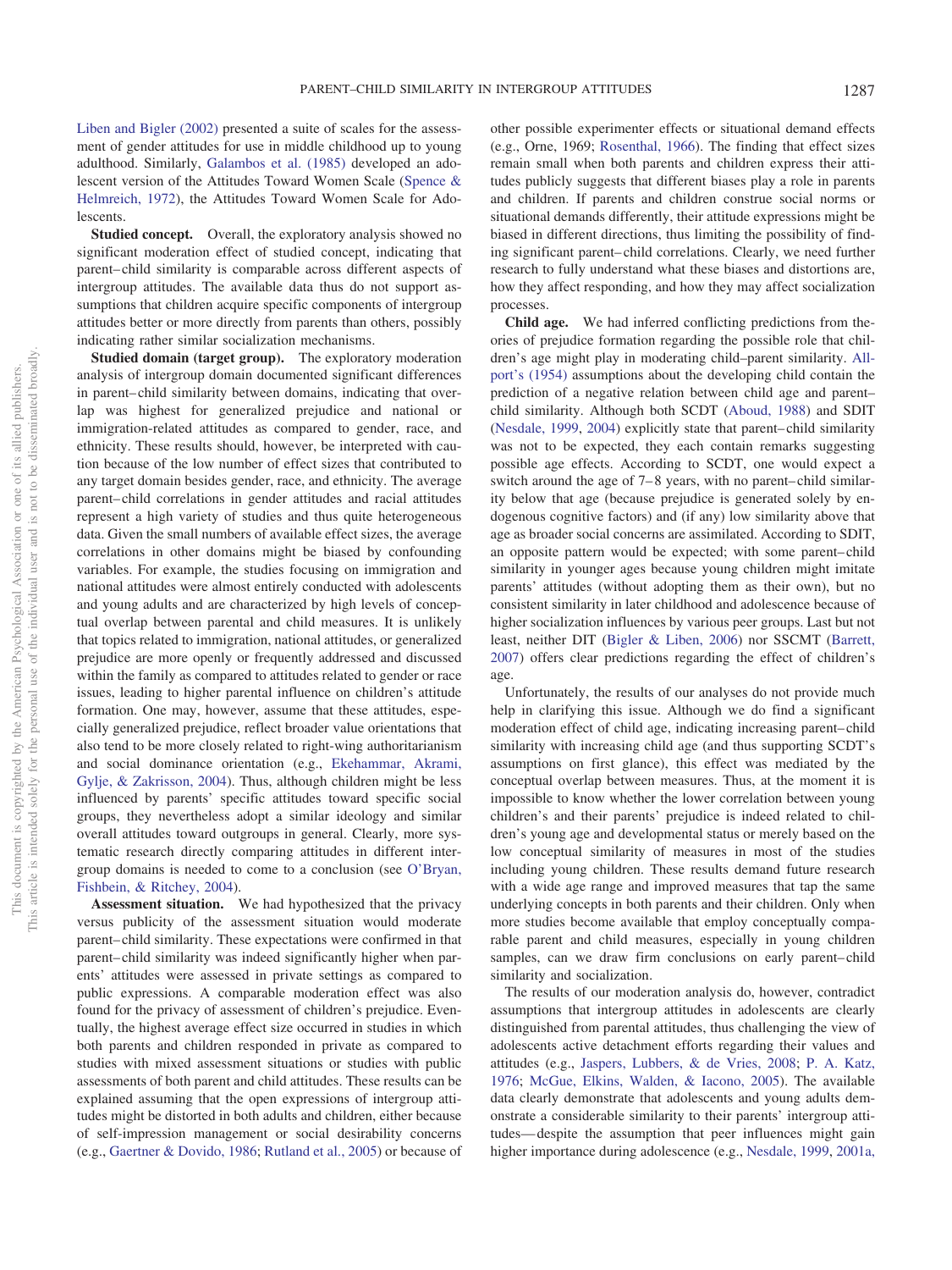[2004\).](#page-25-1) Of course, our data do not allow a direct comparison of adolescents' similarity to their parents with the similarity to their peers. Further research is needed that directly compares parental and peer influences, taking into account that they might not necessarily be independent or contradictory and that attitude formation might be based on the interaction and possible additive or multiplicative effects of parental and peer attitudes.

A further open question remains regarding the temporal conditions of the found parent–child similarity in adolescence and young adulthood. Given that the current analyses are almost entirely based on cross-sectional data, it is impossible to know whether parent–child similarity in adolescence is a prolonged result of stable protracting socialization processes during earlier childhood or whether qualitatively different socialization mechanisms come into play during adolescence, leading to a sudden emergence of parent–adolescent similarity. Clearly, future research needs longitudinal designs in order to develop a clearer picture of these processes.

**Parent and child gender.** We had hypothesized a possible difference in children's similarity to mothers as compared to fathers based on the typically higher involvement of mothers in child care. We further conducted exploratory analyses to explore whether child gender was significantly related to parental similarity (i.e., girls being more similar to their parents than boys, or vice versa) and whether similarity of intergroup attitudes was higher in gender-matching parent–child dyads (i.e., mothers–daughters, fathers–sons) than nonmatching dyads (i.e., mothers–sons, fathers–daughters). Results of our analyses indicate that children are no more similar to their mothers than fathers; nor did we find any indication that boys or girls differed in their similarity to their parents. The interaction analysis also did not show significant effects of gender match, although a numerical trend was observed, indicating that parent–child similarity was numerically slightly higher in gender-matched dyads as compared to nonmatching dyads. These results confirm earlier findings in a meta-analysis on gender schema including gender role attitudes [\(Tenenbaum &](#page-26-9) [Leaper, 2002\)](#page-26-9) in which no effects of parent or child gender were found. It thus seems that mothers are not more influential than fathers—despite the assumed difference in involvement in child care—and girls are not more or less susceptible to parental influence than boys. One might explain these findings with the aforementioned low likelihood that intergroup topics such as prejudice, stereotypes, or intergroup interactions are actually openly expressed or discussed within the family—at least in majority families. If intergroup attitudes are no topic of communication, the amount of time spent together or the degree of involvement in child care would not matter. An alternative possibility is that the degree of identification with the parent matters (e.g., [Sinclair et al.,](#page-26-15) [2005\)](#page-26-15), but given the assumption that children might generally be more attached and identified with their same-gender parent (e.g., [Diener, Isabella, Behunin, & Wong, 2008\)](#page-22-17), our data do not offer much support of this contention either. However, the analysis of the role of gender match comes with the caveat of relatively low case numbers and might thus simply lack test power. It thus might be premature to conclude that gender match does or does not play any role for the socialization of intergroup attitudes, especially in relation to different patterns of child–parent identification.

**Ingroup status.** We formulated the hypothesis that parent– child similarity might depend on the minority versus majority

status of the ingroup. In particular, we expected that parent–child similarity would be higher in lower status minority groups as compared no higher status majority groups, based on findings of more intense expression and discussion of intergroup topics in minority as compared to majority groups (e.g., [Hughes et al.,](#page-24-11) [2006\)](#page-24-11). This expectation was not confirmed in our analyses, and indeed an opposite pattern of results occurred: Children in higher status majority groups tended to be more similar to their parents than children in low-status minority groups. On the basis of these results, it appears unlikely that a high openness of expression or a higher frequency with which intergroup attitudes are discussed leads to higher parent–child similarity, although it does not represent a direct test of this assumption. However, one might also speculate that minority children who receive lots of open parental discussion also have many other additional sources of influence, thus reducing the correlation with parent attitudes. For example, minority children tend to have more frequent outgroup contact, providing them with more direct experiences as a basis of attitude formation. Thus, open parental expression of attitudes might be one of the few sources for minority children but not majority children. Also, majority children may be less likely to observe their parents' actual intergroup interactions when living in homogeneous communities, which could also explain the found group difference. One might further assume that specific cultural differences might play a role here. Most of the samples coded as low-status minority groups were African American, and one might come up with group-specific explanations related to parenting styles that could explain the lower parent–child similarity. Unfortunately, our analyses suffer from rather small sample sizes, as we had found less than 20 samples that were coded as belonging to minority and/or low-status groups. In many cases, studies from the rich racial socialization literature could not be included in our meta-analysis because they did not report measures of intergroup attitudes, focusing instead on explicit parental teaching, assessing frequency and content of statements on cultural heritage and practices, or the experience of discrimination [\(Hughes et al.,](#page-24-11) [2006\)](#page-24-11). The representativeness of the few included minority and/or low-status samples can thus be doubted. Further research is needed to explore whether the group differences we report here can be replicated and whether they can indeed be explained with different styles of parental teaching or other forms of socialization. It would be desirable if future research would focus more on socialization processes, including observational studies that permit investigators to see the mechanisms by which attitudes and beliefs actually get transmitted.

#### **Limitations of the Current Research**

As mentioned earlier, the third goal of the current article was to critically discuss whether and to what extent parent–child similarity can be interpreted as indicating parent–child socialization. During our literature research, we found that the majority of publications on the topic were based on simple bivariate correlations assessed in cross-sectional designs, which is the reason why we used the correlation coefficient *r* as effect size for this metaanalysis. Whereas the absence of a significant correlation between parent and child prejudice has often been used as argument for the absence of parental socialization of intergroup prejudice (e.g., [Aboud, 1988,](#page-20-0) [2008\)](#page-20-1), its presence cannot be interpreted as straight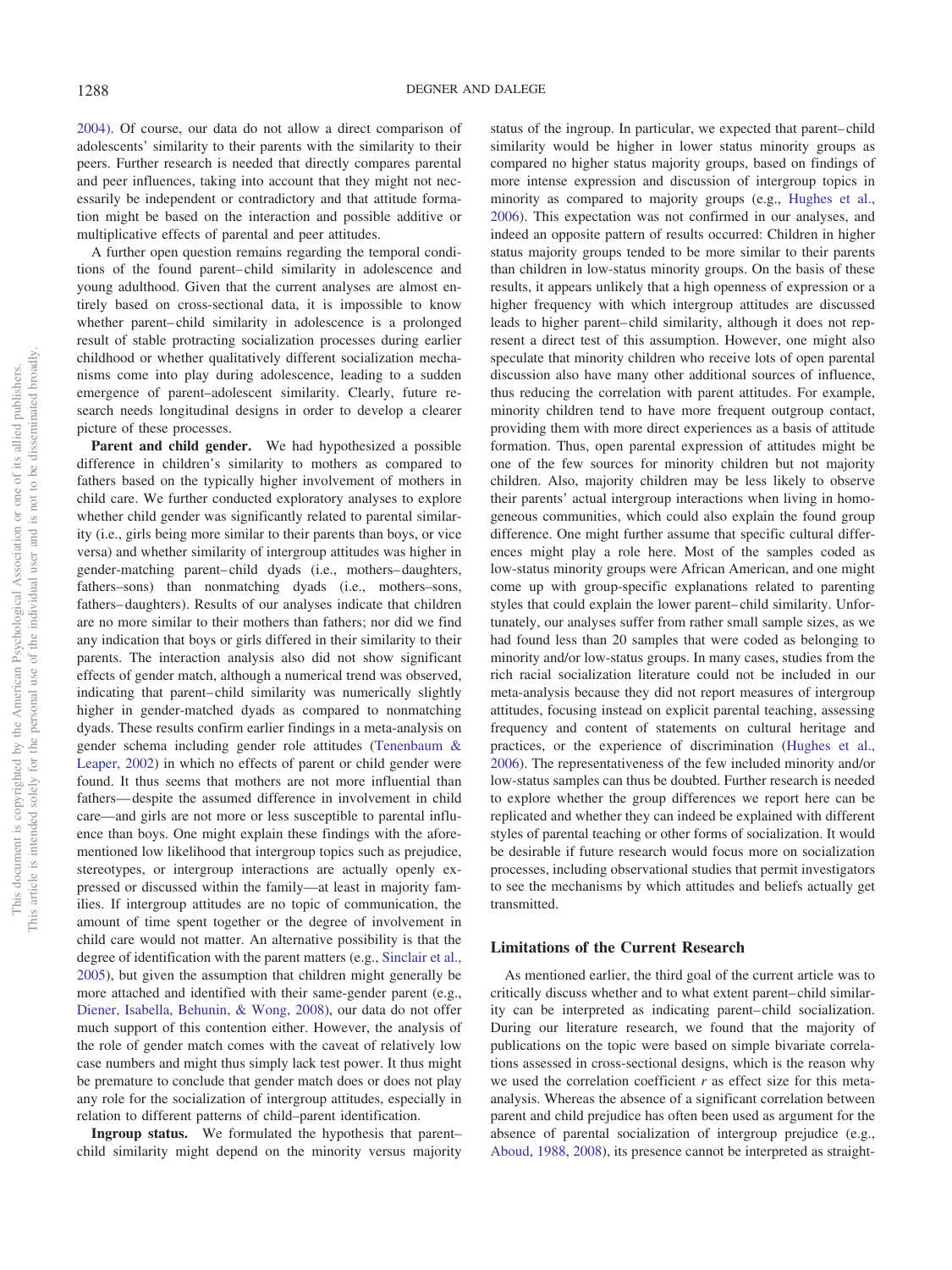forward evidence of the presence of parent–child socialization. Below we discuss first whether correlations are the adequate measure to establish parent–child similarity. In particular, we discuss whether established parent–child similarities can be interpreted as indicators of unidirectional parent–child socialization effects given the possibility of (a) possible reciprocal effects of child–parent socialization, (b) possible socialization effects of shared environmental influences, or (c) as artifacts of shared genetic factors.

The correlation coefficient is not necessarily a measure of similarity but a measure of shared variance, in this case between two groups of individuals, parents and their children. Thus, even finding a high correlation does not imply that children and their parents express similar intergroup attitudes, as the magnitude of their actual attitude scores might differ markedly. From a (positive) correlation coefficient, we simply learn that children who score higher (lower) in their prejudice levels than other children have parents who tend to score higher (lower) in their prejudice levels than other parents. It does not imply that the children actually express similar levels of prejudice as their parents do, as their values might be higher, equal, or lower. By contrast, a simple comparison of means of parent and child prejudice only provides information on whether children on average hold similar levels of prejudice as parents on average, allowing parent–child dyads to vary in terms of their (dis)similarity. Thus, correlations neglect possible mean differences, and mean differences neglect possible correlations. Neither of these analyses would, for example, allow a comparison between parent–child similarity and peer–child similarity. If it is desirable to include mean differences in a coefficient of similarity, intraclass correlations are a possible alternative (e.g., [Field, 2005a\)](#page-23-23), and in some cases, dyadic profile correlations can also be of value [\(Gniewosz, Noack, Wentura, & Funke, 2008\)](#page-23-24). Furthermore, dyadic research proposes a number of various distance indices that can be used to quantify the degree of mutual resemblance of individuals within a dyad (see [Kenny, Kashy, &](#page-24-19) [Cook, 2006\)](#page-24-19).

Second, even if significant levels of parent–child similarity of intergroup attitudes can be demonstrated with any of the mentioned coefficients, we cannot interpret these as unidirectional indicators of socialization. It is impossible to determine whether or to what degree parent–child similarity is based on parent–child influences or child–parent influences or an interaction of both. Interestingly, directionality was rarely discussed in the publications that were included in this meta-analysis, and even when researchers acknowledge the possibility of bidirectional influences, they typically dismiss child/parent-directed influences as minor or negligible. For example, [Burt and Scott \(2002\)](#page-21-12) "acknowledge that attitudinal influence between parent and child is unlikely to be uni-directional" but still "speculate that the direction of influence is mainly from parent to youth" [\(Burt & Scott, 2002, p.](#page-21-12) [244;](#page-21-12) see also [O'Bryan et al., 2004\)](#page-25-15). Unfortunately, most of the included studies rely on cross-sectional data, which allow no firm conclusions regarding the directionality and causality of effects. We have found only few studies that explicitly tested for bidirectionality, and their results document that bidirectional influences should not be dismissed entirely. For example, in a 3-year longitudinal study, [Vollebergh et al. \(2001\)](#page-27-4) found a relatively stable child influence on parents' ethnocentrism for young Dutch adolescents, whereas the effect of parent–child influence decreased.

Comparing three generations (i.e., children, parents, and grandparents) in a cross-sectional design, [Glass, Bengtson, and Dunham](#page-23-2) [\(1986\)](#page-23-2) found similar results with stable child–parent influences across generations and declining parent–child influences from younger to older generations. On the other hand, [Rodríguez-García](#page-26-19) [and Wagner \(2009\)](#page-26-19) found that an unidirectional model of prejudice determination, assuming socialization effects from parents to children only, fitted their data from Costa Rican adolescents equally well as a model including reciprocal influences (implying unimportance of the child–parent link), but these data were collected in a cross-sectional study. Given the scarce empirical evidence, the question remains open whether and to what extent parent–child socialization of intergroup attitudes might be a reciprocal process. Further longitudinal studies with repeated measurements of parental and child attitudes are needed to disentangle the complex relationships between parent and child attitudes [\(P. A. Katz, 1976\)](#page-24-5).

Further complicating the previous point, parent–child similarity may be the result of neither parent–child nor child–parent influences, but rather may reflect a number of other mediating variables (e.g., [Aboud, 1988;](#page-20-0) [Knafo, 2003\)](#page-24-20). Shared factors in the immediate or broader family environment could cause similar levels of intergroup prejudice in both parents and their children, even without any direct transmission processes taking place within the family. In this regard, we have to distinguish between macrolevel factors and meso- or microlevel factors. Macrolevel factors include societal influences such as the socioeconomic situation, the societal value climate, shared cultural norms, sensitivity to open group conflicts, and media influences that parents and children are jointly exposed to. Each of these factors could result in similar levels of prejudice within a society and thus also within the family. Therefore, parent– child similarity (in terms of equal levels of prejudice) would not be indicative of parental influence per se. Meso- and microlevel factors such as family-specific direct (and diverse) environmental contexts, including socioeconomic status, educational attainment, and neighborhood diversity, could exert similar forces on intergroup attitudes but would lead to more within-society and between-family variance in intergroup attitudes. Thus, in samples from mixed environments, parent–child similarity in terms of similar degrees of prejudice and/or parent–child correlations would again not necessarily be indicative of parental socialization. Of course, we should also keep in mind that exposure to environments that promote attitudes consistent with parents' attitudes may not be accidental. Parents often selectively choose specific environments (e.g., neighborhood, school, leisure activities, media exposure) that promote values consistent with their own values, which in turn indirectly facilitate parent–child socialization (e.g., [Barrett & Davis, 2008;](#page-21-5) [Barry, 1980;](#page-21-22) [Hello, Scheepers, Vermulst,](#page-24-21) [& Gerris, 2004;](#page-24-21) [Knafo, 2003\)](#page-24-20). Even if the explicit selection criteria employed by parents are unrelated to the specific attitudes we are concerned with here (e.g., parents might focus solely on educational quality when choosing a school for their child), this is still likely to lead to value-consistent environments (e.g., more ethnically homogeneous schools). Ultimately, further research will be necessary to clarify whether or to what extent shared environmental influences are mediating variables and direct or indirect socialization effects.

Fourth and finally, we must address the question whether significant indices of parent–child similarities even in methodologically rigorous longitudinal studies can be interpreted as reflecting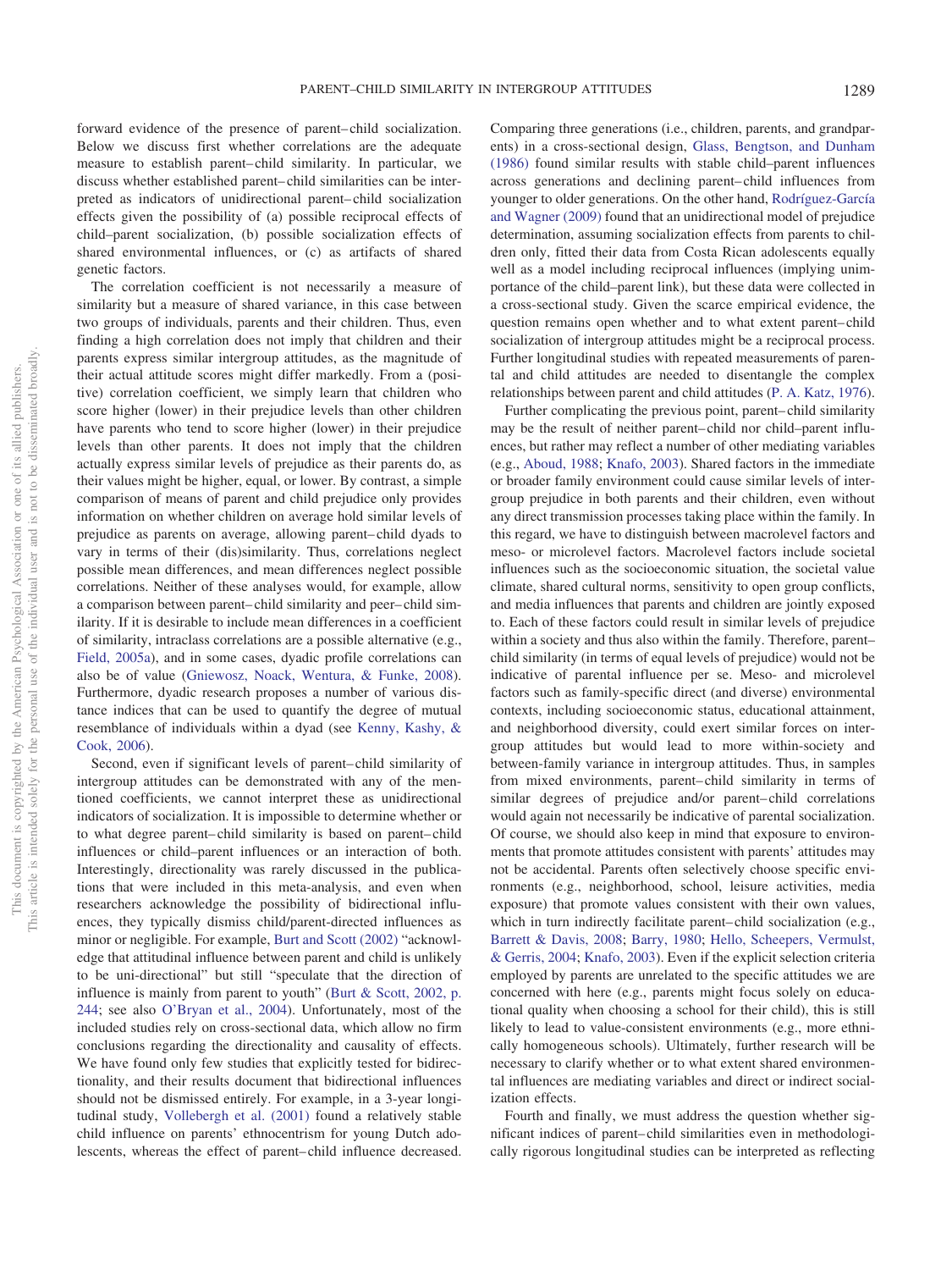<span id="page-20-3"></span>socialization effects (be it parent–child, child–parent, or environment–parent/child) given the possibility of genetic influences. Because effects of parental genes and parental attitudes and behaviors are correlated, ostensible influences of parental attitudes may actually be artifacts of genetic influences. Several twin studies provide first evidence that intergroup attitudes (e.g., [Eaves &](#page-22-18) [Hatemi, 2008;](#page-22-18) [Olson, Vernon, Harris, & Jang, 2001;](#page-25-16) [Stößel,](#page-26-20) [Kämpfe, & Riemann, 2006\)](#page-26-20) and related attitudes, such as social conservatism, social dominance orientation, right-wing authoritarianism [\(Eaves et al., 1997;](#page-22-19) [Stößel et al., 2006\)](#page-26-20), and political attitudes [\(Hatemi et al., 2009\)](#page-24-22), have modest to substantial heritability coefficients. Notably, these heritability indices are similar in magnitude to the effect sizes we have found in the current metaanalysis. Furthermore, the shared environment of siblings—which would include parental attitudes and behaviors—appears to be of negligible importance in these studies (as compared to the unshared environment). This could be taken to imply that parents have little direct influence on their children's intergroup attitudes, or at least that they do not affect different siblings in the same ways. Such results do not necessarily imply a direct genetic determination of intergroup attitudes; they can be interpreted as shared genetic factors in parents and children causing general predispositions (e.g., traits such as sociability; [Olson et al., 2001\)](#page-25-16) that in turn shape environmental experiences that trigger or support the formation of specific intergroup attitudes. We note that all but one of the available twin studies were conducted with adult samples, precluding direct conclusions regarding parental socialization effects during childhood or adolescence. Indeed, using longitudinal sibling data, [Eaves et al. \(1997\)](#page-22-19) found that during adolescence the siblings' shared environment (i.e., parents) played a dominant role in the creation of within-family resemblance in conservatism and social group attitudes, whereas genetic factors played no significant role. These roles were, however, reversed when young adults left the parental home, with genetic influences becoming dominant in explaining sibling similarity during adulthood and shared environmental influences entirely losing relevance. Clearly the relationship between genetic transmission and parental socialization needs to receive more attention if we are to understand whether and which within-family processes play a role in the formation of intergroup attitudes during childhood and adolescence.

In summary, despite the large literature reviewed and synthesized here, inadequate methods and relatively simple models of parental influence limit the extent to which we can arrive at firm conclusions regarding the role parents play as sources of childhood prejudice. Thus, further research taking into account the aforementioned recommendations regarding measurement development, research designs, and methods of statistical analyses is direly needed. Even if we could confirm that the parent–child relationship identified in our meta-analysis stems from parental socialization influences on children's intergroup attitudes, further questions remain about the nature of the transmission between parents and their offspring. Which roles do processes such as direct teaching, indirect parental messages, admonitions, prohibitions (e.g., [Bird et](#page-21-7) [al., 1952a;](#page-21-7) [Edmonds & Killen, 2009\)](#page-22-20), concrete examples and modeling, observational learning and imitation (e.g., [Bandura,](#page-21-6) [1977;](#page-21-6) [Bussey & Bandura, 1999;](#page-21-23) [Castelli et al., 2009\)](#page-21-16), operant learning and social reinforcement (e.g., [Bigler & Liben, 2006,](#page-21-2) [2007\)](#page-21-3), child-rearing techniques and parenting styles (e.g., [Allport,](#page-21-0)

[1954;](#page-21-0) [Cossman, 2004;](#page-21-17) [Ex & Janssen, 1998\)](#page-23-25), and inheritance and selective exposure to social and structural conditions (e.g., [Hello,](#page-24-21) [Scheepers, Vermulst, & Gerris, 2004;](#page-24-21) [Jaspers et al., 2008\)](#page-24-8) play in children's acquisition of intergroup attitudes? And how do they relate to active constructivist processes in children such as those suggested by [Aboud \(1988\)](#page-20-0) and [Bigler and Liben \(2006\)?](#page-21-2) Answering these questions will help us understand how prejudiced attitudes and behaviors are transmitted and whether or why they may be differently adopted by children of varying age and identity [\(Aboud, 2008\)](#page-20-1). The widely replicated findings from social psychology that group attitudes can be learned in specific ways in adulthood (e.g., paired association learning, illusory correlations) does not eliminate the possibility that prejudice may first be learned very differently during childhood and adolescence (e.g., [Dunham & Degner, 2010\)](#page-22-21). Recent trends in social cognitive research focusing on implicit or automatic components of intergroup attitudes can provide the theorizing and methodology to help understanding the perception and acquisition of these types of intergroup attitudes—under circumstances when parents do not express overt prejudice (e.g., [Baron & Banaji, 2006;](#page-21-24) [Castelli et al.,](#page-21-16) [2009;](#page-21-16) [Degner & Wentura, 2010;](#page-22-22) [Degner, Wentura, Gniewosz, &](#page-22-23) [Noack, 2007;](#page-22-23) [Dunham, Baron, & Banaji, 2006,](#page-22-24) [2007;](#page-22-25) [Rutland et](#page-26-6) [al., 2005;](#page-26-6) [Sinclair et al., 2005\)](#page-26-15). In return, developmental research using social-cognitive paradigms can weigh in on current debates on the origin of implicit attitudes and automatic intergroup behaviors and the often-found dissociation between implicit and explicit attitudes [\(Dunham & Degner, 2010;](#page-22-21) [Dunham & Olson, 2008\)](#page-22-26). Thus, besides focusing on the amplitude of possible parent–child socialization, our research should also try to investigate the possible mechanisms and processes that underlie socialization effects.

#### **Conclusion**

In conclusion, our meta-analysis has uncovered that children's and their parents' intergroup attitudes are significantly related, with small to moderate effect sizes. This relation may possibly be underestimated based on methodological issues and aspects of the assessment situations of the available studies. On the basis of these findings, we have furthermore discussed possible shortcomings of previous research and offer a number of improvements that should be implemented in further research to allow clear conclusions regarding the role of parental socialization of childhood prejudice. We would like to stress that a closer collaboration between disciplines and subdisciplines, such as social, developmental, and cognitive psychology, but also sociology and education research, not only is required to further our understanding of the origins of intergroup attitudes, but also can provide important insights for main research questions in the respective fields.

#### **Reference**

References marked with an asterisk indicate studies included in the meta-analysis.

- <span id="page-20-0"></span>Aboud, F. E. (1988). *Children and prejudice*. London, England: Blackwell.
- <span id="page-20-1"></span>Aboud, F. E. (2008). A social-cognitive developmental theory of prejudice. In S. M. Quintana & C. McKown (Eds.), *The handbook of race, racism, and the developing child* (pp. 55–71). Hoboken, NJ: Wiley.
- <span id="page-20-2"></span> Aboud, F. E., & Doyle, A. B. (1996). Parental and peer influences on children's racial attitudes. *International Journal of Intercultural Relations, 20,* 371–383. [doi:10.1016/0147-1767\(96\)00024-7](http://dx.doi.org/10.1016/0147-1767%2896%2900024-7)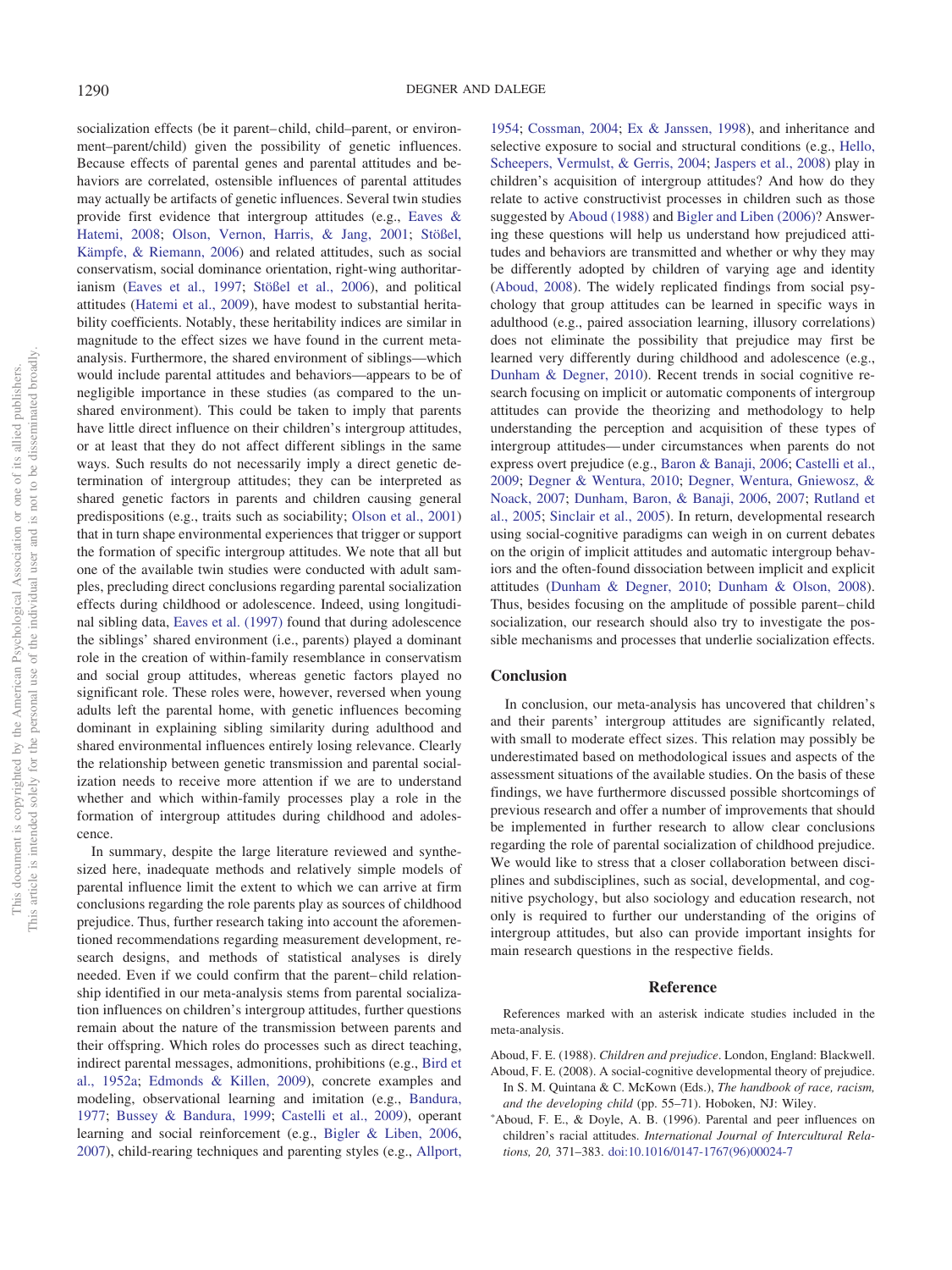- <span id="page-21-17"></span> Acock, A. C., & Bengtson, V. L. (1978). Relative influence of mothers and fathers: Covariance analysis of political and religious socialisation. *Journal of Marriage and the Family, 40,* 519–530. [doi:10.2307/350932](http://dx.doi.org/10.2307/350932)
- <span id="page-21-13"></span> Acock, A. C., & Bengtson, V. L. (1980). Socialization and attribution processes: Actual versus perceived similarity among parents and youth. *Journal of Marriage and the Family, 42,* 501–515. [doi:10.2307/351895](http://dx.doi.org/10.2307/351895)
- <span id="page-21-1"></span>Adorno, T. W., Frenkel-Brunswik, E., Levinson, D. J., & Sanford, R. N. (1950). *The authoritarian personality*. New York, NY: Harper & Row.
- <span id="page-21-25"></span> Ajdukovic, D., & Biruski, D. C. (2008). Caught between the ethnic sides: Children growing up in a divided post-war community. *International Journal of Behavioral Development, 32,* 337–347. [doi:10.1177/](http://dx.doi.org/10.1177/0165025408090975) [0165025408090975](http://dx.doi.org/10.1177/0165025408090975)
- <span id="page-21-19"></span>Ajzen, I., & Fishbein, M. (1977). Attitude–behavior relations: A theoretical analysis and review of empirical research. *Psychological Bulletin, 84,* 888–918. [doi:10.1037/0033-2909.84.5.888](http://dx.doi.org/10.1037/0033-2909.84.5.888)
- <span id="page-21-20"></span>Ajzen, I., & Madden, T. J. (1986). Prediction of goal-directed behavior: Attitudes, intentions, and perceived behavioral control. *Journal of Experimental Social Psychology, 22,* 453–474. [doi:10.1016/0022-](http://dx.doi.org/10.1016/0022-1031%2886%2990045-4) [1031\(86\)90045-4](http://dx.doi.org/10.1016/0022-1031%2886%2990045-4)
- <span id="page-21-0"></span>Allport, G. W. (1954). *The nature of prejudice*. Cambridge, MA: Addison-Wesley.
- <span id="page-21-26"></span> Antill, J. K., Cunningham, J. D., & Cotton, S. (2003). Gender-role attitudes in middle childhood: In what ways do parents influence their children? *Australian Journal of Psychology, 55,* 148–153. [doi:10.1080/](http://dx.doi.org/10.1080/0004953042000298602) [0004953042000298602](http://dx.doi.org/10.1080/0004953042000298602)
- <span id="page-21-15"></span> Ata, A., Bastian, B., & Lusher, D. (2009). Intergroup contact in context: The mediating role of social norms and group-based perceptions on the contact–prejudice link. *International Journal of Intercultural Relations, 33,* 498–506. [doi:10.1016/j.ijintrel.2009.05.001](http://dx.doi.org/10.1016/j.ijintrel.2009.05.001)
- <span id="page-21-27"></span> Bacher, J. (2001). In what environment do adolescents learn hostility towards foreigners? Results of a survey of apprentices. *Kölner Zeitschrift für Soziologie und Sozialpsychologie, 53,* 334–349. [doi:](http://dx.doi.org/10.1007/s11577-001-0042-1) [10.1007/s11577-001-0042-1](http://dx.doi.org/10.1007/s11577-001-0042-1)
- <span id="page-21-28"></span> Bagby-Young, V. L. (2008). *Mirror, mirror on the dresser, why are Black dolls still viewed as lesser? When Black children turn a blind face to their own race: The doll study revisited* (Unpublished doctoral dissertation). American International College, Springfield, MA.
- <span id="page-21-10"></span>Bailey, W. T. (1994). A longitudinal study of fathers' involvement with young children: Infancy to age 5 years. *Journal of Genetic Psychology, 155,* 331–339. [doi:10.1080/00221325.1994.9914783](http://dx.doi.org/10.1080/00221325.1994.9914783)
- <span id="page-21-6"></span>Bandura, A. (1977). *Social learning theory*. Oxford, England: Prentice Hall.
- <span id="page-21-29"></span> Barak, A., Feldman, S., & Noy, A. (1991). Traditionality of children's interests as related to their parents gender stereotypes and traditionality of occupations. *Sex Roles, 24,* 511–524. [doi:10.1007/BF00289336](http://dx.doi.org/10.1007/BF00289336)
- <span id="page-21-24"></span>Baron, A. S., & Banaji, M. R. (2006). The development of implicit attitudes. Evidence of race evaluation from ages 6 and 10 and adulthood. *Psychological Science, 17,* 53–58. [doi:10.1111/j.1467-9280.2005](http://dx.doi.org/10.1111/j.1467-9280.2005.01664.x) [.01664.x](http://dx.doi.org/10.1111/j.1467-9280.2005.01664.x)
- <span id="page-21-4"></span>Barrett, M. (2007). *Children's knowledge, beliefs and feelings about nations and national groups*. Hove, England: Psychology Press.
- <span id="page-21-5"></span>Barrett, M., & Davis, S. C. (2008). Applying social identity and selfcategorization theories to children's racial, ethnic, national, and state identifications and attitudes. In S. M. Quintana & C. McKown (Eds.), *Handbook of race, racism and the developing child* (pp. 72–110). Hoboken, NJ: Wiley. [doi:10.1002/9781118269930.ch5](http://dx.doi.org/10.1002/9781118269930.ch5)
- <span id="page-21-22"></span>Barry, R. J. (1980). Stereotyping of sex-role in preschoolers in relation to age, family structure, and parental sexism. *Sex Roles, 6,* 795–806. [doi:10.1007/BF00287235](http://dx.doi.org/10.1007/BF00287235)
- <span id="page-21-2"></span>Bigler, R. S., & Liben, L. S. (2006). A developmental intergroup theory of social stereotypes and prejudice. *Advances in Child Development and Behavior, 34,* 39–89. [doi:10.1016/S0065-2407\(06\)80004-2](http://dx.doi.org/10.1016/S0065-2407%2806%2980004-2)
- <span id="page-21-3"></span>Bigler, R. S., & Liben, L. S. (2007). Developmental intergroup theory: Explaining and reducing children's social stereotyping and prejudice.

*Current Directions in Psychological Science, 16,* 162–166. [doi:10.1111/](http://dx.doi.org/10.1111/j.1467-8721.2007.00496.x) [j.1467-8721.2007.00496.x](http://dx.doi.org/10.1111/j.1467-8721.2007.00496.x)

- <span id="page-21-7"></span> Bird, C., Monachesi, E. D., & Burdick, H. (1952a). Infiltration and the attitudes of white and Negro parents and children. *Journal of Abnormal and Social Psychology, 47,* 688–699. [doi:10.1037/h0055132](http://dx.doi.org/10.1037/h0055132)
- <span id="page-21-30"></span> Bird, C., Monachesi, E. D., & Burdick, H. (1952b). Studies of group tensions: III. The effect of parental discouragement of play activities upon he attitudes of White children towards Negroes. *Child Development, 23,* 295–306.
- <span id="page-21-31"></span> Biruski, D. C., & Ajdukovic, D. (2008). Changes of children's discrimination tendencies and parental intergroup attitudes and behaviors. *Ljetopis Socijalnog Rada, 15,* 377–400.
- <span id="page-21-32"></span> Bliss, S. B. (1988). The effect of feminist attitudes in parents on their kindergarten children. *Smith College Studies in Social Work, 58,* 182– 192. [doi:10.1080/00377318809516643](http://dx.doi.org/10.1080/00377318809516643)
- <span id="page-21-33"></span> Branch, C., & Newcombe, N. (1980). Racial attitudes of Black preschoolers as related to parental civil rights activism. *Merrill-Palmer Quarterly, 26,* 425–428.
- <span id="page-21-8"></span> Branch, C. W., & Newcombe, N. (1986). Racial attitude development among young Black children as a function of parental attitudes: A longitudinal and cross-sectional study. *Child Development, 57,* 712–721. [doi:10.2307/1130348](http://dx.doi.org/10.2307/1130348)
- <span id="page-21-34"></span> Briscoe, A. M. (2005). *The interrelationships among parental racial identity, racial socialization, and children's prejudice and tolerance* (Unpublished doctoral dissertation). University of California, Berkeley.
- <span id="page-21-12"></span> Burt, K. B., & Scott, J. (2002). Parent and adolescent gender role attitudes in 1990s Great Britain. *Sex Roles, 46,* 239–245. [doi:10.1023/A:](http://dx.doi.org/10.1023/A:1019919331967) [1019919331967](http://dx.doi.org/10.1023/A:1019919331967)
- <span id="page-21-23"></span>Bussey, K., & Bandura, A. (1999). Social cognitive theory of gender development and differentiation. *Psychological Review, 106,* 676–713. [doi:10.1037/0033-295X.106.4.676](http://dx.doi.org/10.1037/0033-295X.106.4.676)
- <span id="page-21-36"></span> Carlson, D. L., & Knoester, C. (2011). Family structure and the intergenerational transmission of gender ideology. *Journal of Family Issues, 32,* 709–734. [doi:10.1177/0192513X10396662](http://dx.doi.org/10.1177/0192513X10396662)
- <span id="page-21-9"></span> Carlson, J. M., & Iovini, J. (1985). The transmission of racial attitudes from fathers to sons: A study of Blacks and Whites. *Adolescence, 20,* 233–237.
- <span id="page-21-35"></span> Carraro, L., Castelli, L., Matteoli, S., Pascoletti, E., & Gawronski, B. (2011). From fathers to children: The transmission of gender stereotypes within the family. *Psicologia Sociale, 2,* 153–170. [doi:10.1482/35129](http://dx.doi.org/10.1482/35129)
- <span id="page-21-14"></span> Castelli, L., Carraro, L., Tomelleri, S., & Amari, A. (2007). White children's alignment to the perceived racial attitudes of the parents: Closer to the mother than the father. *British Journal of Developmental Psychology, 25,* 353–357. [doi:10.1348/026151006X159851](http://dx.doi.org/10.1348/026151006X159851)
- <span id="page-21-21"></span>Castelli, L., De Dea, C., & Nesdale, D. (2008). Learning social attitudes: Children's sensitivity to the nonverbal behaviors of adult models during interracial interactions. *Personality and Social Psychology Bulletin, 34,* 1504–1513. [doi:10.1177/0146167208322769](http://dx.doi.org/10.1177/0146167208322769)
- <span id="page-21-16"></span> Castelli, L., Zogmaister, C., & Tomelleri, S. (2009). The transmission of racial attitudes within the family. *Developmental Psychology, 45,* 586– 591. [doi:10.1037/a0014619](http://dx.doi.org/10.1037/a0014619)
- <span id="page-21-37"></span> Chatard, A., & Selimbegovic, L. (2008). The intergenerational transmission of social dominance: A three-generation study. *European Journal of Personality, 22,* 541–551. [doi:10.1002/per.684](http://dx.doi.org/10.1002/per.684)
- <span id="page-21-11"></span>Coltrane, S. (2000). Research on household labor: Modeling and measuring the social embeddedness of routine family work. *Journal of Marriage and Family, 62,* 1208–1233. [doi:10.1111/j.1741-3737.2000.01208.x](http://dx.doi.org/10.1111/j.1741-3737.2000.01208.x)
- <span id="page-21-18"></span>Cooper, H. M. (1989). *Integrating research: A guide for literature reviews* (2nd ed.). Newbury Park, CA: Sage.
- <span id="page-21-38"></span> Correia, R., Monteiro, M. B., & Feddes, A. (2011). *Falling close to the tree: The relationship between parental and children's prejudice*. Unpublished manuscript.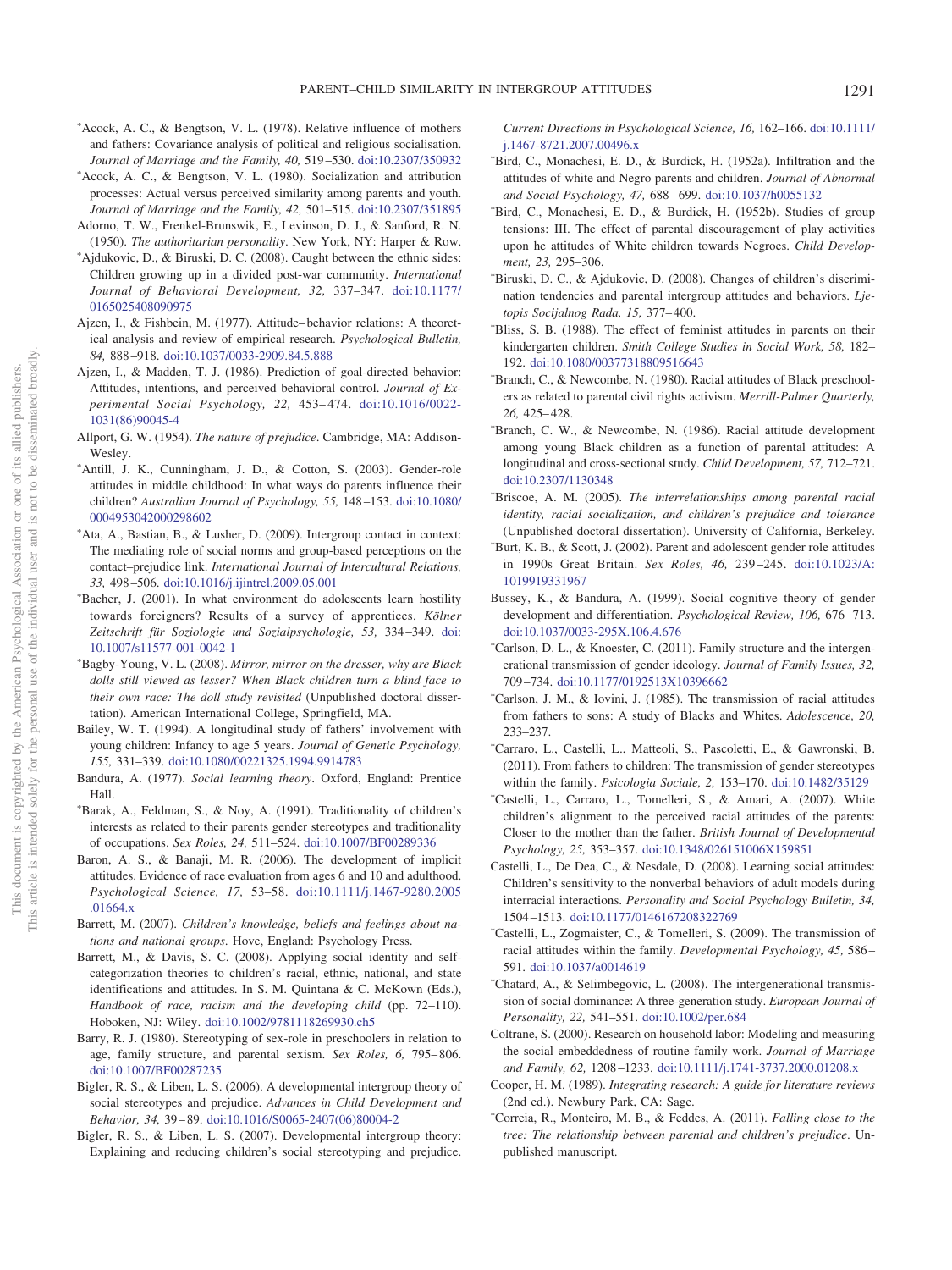- <span id="page-22-12"></span> Cossman, J. S. (2004). Parents' heterosexism and children's attitudes toward people with AIDS. *Sociological Spectrum, 24,* 319–339. [doi:](http://dx.doi.org/10.1080/02732170490431322) [10.1080/02732170490431322](http://dx.doi.org/10.1080/02732170490431322)
- <span id="page-22-7"></span>Crandall, C. S., Bahns, A. J., Warner, R., & Schaller, M. (2011). Stereotypes as justification of prejudice. *Personality and Social Psychology Bulletin, 37,* 1488–1498. [doi:10.1177/0146167211411723](http://dx.doi.org/10.1177/0146167211411723)
- <span id="page-22-9"></span>Crandall, V. C., Crandall, V. J., & Katkovsky, W. (1965). A children's social desirability questionnaire. *Journal of Consulting Psychology, 29,* 27–36. [doi:10.1037/h0020966](http://dx.doi.org/10.1037/h0020966)
- <span id="page-22-10"></span>Crowne, D. P., & Marlowe, D. (1960). A new scale of social desirability independent of psychopathology. *Journal of Consulting Psychology, 24,* 349–354. [doi:10.1037/h0047358](http://dx.doi.org/10.1037/h0047358)
- <span id="page-22-11"></span> Cunningham, M. (2001). The influence of parental attitudes and behaviors on children's attitudes toward gender and household labor in early adulthood. *Journal of Marriage and Family, 63,* 111–122. [doi:10.1111/](http://dx.doi.org/10.1111/j.1741-3737.2001.00111.x) [j.1741-3737.2001.00111.x](http://dx.doi.org/10.1111/j.1741-3737.2001.00111.x)
- <span id="page-22-4"></span>Dalhouse, M., & Frideres, J. S. (1996). Intergenerational congruency: The role of the family in political attitudes of youth. *Journal of Family Issues, 17,* 227–248. [doi:10.1177/019251396017002005](http://dx.doi.org/10.1177/019251396017002005)
- <span id="page-22-27"></span> Dambrot, F. H., Papp, M. E., & Whitmore, C. (1984). The sex-role attitudes of three generations of women. *Personality and Social Psychology Bulletin, 10,* 469–473. [doi:10.1177/0146167284103015](http://dx.doi.org/10.1177/0146167284103015)
- <span id="page-22-5"></span>Davey, A. (1983). *Learning to be prejudiced: Growing up in multi-ethnic Britain*. London, England: Arnold.
- <span id="page-22-28"></span> Davison, K. K., & Birch, L. L. (2004). Predictors of fat stereotypes among 9-year-old girls and their parents. *Obesity Research, 12,* 86–94. [doi:](http://dx.doi.org/10.1038/oby.2004.12) [10.1038/oby.2004.12](http://dx.doi.org/10.1038/oby.2004.12)
- <span id="page-22-0"></span> Dawson, A. L. (2011). *Parents' gendered influences on child development in middle childhood and early adolescence* (Unpublished doctoral dissertation thesis). University of Sussex, Brighton, England.
- <span id="page-22-22"></span>Degner, J., & Wentura, D. (2010). Automatic prejudice in childhood and early adolescence. *Journal of Personality and Social Psychology, 98,* 356–374. [doi:10.1037/a0017993](http://dx.doi.org/10.1037/a0017993)
- <span id="page-22-23"></span>Degner, J., Wentura, D., Gniewosz, B., & Noack, P. (2007). Hostilityrelated prejudice against Turks in adolescents: Masked affective priming allows for a differentiation of automatic prejudice. *Basic and Applied Social Psychology, 29,* 245–256. [doi:10.1080/01973530701503150](http://dx.doi.org/10.1080/01973530701503150)
- <span id="page-22-3"></span>Devine, P. G. (1989). Stereotypes and prejudice: Their automatic and controlled components. *Journal of Personality and Social Psychology, 56,* 5–18. [doi:10.1037/0022-3514.56.1.5](http://dx.doi.org/10.1037/0022-3514.56.1.5)
- <span id="page-22-29"></span> Dhont, K., & Van Hiel, A. (2012). Intergroup contact buffers against the intergenerational transmission of authoritarianism and racial prejudice: *Journal of Research in Personality, 46,* 231–234. [doi:10.1016/j.jrp.2011](http://dx.doi.org/10.1016/j.jrp.2011.12.008) [.12.008](http://dx.doi.org/10.1016/j.jrp.2011.12.008)
- <span id="page-22-17"></span>Diener, M. L., Isabella, R. A., Behunin, M. G., & Wong, M. S. (2008). Attachment to mothers and fathers during middle childhood: Associations with child gender, grade, and competence. *Social Development, 17,* 84–101. [doi:10.1111/j.1467-9507.2007.00416.x](http://dx.doi.org/10.1111/j.1467-9507.2007.00416.x)
- <span id="page-22-1"></span>Doosje, B., Mateus Figueiredo, A. C., Van Hemert, D. A., Dotsch, T., Wirtz, C., Kroos, M.,... Degner, J. (2011). *A meta-analysis on in-group bias among children: The role of age, relative group status and group threat*. Manuscript submitted for publication.
- <span id="page-22-2"></span>Dovidio, J. F., Hewstone, M., Glick, P., & Esses, V. M. (Eds.). (2010). *The SAGE handbook of prejudice, stereotyping, and discrimination*. London, England: Sage.
- <span id="page-22-15"></span>Dovido, J. F., Kawakami, K., & Beach, K. R. (2001). Implicit and explicit attitudes: Examination of the relation between measures of intergroup bias. In R. Brown & S. Gaertner (Eds.), *Blackwell handbook of social psychology: Intergroup processes* (pp. 175–197). Malden, MA: Blackwell. [doi:10.1002/9780470693421.ch9](http://dx.doi.org/10.1002/9780470693421.ch9)
- <span id="page-22-6"></span>Doyle, A.-B., & Aboud, F. E. (1995). A longitudinal study of White children's racial prejudice as a social-cognitive development. *Merrill-Palmer Quarterly, 41,* 209–228.
- <span id="page-22-8"></span>Doyle, A.-B., Beaudet, J., & Aboud, F. (1988). Developmental Patterns in the flexibility of children's ethnic attitudes. *Journal of Cross-Cultural Psychology, 19,* 3–18. [doi:10.1177/0022002188019001001](http://dx.doi.org/10.1177/0022002188019001001)
- <span id="page-22-30"></span> Duckitt, J. (1994). Conformity to social pressure and racial prejudice among White South Africans. *Genetic, Social, and General Psychology Monographs, 120,* 121–143.
- <span id="page-22-31"></span> Duncan, G., Kalil, A., Mayer, S. E., Tepper, R., & Payne, M. R. (2002). The apple does not fall far from the tree. In S. Bowles, H. Gintis, & M. O. Groves (Eds.), *Unequal chances: Family background and economic success* (pp. 23–79). Princeton, NJ: Princeton University Press.
- <span id="page-22-24"></span>Dunham, Y., Baron, A. S., & Banaji, M. R. (2006). From American city to Japanese village: A cross-cultural investigation of implicit race attitudes. *Child Development, 77,* 1268–1281. [doi:10.1111/j.1467-8624.2006](http://dx.doi.org/10.1111/j.1467-8624.2006.00933.x) [.00933.x](http://dx.doi.org/10.1111/j.1467-8624.2006.00933.x)
- <span id="page-22-25"></span>Dunham, Y., Baron, A. S., & Banaji, M. R. (2007). Children and social groups: A developmental analysis of implicit consistency among Hispanic Americans. *Self and Identity, 6,* 238–255. [doi:10.1080/](http://dx.doi.org/10.1080/15298860601115344) [15298860601115344](http://dx.doi.org/10.1080/15298860601115344)
- <span id="page-22-21"></span>Dunham, Y., & Degner, J. (2010). Origins of intergroup bias: Developmental and social cognitive research on intergroup attitudes. *European Journal of Social Psychology, 40,* 563–568. [doi:10.1002/ejsp.758](http://dx.doi.org/10.1002/ejsp.758)
- <span id="page-22-26"></span>Dunham, Y., & Olson, K. R. (2008). The importance of origins: Why cognitive development is central to a mature understanding of social psychology. *Open Psychology Journal, 1,* 59–65. [doi:10.2174/](http://dx.doi.org/10.2174/1874350100801010059) [1874350100801010059](http://dx.doi.org/10.2174/1874350100801010059)
- <span id="page-22-32"></span> Duriez, B., & Soenens, B. (2009). The intergenerational transmission of racism: The role of right-wing authoritarianism and social dominance orientation. *Journal of Research in Personality, 43,* 906–909. [doi:](http://dx.doi.org/10.1016/j.jrp.2009.05.014) [10.1016/j.jrp.2009.05.014](http://dx.doi.org/10.1016/j.jrp.2009.05.014)
- Duriez, B., Soenens, B., & Vansteenkiste, M. (2008). The intergenerational transmission of authoritarianism: The mediating role of parental goal promotion. *Journal of Research in Personality, 42,* 622–642. [doi:10.1016/j.jrp.2007.08.007](http://dx.doi.org/10.1016/j.jrp.2007.08.007)
- <span id="page-22-13"></span>Eagly, A. H., & Chaiken, S. (1993). *The psychology of attitudes*. Fort Worth, TX: Harcourt Brace Jovanovich.
- <span id="page-22-14"></span>Eagly, A. H., & Chaiken, S. (1998). Attitude structure and function. In D. T. Gilbert, S. T. Fiske, & G. Lindzey (Eds.), *The handbook of social psychology* (4th ed., Vol. 1, pp. 269–322). New York, NY: McGraw-Hill.
- <span id="page-22-18"></span>Eaves, L. J., & Hatemi, P. K. (2008). Transmission of attitudes toward abortion and gay rights: Effects of genes, social learning and mate selection. *Behavior Genetics, 38,* 247–256. [doi:10.1007/s10519-008-](http://dx.doi.org/10.1007/s10519-008-9205-4) [9205-4](http://dx.doi.org/10.1007/s10519-008-9205-4)
- <span id="page-22-19"></span>Eaves, L., Martin, N., Heath, A., Schieken, R., Meyer, J., Silberg, J., ... Corey, L. (1997). Age changes in the causes of individual differences in conservatism. *Behavior Genetics, 27,* 121–124. [doi:10.1023/A:](http://dx.doi.org/10.1023/A:1025633307992) [1025633307992](http://dx.doi.org/10.1023/A:1025633307992)
- <span id="page-22-20"></span> Edmonds, C., & Killen, M. (2009). Do adolescents' perceptions of parental racial attitudes relate to their intergroup contact and cross-race relationships? *Group Processes & Intergroup Relations, 12,* 5–21. [doi:](http://dx.doi.org/10.1177/1368430208098773) [10.1177/1368430208098773](http://dx.doi.org/10.1177/1368430208098773)
- <span id="page-22-16"></span>Ekehammar, B., Akrami, N., Gylje, M., & Zakrisson, I. (2004). What matters most to prejudice: Big Five personality, social dominance orientation, or right-wing authoritarianism? *European Journal of Personality, 18,* 463–482. [doi:10.1002/per.526](http://dx.doi.org/10.1002/per.526)
- <span id="page-22-33"></span> Eliason, M. J. (1998). Correlates of prejudice in nursing students. *Journal of Nursing Education, 37,* 27–29.
- <span id="page-22-35"></span> Epstein, M., & Ward, L. M. (2011). Exploring parent–adolescent communication about gender: Results from adolescent and emerging adult samples. *Sex Roles, 65,* 108–118. [doi:10.1007/s11199-011-9975-7](http://dx.doi.org/10.1007/s11199-011-9975-7)
- <span id="page-22-34"></span> Epstein, R., & Komorita, S. S. (1966a). Childhood prejudice as a function of parental ethnocentrism, punitiveness and outgroup characteristics. *Journal of Personality and Social Psychology, 3,* 259–264. [doi:10.1037/](http://dx.doi.org/10.1037/h0023021) [h0023021](http://dx.doi.org/10.1037/h0023021)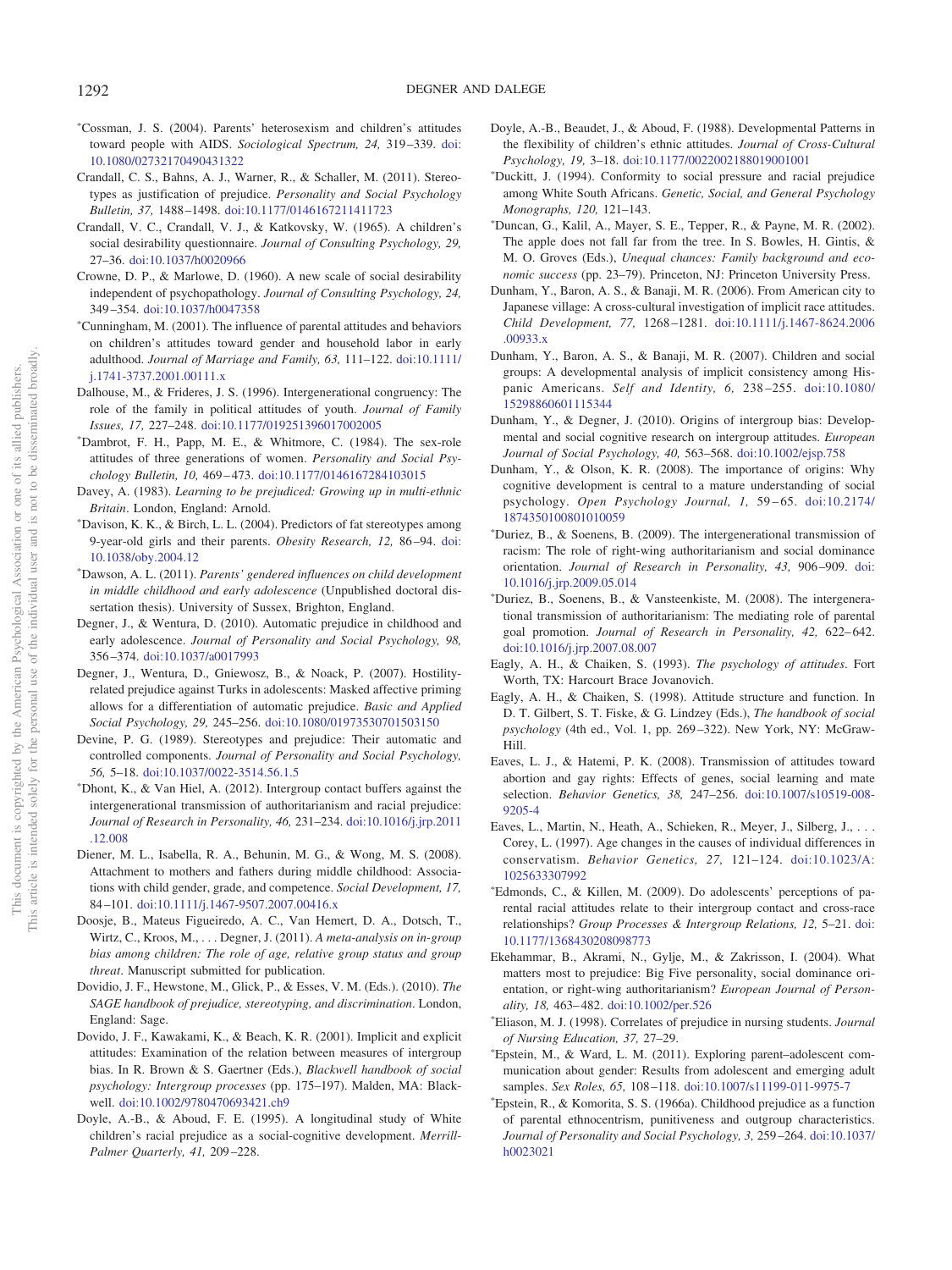- <span id="page-23-7"></span> Epstein, R., & Komorita, S. S. (1966b). Prejudice among Negro children as related to parental ethnocentrism and punitiveness. *Journal of Personality and Social Psychology, 4,* 643–647. [doi:10.1037/h0023988](http://dx.doi.org/10.1037/h0023988)
- <span id="page-23-25"></span> Ex, C. T. G. M., & Janssens, J. M. A. M. (1998). Maternal influences on daughters' gender role attitudes. *Sex Roles, 38,* 171–186. [doi:10.1023/](http://dx.doi.org/10.1023/A:1018776931419) [A:1018776931419](http://dx.doi.org/10.1023/A:1018776931419)
- <span id="page-23-26"></span> Fagot, B. I., & Leinbach, M. D. (1995). Gender knowledge in egalitarian and traditional families. *Sex Roles, 32,* 513–526. [doi:10.1007/](http://dx.doi.org/10.1007/BF01544186) [BF01544186](http://dx.doi.org/10.1007/BF01544186)
- <span id="page-23-19"></span>Fazio, R. H. (1990). Multiple processes by which attitudes guide behavior: The MODE model as an integrative framework. In M. P. Zanna (Ed.), *Advances in experimental social psychology* (Vol. 23, pp. 75–109). San Diego, CA: Academic Press. [doi:10.1016/S0065-2601\(08\)60318-4](http://dx.doi.org/10.1016/S0065-2601%2808%2960318-4)
- <span id="page-23-21"></span>Fazio, R. H., Jackson, J. R., Dunton, B. C., & Williams, C. J. (1995). Variability in automatic activation as an unobtrusive measure of racial attitudes: A bona fide pipeline? *Journal of Personality and Social Psychology, 69,* 1013–1027. [doi:10.1037/0022-3514.69.6.1013](http://dx.doi.org/10.1037/0022-3514.69.6.1013)
- <span id="page-23-27"></span> Fend, H. (1994). Ausländerfeindlich-nationalistische Weltbilder und Aggressionsbereitschaft bei Jugendlichen in Deutschland und der Schweiz—kontextuelle und personale Antecedensbedingung [Xenophobic nationalist worldviews and aggression among adolescents in Germany and Switzerland—Contextual and personal antecedents]. *Zeitschrift für Soziologie der Erziehung und Sozialisation, 14,* 131–162.
- <span id="page-23-14"></span>Field, A. P. (2001). Meta-analysis of correlation coefficients: A Monte Carlo comparison of fixed- and random-effects methods. *Psychological Methods, 6,* 161–180. [doi:10.1037/1082-989X.6.2.161](http://dx.doi.org/10.1037/1082-989X.6.2.161)
- <span id="page-23-23"></span>Field, A. P. (2005a). Intraclass correlation. In B. Everitt & D. C. Howell (Eds.), *Encyclopedia of statistics in behavioral science* (Vol. 2, pp. 948–954). New York, NY: Wiley. [doi:10.1002/0470013192.bsa313](http://dx.doi.org/10.1002/0470013192.bsa313)
- <span id="page-23-15"></span>Field, A. P. (2005b). Is the meta-analysis of correlation coefficients accurate when population correlations vary? *Psychological Methods, 10,* 444–467. [doi:10.1037/1082-989X.10.4.444](http://dx.doi.org/10.1037/1082-989X.10.4.444)
- <span id="page-23-17"></span>Field, A. P., & Gillet, R. (2010). How to do a meta-analysis. *British Journal of Mathematical and Statistical Psychology, 63,* 665–694. [doi:](http://dx.doi.org/10.1348/000711010X502733) [10.1348/000711010X502733](http://dx.doi.org/10.1348/000711010X502733)
- <span id="page-23-8"></span> Fishbein, H. D. (2002). *Peer prejudice and discrimination: The origins of prejudice* (Chapter 9). Mahwah, NJ: Erlbaum.
- <span id="page-23-20"></span>Fishbein, M., & Ajzen, I. (1975). *Belief, attitude, intention, and behavior. An introduction to theory and research*. Reading, MA: Addison-Wesley.
- <span id="page-23-12"></span>Fiske, S. T., Cuddy, A. J., Glick, P., & Xu, J. (2002). A model of (often mixed) stereotype content: Competence and warmth respectively follow from perceived status and competition. *Journal of Personality and Social Psychology, 82,* 878–902. [doi:10.1037/0022-3514.82.6.878](http://dx.doi.org/10.1037/0022-3514.82.6.878)
- <span id="page-23-28"></span> Ford, K. R. (2009). *Making meaning of the messages: Transmission and reception of racial socialization among African American dyads* (Unpublished doctoral dissertation). University of Michigan, Ann Arbor.
- <span id="page-23-5"></span>Francis, L. J., & Brown, L. B. (1991). The influence of home, church, and school prayer among 16-year-old adolescents in England. *Review of Religious Research, 33,* 112–122. [doi:10.2307/3511908](http://dx.doi.org/10.2307/3511908)
- <span id="page-23-9"></span>Frenkel-Brunswik, E., & Havel, J. (1953). Prejudice in the interviews of children: Attitudes toward minority groups. *Journal of Genetic Psychology, 82,* 91–136. [doi:10.1080/08856559.1953.10533657](http://dx.doi.org/10.1080/08856559.1953.10533657)
- <span id="page-23-29"></span> Friedman, C. K., Leaper, C., & Bigler, R. S. (2007). Do mothers' genderrelated attitudes or comments predict young children's gender beliefs? *Parenting: Science and Practice, 7,* 357–366. [doi:10.1080/](http://dx.doi.org/10.1080/15295190701665656) [15295190701665656](http://dx.doi.org/10.1080/15295190701665656)
- <span id="page-23-30"></span> Fulcher, M., Sutfin, E. L., & Patterson, C. J. (2008). Individual differences in gender development: Associations with parental sexual orientation, attitudes, and division of labor. *Sex Roles, 58,* 330–341. [doi:10.1007/](http://dx.doi.org/10.1007/s11199-007-9348-4) [s11199-007-9348-4](http://dx.doi.org/10.1007/s11199-007-9348-4)
- <span id="page-23-22"></span>Gaertner, S. L., & Dovido, J. F. (1986). The aversive form of racism: Prejudice, discrimination, and racism. In J. F. Dovido & S. L. Gaertner (Eds.), *Prejudice, discrimination, and racism* (pp. 61–89). San Diego, CA: Academic Press.
- <span id="page-23-13"></span>Galambos, N. L., Petersen, A. C., Richards, M., & Gitelson, I. B. (1985). The Attitudes Toward Women Scale for Adolescents (AWSA): A study of reliability and validity. *Sex Roles, 13,* 343–356. [doi:10.1007/](http://dx.doi.org/10.1007/BF00288090) [BF00288090](http://dx.doi.org/10.1007/BF00288090)
- <span id="page-23-31"></span> Garaigordobil, M., & Jone, A. (2011). Conexión intergeneracional del sexismo: Influencia de variables familiares [Intergenerational relations of sexism: Influence of family factors]. *Psicothema, 23,* 382–387.
- <span id="page-23-1"></span>Gelman, S. A. (2003). *The essential child: Origins of essentialism in everyday thought*. New York, NY: Oxford University Press.
- <span id="page-23-2"></span> Glass, J., Bengtson, V. L., & Dunham, C. C. (1986). Attitude similarity in three-generation families: Socialization, status inheritance, or reciprocal influence. *American Sociological Review, 51,* 685–698. [doi:10.2307/](http://dx.doi.org/10.2307/2095493) [2095493](http://dx.doi.org/10.2307/2095493)
- <span id="page-23-0"></span>Gniewosz, B., & Noack, P. (2006). Intergenerational transmission and projection processes of intolerant familial attitudes towards foreigners. *Zeitschrift für Entwicklungspsychologie und Pädagogische Psychologie, 38,* 33–42. [doi:10.1026/0049-8637.38.1.33](http://dx.doi.org/10.1026/0049-8637.38.1.33)
- <span id="page-23-32"></span> Gniewosz, B., & Noack, P. (2008). Transmission und Projektion von Fremdenfeindlichkeit in der Familie—Verläufe im Jugendalter [Transmission and projection of xenophobia within the family—trends during adolescence]. In A. Ittel, L. Stecher, H. Merkens, & J. Zinnecker (Eds.), *Jahrbuch Jugendforschung 2007* (pp. 279–295). Wiesbaden, Germany: Verlag. [doi:10.1007/978-3-531-91087-1\\_16](http://dx.doi.org/10.1007/978-3-531-91087-1_16)
- <span id="page-23-18"></span> Gniewosz, B., Noack, P., Funke, F., & Wentura, D. (2003). Ausländerfeindliche Einstellungen von Schülern und wahrgenommene Einstellungen im sozialen Umfeld [Xenophobic attitudes in school students and perceived attitudes in their social environment]. *Zeitschrift für Politische Psychologie, 11,* 345–359.
- <span id="page-23-24"></span> Gniewosz, B., Noack, P., Wentura, D., & Funke, F. (2008). Adolescents' attitudes towards foreigners: Associations with perceptions of significant others' attitudes depending on sex and age. *Diskurs Kindheits- und Jugendforschung, 3,* 321–337.
- <span id="page-23-10"></span>Goodman, M. (1952). *Race awareness in young children*. Cambridge, MA: Addison-Wesley.
- <span id="page-23-3"></span>Granqvist, P. (1998). Religiousness and perceived childhood attachment: On the question of compensation or correspondence. *Journal for the Scientific Study of Religion, 37,* 350–367. [doi:10.2307/1387533](http://dx.doi.org/10.2307/1387533)
- <span id="page-23-4"></span>Granqvist, P. (2002). Attachment and religiosity in adolescence: Crosssectional and longitudinal evaluations. *Personality and Social Psychology Bulletin, 28,* 260–270. [doi:10.1177/0146167202282011](http://dx.doi.org/10.1177/0146167202282011)
- <span id="page-23-33"></span> Griffore, R. J., & Schweitzer, J. H. (1983). Child–parent racial attitude relationships. *Psychology, 20,* 9–13.
- <span id="page-23-34"></span> Grob, U. (2005). Kurz- und langfristige intergenerationale Transmission von Ausländerablehnung [Short- and long-term intergenerational transmission of the rejection of foreigners]. *Zeitschrift für Soziologie der Erziehung und Sozialisation, 25,* 32–51.
- <span id="page-23-6"></span>Grusec, J. E. (2011). Socialization processes in the family: Social and emotional development. *Annual Review of Psychology, 62,* 243–269. [doi:10.1146/annurev.psych.121208.131650](http://dx.doi.org/10.1146/annurev.psych.121208.131650)
- <span id="page-23-35"></span> Guerrero, S., Enesco, I., & Lam, V. (2011). Racial awareness, affect and sorting abilities: A study with preschool children. *Anales de Psicología, 27,* 639–646.
- <span id="page-23-16"></span>Hafdahl, A. R., & Williams, M. A. (2009). Meta-analysis of correlations revisited: Attempted replication and extension of Field's (2005) simulation studies. *Psychological Methods, 14,* 24–42. [doi:10.1037/](http://dx.doi.org/10.1037/a0014697) [a0014697](http://dx.doi.org/10.1037/a0014697)
- <span id="page-23-36"></span> Hansson, L. M., & Rasmussen, F. (2010). Predictors of 10-year-olds' obesity stereotypes: A population-based study. *International Journal of Pediatric Obesity, 5,* 25–33. [doi:10.3109/17477160902957141](http://dx.doi.org/10.3109/17477160902957141)
- <span id="page-23-11"></span>Harris, D. B., Gough, H. G., & Martin, W. E. (1950). Children's ethnic attitudes: II. Relationship to parental beliefs concerning child training. *Child Development, 21,* 169–181. [doi:10.2307/1125917](http://dx.doi.org/10.2307/1125917)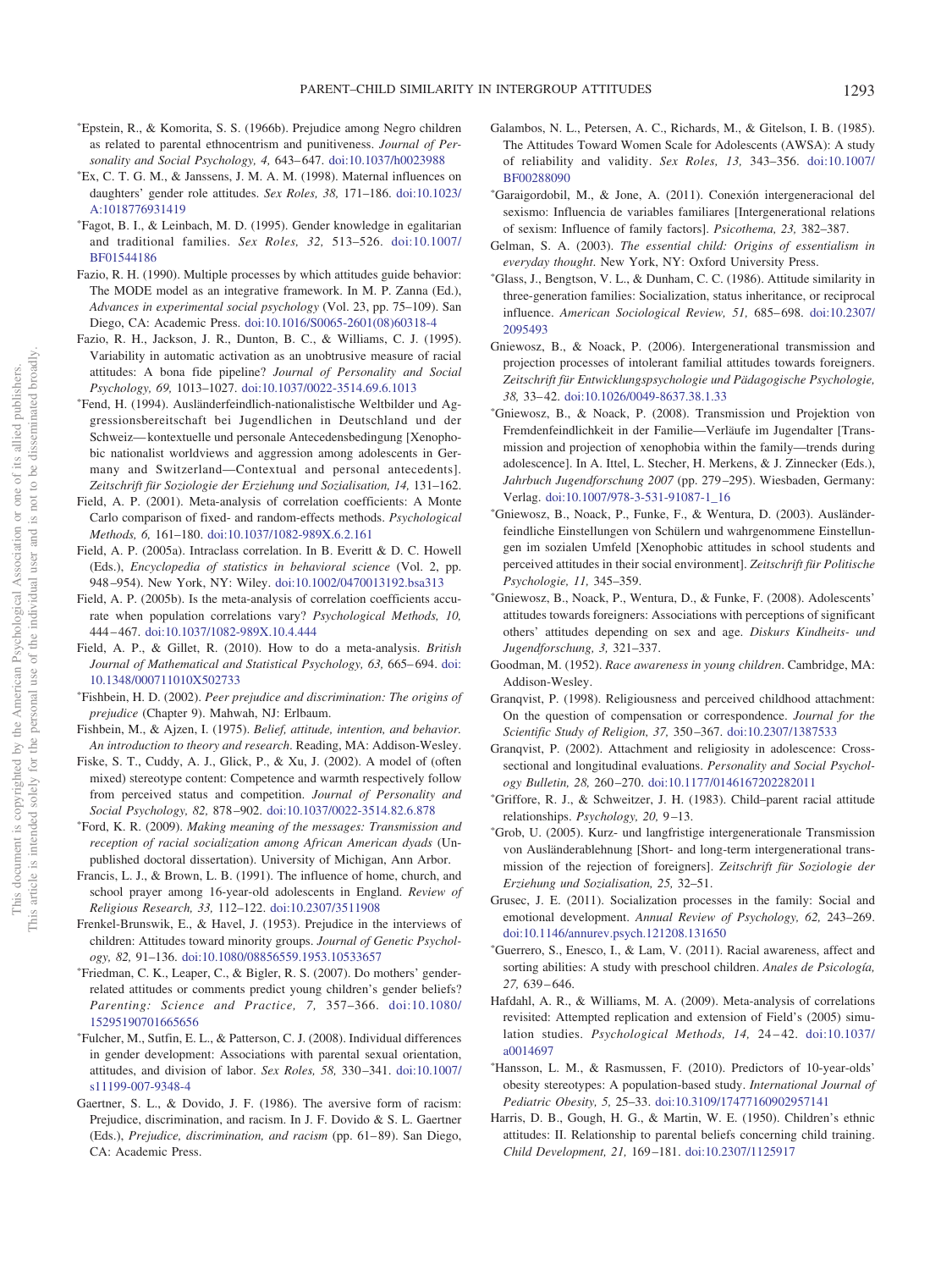- Harris, J. R. (1995). Where is the child's environment? A group socialization theory of development. *Psychological Review, 102,* 458–489. [doi:](http://dx.doi.org/10.1037/0033-295X.102.3.458) [10.1037/0033-295X.102.3.458](http://dx.doi.org/10.1037/0033-295X.102.3.458)
- <span id="page-24-2"></span>Harris, J. R. (1998). *The nurture assumption: Why children turn out the way they do*. New York, NY: Free Press.
- <span id="page-24-3"></span>Harris, J. R. (2000). Socialization, personality development, and the child's environments: Comment on Vandell (2000). *Developmental Psychology, 36,* 711–723. [doi:10.1037/0012-1649.36.6.711](http://dx.doi.org/10.1037/0012-1649.36.6.711)
- <span id="page-24-22"></span>Hatemi, P. K., Funk, C. L., Medland, S. E., Maes, H. M., Silberg, J. L., Martin, N. G., & Eaves, L. J. (2009). Genetic and environmental transmission of political attitudes over a life time. *Journal of Politics, 71,* 1141–1156. [doi:10.1017/S0022381609090938](http://dx.doi.org/10.1017/S0022381609090938)
- <span id="page-24-14"></span>Hedges, L. V., & Olkin, I. (1985). *Statistical methods for meta-analysis*. Orlando, FL: Academic Press.
- <span id="page-24-16"></span>Hedges, L. V., & Vevea, J. L. (1998). Fixed- and random-effects models in meta-analysis. *Psychological Methods, 3,* 486–504. [doi:10.1037/1082-](http://dx.doi.org/10.1037/1082-989X.3.4.486) [989X.3.4.486](http://dx.doi.org/10.1037/1082-989X.3.4.486)
- <span id="page-24-21"></span> Hello, E., Scheepers, P., Vermulst, A., & Gerris, J. R. (2004). Association between educational attainment and ethnic distance in young adults: Socialization by schools or parents? *Acta Sociologica, 47,* 253–275. [doi:10.1177/0001699304046222](http://dx.doi.org/10.1177/0001699304046222)
- <span id="page-24-23"></span> Hess, M., Ittel, A., & Kuhl, P. (2006). Innerfamiliale Transmission von Geschlechterrollenorientierungen bei Jugendlichen: Die Bedeutung des Erziehungsverhaltens und des Familienzusammenhalts [Intrafamilial transmission of gender role orientations in adolescents: The importance of parenting behavior and family integrity]. In A. Ittel, L. Stecher, H. Merkens, & J. Zinnecker (Eds.), *Jahrbuch Jugendforschung* (pp. 107– 129). Wiesbaden, Germany: Verlag. [doi:10.1007/978-3-531-90537-2\\_6](http://dx.doi.org/10.1007/978-3-531-90537-2_6)
- <span id="page-24-24"></span> Himelhoch, J. (1950). Tolerance and personality needs: A study of the liberalization of ethnic attitudes among minority group college students. *American Sociological Review, 15,* 79–88. [doi:10.2307/2086403](http://dx.doi.org/10.2307/2086403)
- <span id="page-24-25"></span> Hoffman, L. W., & Kloska, D. D. (1995). Parents' gender-based attitudes toward marital roles and child-rearing: Development and validation of new measures. *Sex Roles, 32,* 273–295. [doi:10.1007/BF01544598](http://dx.doi.org/10.1007/BF01544598)
- <span id="page-24-26"></span> Holub, S. C., Tan, C. C., & Patel, S. L. (2011). Factors associated with mothers' obesity stigma and young children's weight stereotypes. *Journal of Applied Developmental Psychology, 32,* 118–126. [doi:10.1016/j](http://dx.doi.org/10.1016/j.appdev.2011.02.006) [.appdev.2011.02.006](http://dx.doi.org/10.1016/j.appdev.2011.02.006)
- <span id="page-24-4"></span>Horowitz, E., & Horowitz, R. (1938). Development of social attitudes in children. *Sociometry, 1,* 301–338. [doi:10.2307/2785586](http://dx.doi.org/10.2307/2785586)
- <span id="page-24-10"></span>Hughes, D., & Chen, L. (1997). When and what parents tell children about race: An examination of race-related socialization among African American families. *Applied Developmental Science, 1,* 200–214. [doi:10.1207/](http://dx.doi.org/10.1207/s1532480xads0104_4) [s1532480xads0104\\_4](http://dx.doi.org/10.1207/s1532480xads0104_4)
- <span id="page-24-27"></span> Hughes, D., Hagelskamp, C., Way, N., & Foust, M. D. (2009). The role of mothers' and adolescents' perceptions of ethnic–racial socialization in shaping ethnic–racial identity among early adolescent boys and girls. *Journal of Youth and Adolescence, 38,* 605–626. [doi:10.1007/s10964-](http://dx.doi.org/10.1007/s10964-009-9399-7) [009-9399-7](http://dx.doi.org/10.1007/s10964-009-9399-7)
- <span id="page-24-11"></span>Hughes, D., Rodriguez, J., Smith, E. P., Johnson, D. J., Stevenson, H. C., & Spicer, P. (2006). Parents' ethnic–racial socialization practices: A review of research and directions for future study. *Developmental Psychology, 42,* 747–770. [doi:10.1037/0012-1649.42.5.747](http://dx.doi.org/10.1037/0012-1649.42.5.747)
- <span id="page-24-15"></span>Hunter, J. E., & Schmidt, F. L. (1990). *Methods of meta-analysis: Correcting error and bias in research findings*. Newbury Park, CA: Sage.
- <span id="page-24-28"></span> Jasinskaja-Lahti, I., Mähönen, T. A., & Liebkind, K. (2011). Ingroup norms, intergroup contact and intergroup anxiety as predictors of the outgroup attitudes of majority and minority youth. *International Journal of Intercultural Relations, 35,* 346–355. [doi:10.1016/j.ijintrel.2010.06](http://dx.doi.org/10.1016/j.ijintrel.2010.06.001) [.001](http://dx.doi.org/10.1016/j.ijintrel.2010.06.001)
- <span id="page-24-8"></span>Jaspers, E., Lubbers, M., & de Vries, J. (2008). Parents, children and the distance between them: Long term socialization effects in the Netherlands. *Journal of Comparative Family Studies, 39,* 39–58.
- <span id="page-24-1"></span> Jennings, M. K., Stoker, L., & Bowers, J. (2009). Politics across generations: Family transmission reexamined. *Journal of Politics, 71,* 782– 799. [doi:10.1017/S0022381609090719](http://dx.doi.org/10.1017/S0022381609090719)
- <span id="page-24-29"></span> Jorm, A. F., & Wright, A. (2008). Influences on young people's stigmatising attitudes towards peers with mental disorders: National survey of young Australians and their parents. *British Journal of Psychiatry, 192,* 144–149. [doi:10.1192/bjp.bp.107.039404](http://dx.doi.org/10.1192/bjp.bp.107.039404)
- <span id="page-24-7"></span>Katz, I., & Hass, R. G. (1988). Racial ambivalence and American value conflict: Correlational and priming studies of dual cognitive structures. *Journal of Personality and Social Psychology, 55,* 893–905. [doi:](http://dx.doi.org/10.1037/0022-3514.55.6.893) [10.1037/0022-3514.55.6.893](http://dx.doi.org/10.1037/0022-3514.55.6.893)
- <span id="page-24-5"></span>Katz, P. A. (1976). The acquisition of racial attitudes in children. In P. A. Katz (Ed.), *Towards the elimination of racism* (pp. 125–154). New York, NY: Pergamon Press.
- <span id="page-24-0"></span>Katz, P. A. (2003). Racists or tolerant multiculturalists? How do they begin? *American Psychologist, 58,* 897–909. [doi:10.1037/0003-066X.58](http://dx.doi.org/10.1037/0003-066X.58.11.897b) [.11.897b](http://dx.doi.org/10.1037/0003-066X.58.11.897b)
- <span id="page-24-6"></span>Katz, P. A., & Kofkin, J. A. (1997). Race, gender, and young children. In S. S. Luthar, J. A. Burack, D. Cicchetti, & J. Weisz (Eds.), *Developmental psychopathology: Perspectives on adjustment, risk, and disorder* (pp. 51–74). New York, NY: Cambridge University Press.
- <span id="page-24-19"></span>Kenny, D. A., Kashy, D. A., & Cook, W. L. (2006). *Dyadic data analysis*. New York, NY: Guilford Press.
- <span id="page-24-20"></span>Knafo, A. (2003). Contexts, relationship quality, and family value socialization: The case of parent–school ideological fit in Israel. *Personal Relationships, 10,* 371–388. [doi:10.1111/1475-6811.00055](http://dx.doi.org/10.1111/1475-6811.00055)
- <span id="page-24-30"></span> Knight, G. P., Bernal, M. E., Garza, C. A., Cota, M. K., & Ocampo, K. A. (1993). Family socialization and the ethnic identity of Mexican American children. *Journal of Cross-Cultural Psychology, 24,* 99–114. [doi:](http://dx.doi.org/10.1177/0022022193241007) [10.1177/0022022193241007](http://dx.doi.org/10.1177/0022022193241007)
- <span id="page-24-31"></span> Kulik, L. (2000). Intrafamiliar congruence in gender-role ideology: Husband–wife versus parents–offspring. *Journal of Comparative Family Studies, 31,* 91–106.
- <span id="page-24-12"></span> Kulik, L. (2002). Like-sex versus opposite-sex effects in transmission of gender role ideology from parents to adolescents in Israel. *Journal of Youth and Adolescence, 31,* 451–457. [doi:10.1023/A:1020263120774](http://dx.doi.org/10.1023/A:1020263120774)
- <span id="page-24-32"></span> Kulik, L. (2004). Predicting gender-role attitudes among mothers and their adolescent daughters in Israel. *Affilia, 19,* 437–449. [doi:10.1177/](http://dx.doi.org/10.1177/0886109904268930) [0886109904268930](http://dx.doi.org/10.1177/0886109904268930)
- <span id="page-24-33"></span> Kulik, L. (2005). Intrafamiliar congruence in gender role attitudes and ethnic stereotypes: The Israeli case. *Journal of Comparative Family Studies, 36,* 289–303.
- <span id="page-24-34"></span> Lam, C. B., McHale, S. M., & Updegraff, K. A. (2012). Gender dynamics in Mexican American families: Connecting mothers', fathers', and youths' experiences. *Sex Roles, 67,* 17–28. [doi:10.1007/s11199-012-](http://dx.doi.org/10.1007/s11199-012-0137-3) [0137-3](http://dx.doi.org/10.1007/s11199-012-0137-3)
- <span id="page-24-35"></span> Lam, V., Guerrero, S., Damree, N., & Enesco, I. (2011). Young children's racial awareness and affect and their perceptions about mothers' racial affect in a multiracial context. *British Journal of Developmental Psychology, 29,* 842–864. [doi:10.1348/2044-835X.002013](http://dx.doi.org/10.1348/2044-835X.002013)
- <span id="page-24-17"></span>LaPiere, R. (1934). Attitudes vs. action. *Social Forces, 13,* 230–237. [doi:10.2307/2570339](http://dx.doi.org/10.2307/2570339)
- <span id="page-24-18"></span>Liben, L. S., & Bigler, R. S. (2002). The developmental course of gender differentiation: Conceptualizing, measuring, and evaluating constructs and pathways. *Monographs of the Society for Research in Child Development, 67*(2, Serial No. 269).
- <span id="page-24-13"></span>Lipsey, M. W., & Wilson, D. B. (2001). *Practical meta-analysis*. Thousand Oaks: Sage.
- <span id="page-24-9"></span>Lytton, H., & Romney, D. M. (1991). Parents' differential socialization of boys and girls: A meta-analysis. *Psychological Bulletin, 109,* 267–296. [doi:10.1037/0033-2909.109.2.267](http://dx.doi.org/10.1037/0033-2909.109.2.267)
- <span id="page-24-36"></span> Mähönen, T. A., Jasinskaja-Lahti, I., & Liebkind, K. (2011). The impact of perceived social norms, gender and intergroup anxiety on the relationship between intergroup contact and ethnic attitudes of adolescents.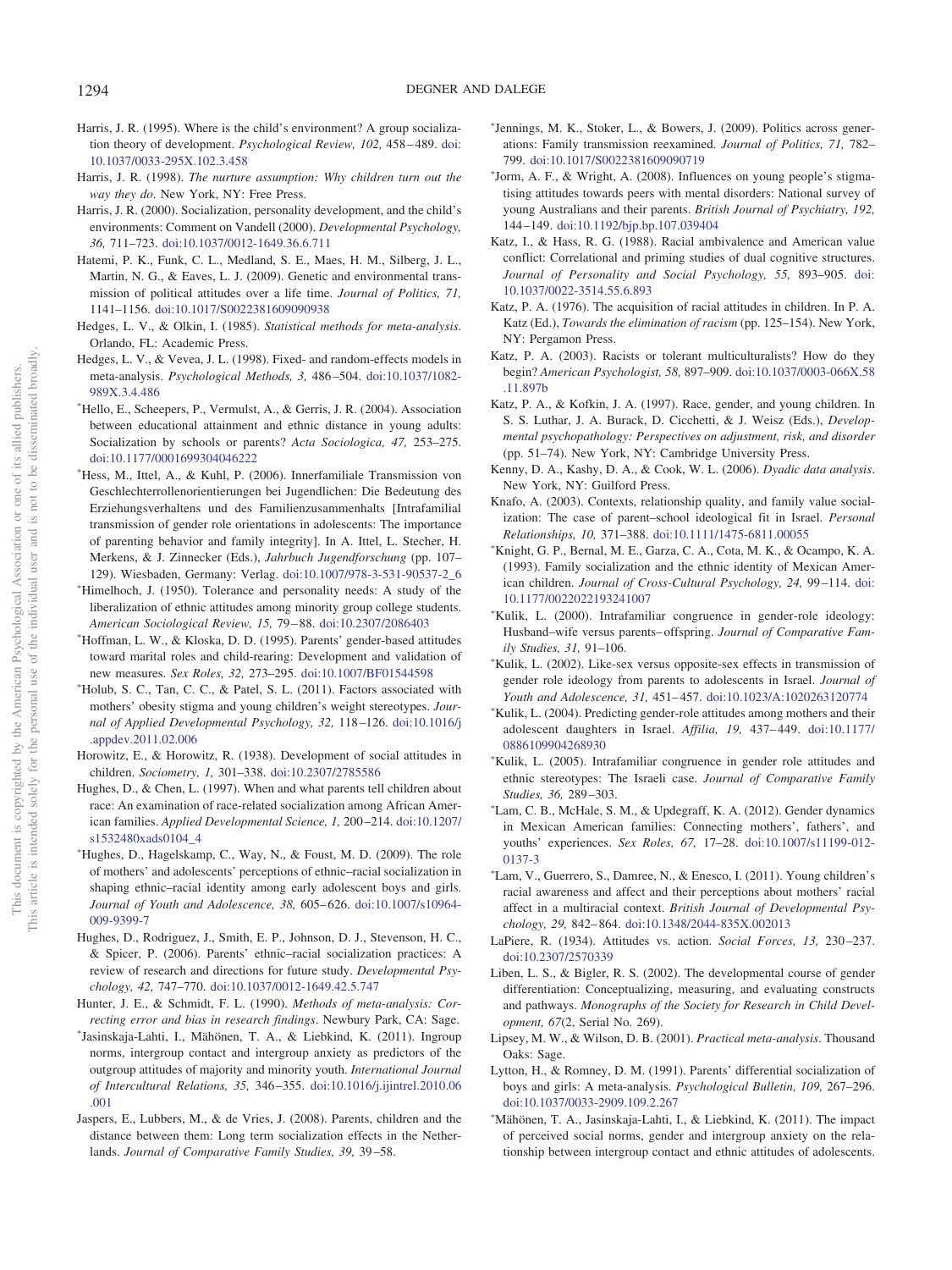<span id="page-25-36"></span>*Journal of Applied Social Psychology, 41,* 1877–1899. [doi:10.1111/j](http://dx.doi.org/10.1111/j.1559-1816.2011.00793.x) [.1559-1816.2011.00793.x](http://dx.doi.org/10.1111/j.1559-1816.2011.00793.x)

- <span id="page-25-18"></span> Marantz, S. A., & Mansfield, A. F. (1977). Maternal employment and the development of sex-role stereotyping in five- to eleven-year-old girls. *Child Development, 48,* 668–673. [doi:10.2307/1128672](http://dx.doi.org/10.2307/1128672)
- <span id="page-25-17"></span> Marks, J. L., Lam, C. B., & McHale, S. M. (2009). Family patterns of gender role attitudes. *Sex Roles, 61,* 221–234. [doi:10.1007/s11199-009-](http://dx.doi.org/10.1007/s11199-009-9619-3) [9619-3](http://dx.doi.org/10.1007/s11199-009-9619-3)
- <span id="page-25-19"></span> Mayer, S. E., Duncan, G., Kalil, A., & Ziol-Guest, K. M. (2004). *Like mother, like daughter? SES and the intergenerational correlation of traits, behaviors and attitudes* (Harris School Working Paper Series 04.15). Chicago, IL: University of Chicago.
- <span id="page-25-9"></span>McGue, M., Elkins, I., Walden, B., & Iacono, W. G. (2005). Perceptions of the parent–adolescent relationship: A longitudinal investigation. *Developmental Psychology, 41,* 971–984. [doi:10.1037/0012-1649.41.6.971](http://dx.doi.org/10.1037/0012-1649.41.6.971)
- <span id="page-25-20"></span> McHale, S. M., Corneal, D. A., Crouter, A. C., & Birch, L. L. (2001). Gender and weight concerns in early and middle adolescence: Links with well-being and family characteristics. *Journal of Clinical Child Psychology, 30,* 338–348. [doi:10.1207/S15374424JCCP3003\\_6](http://dx.doi.org/10.1207/S15374424JCCP3003_6)
- <span id="page-25-21"></span> McHale, S. M., Crouter, A. C., & Tucker, C. J. (1999). Family context and gender role socialization in middle childhood: Comparing girls to boys and sisters to brothers. *Child Development, 70,* 990–1004. [doi:10.1111/](http://dx.doi.org/10.1111/1467-8624.00072) [1467-8624.00072](http://dx.doi.org/10.1111/1467-8624.00072)
- <span id="page-25-10"></span>Meeus, W. (1996). Studies on identity development in adolescence: An overview of research and some new data. *Journal of Youth and Adolescence, 25,* 569–598. [doi:10.1007/BF01537355](http://dx.doi.org/10.1007/BF01537355)
- <span id="page-25-12"></span> Meyer, B. (1980). The development of girls' sex-role attitudes. *Child Development, 51,* 508–514. [doi:10.2307/1129285](http://dx.doi.org/10.2307/1129285)
- <span id="page-25-14"></span> Mezei, L. (1971). Perceived social pressure as an explanation of shifts in the relative influence of race and belief on prejudice across social interactions. *Journal oj Personality and Social Psychology, 19,* 69–81. [doi:10.1037/h0031095](http://dx.doi.org/10.1037/h0031095)
- <span id="page-25-23"></span> Mills, J. K., Daly, J., Longmore, A., & Kilbride, G. (1995). A note on family acceptance involving interracial friendships and romantic relationships. *Journal of Psychology: Interdisciplinary and Applied, 129,* 349–351. [doi:10.1080/00223980.1995.9914971](http://dx.doi.org/10.1080/00223980.1995.9914971)
- <span id="page-25-11"></span> Monaci, M. G., & Trentin, R. (2008). Rom/Sinti pupils in middle school: Effects of intergroup contact on ethnic attitude in multicultural classes. *Giornale Italiano di Psicologia, 35,* 933–958.
- <span id="page-25-22"></span> Montañés, P., de Lemus, S., Bohner, G., Megías, J. L., Moya, M., & Garcia-Retamero, R. (2012). Intergenerational transmission of benevolent sexism from mothers to daughters and its relation to daughters' academic performance and goals. *Sex Roles, 66,* 468–478. [doi:10.1007/](http://dx.doi.org/10.1007/s11199-011-0116-0) [s11199-011-0116-0](http://dx.doi.org/10.1007/s11199-011-0116-0)
- <span id="page-25-13"></span> Monteiro, M. B., de França, D. X., & Rodrigues, R. B. (2009). The development of intergroup bias in childhood: How social norms can shape children's racial behaviours. *International Journal of Psychology, 44,* 29–39. [doi:10.1080/00207590802057910](http://dx.doi.org/10.1080/00207590802057910)
- <span id="page-25-7"></span> Mosher, D. L., & Scodel, A. (1960). Relationships between ethnocentrism in children and the ethnocentrism and authoritarian rearing practices of their mothers. *Child Development, 31,* 369–376. [doi:10.2307/1125910](http://dx.doi.org/10.2307/1125910)
- <span id="page-25-6"></span>Myers, S. M. (1996). An interactive model of religiosity inheritance: The importance of family context. *American Sociological Review, 61,* 858– 866. [doi:10.2307/2096457](http://dx.doi.org/10.2307/2096457)
- <span id="page-25-24"></span> Neblett, E. W., Smalls, C. P., Ford, K. R., Nguyen, H. X., & Sellers, R. M. (2009). Racial socialization and racial identity: African American parents' messages about race as precursors to identity. *Journal of Youth and Adolescence, 38,* 189–203. [doi:10.1007/s10964-008-9359-7](http://dx.doi.org/10.1007/s10964-008-9359-7)
- <span id="page-25-0"></span>Nelson, T. D. (Ed.). (2009). *Handbook of prejudice, stereotyping, and discrimination*. New York, NY: Psychology Press.
- <span id="page-25-2"></span>Nesdale, D. (1999). Social identity and ethnic prejudice. In P. Martin & W. Noble (Eds.), *Psychology and society* (pp. 92–110). Brisbane, Australia: Australian Academic Press.
- <span id="page-25-3"></span>Nesdale, D. (2001a). The development of prejudice in children. In M. Augoustinos & K. J. Reynolds (Eds.), *Understanding prejudice, racism, and social conflict* (pp. 57–72). London, England: Sage.
- <span id="page-25-8"></span>Nesdale, D. (2001b). Language and the development of children's ethnic prejudice. *Journal of Language and Social Psychology, 20,* 90–110. [doi:10.1177/0261927X01020001005](http://dx.doi.org/10.1177/0261927X01020001005)
- <span id="page-25-1"></span>Nesdale, D. (2004). Social identity processes and children's ethnic prejudice. In M. Bennett & F. Sani (Eds.), *The development of the social self* (pp. 219–245). New York, NY: Psychology Press. [doi:10.4324/](http://dx.doi.org/10.4324/9780203391099_chapter_8) [9780203391099\\_chapter\\_8](http://dx.doi.org/10.4324/9780203391099_chapter_8)
- <span id="page-25-5"></span>Nesdale, D., & Flesser, D. (2001). Social identity and the development of children's intergroup attitudes. *Child Development, 72,* 506–517. [doi:](http://dx.doi.org/10.1111/1467-8624.00293) [10.1111/1467-8624.00293](http://dx.doi.org/10.1111/1467-8624.00293)
- <span id="page-25-4"></span>Nesdale, D., Maass, A., Kiesner, J., Durkin, K., Griffiths, J., & Ekberg, A. (2007). Effects of peer group rejection, group membership, and group norms, on children's outgroup prejudice. *International Journal of Behavioral Development, 31,* 526–535. [doi:10.1177/0165025407081479](http://dx.doi.org/10.1177/0165025407081479)
- <span id="page-25-25"></span> Newman, B. S. (1989). The relative importance of gender role attitudes to male and female attitudes toward lesbians. *Sex Roles, 21,* 451–465. [doi:10.1007/BF00289097](http://dx.doi.org/10.1007/BF00289097)
- <span id="page-25-26"></span> Newman, B. S. (2007). College students' attitudes about lesbians: What difference does 16 years make? *Journal of Homosexuality, 52,* 249–265. [doi:10.1300/J082v52n03\\_12](http://dx.doi.org/10.1300/J082v52n03_12)
- <span id="page-25-27"></span> Niemi, R. G., Ross, R. D., & Alexander, J. (1978). The similarity of political values of parents and college-age youth. *Public Opinion Quarterly, 42,* 503–520. [doi:10.1086/268476](http://dx.doi.org/10.1086/268476)
- <span id="page-25-28"></span> Noack, P. (2001). Fremdenfeindliche Einstellungen vor dem Hintergrund familialer und schulischer Sozialisation [Xenophobic attitudes in the light of family and school socialization]. *Zeitschrift für Politische Psychologie, 9,* 67–80.
- <span id="page-25-15"></span> O'Bryan, M., Fishbein, H. D., & Ritchey, P. N. (2004). Intergenerational transmission of prejudice, sex role stereotyping, and intolerance. *Adolescence, 39,* 407–426.
- <span id="page-25-29"></span> O'Connor, L. A., Brooks-Gunn, J., & Graber, J. (2000). Black and White girls' racial preferences in media and peer choices and the role of socialization for Black girls. *Journal of Family Psychology, 14,* 510– 521. [doi:10.1037/0893-3200.14.3.510](http://dx.doi.org/10.1037/0893-3200.14.3.510)
- <span id="page-25-30"></span> Oepke, M. (2008). Right-wing extremist right from the cradle? The impact of intrafamiliar transmission of adolescent right-wing extremism. In A. Ittel, L. Stecher, H. Merkens, & J. Zinnecker (Eds.), *Jahrbuch Jugendforschung 2007* (pp. 297–322). Wiesbaden, Germany: Verlag. [doi:](http://dx.doi.org/10.1007/978-3-531-91087-1_17) [10.1007/978-3-531-91087-1\\_17](http://dx.doi.org/10.1007/978-3-531-91087-1_17)
- <span id="page-25-31"></span> Okagaki, L., & Moore, D. K. (2000). Ethnic identity beliefs of young adults and their parents in families of Mexican descent. *Hispanic Journal of Behavioral Sciences, 22,* 139–162. [doi:10.1177/0739986300222001](http://dx.doi.org/10.1177/0739986300222001)
- <span id="page-25-32"></span> Oksal, A. (2008). Turkish family members' attitudes toward lesbians and gay men. *Sex Roles, 58,* 514–525. [doi:10.1007/s11199-007-9370-6](http://dx.doi.org/10.1007/s11199-007-9370-6)
- <span id="page-25-33"></span> Olalla, L. F., & Vella, F. (2007). *The intergenerational transmission of gender role attitudes*. Unpublished manuscript.
- <span id="page-25-16"></span>Olson, J. M., Vernon, P. A., Harris, J. A., & Jang, K. L. (2001). The heritability of attitudes: A study of twins. *Journal of Personality and Social Psychology, 80,* 845–860. [doi:10.1037/0022-3514.80.6.845](http://dx.doi.org/10.1037/0022-3514.80.6.845)
- Olson, M. A., & Kendrick, R. V. (2008). Origins of attitudes. In W. Crano & R. Prislin (Eds.), *Attitudes and attitude change* (pp. 111–130). New York, NY: Psychology Press.
- <span id="page-25-34"></span> Pahlke, E., Bigler, R. S., & Suizzo, M.-A. (2012). Relations between colorblind socialization and children's racial bias: Evidence from European American mothers and their preschool children. *Child Development, 83,* 1164–1179. [doi:10.1111/j.1467-8624.2012.01770.x](http://dx.doi.org/10.1111/j.1467-8624.2012.01770.x)
- <span id="page-25-35"></span> Pellett, T. L., & Ignico, A. A. (1993). Relationship between children's and parents' stereotyping of physical activities. *Perceptual and Motor Skills, 77,* 1283–1289. [doi:10.2466/pms.1993.77.3f.1283](http://dx.doi.org/10.2466/pms.1993.77.3f.1283)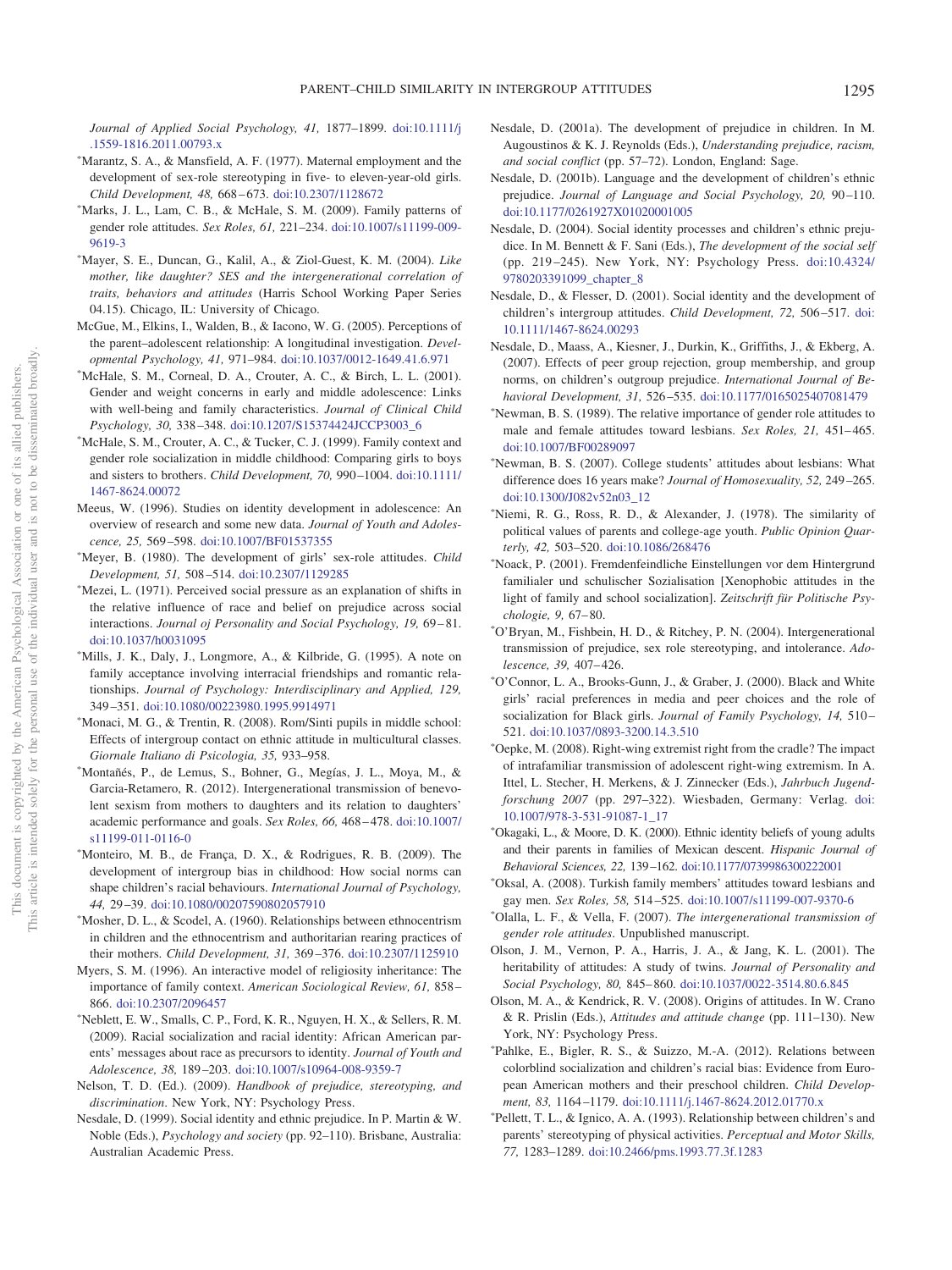#### 1296 DEGNER AND DALEGE

- <span id="page-26-36"></span> Perloff, R. M. (1977). Some antecedents of children's sex-role stereotypes. *Psychological Reports, 40,* 463–466. [doi:10.2466/pr0.1977.40.2](http://dx.doi.org/10.2466/pr0.1977.40.2.463) [.463](http://dx.doi.org/10.2466/pr0.1977.40.2.463)
- <span id="page-26-21"></span> Peterson, B. E., & Duncan, L. E. (1999). Authoritarianism of parents and offspring: Intergenerational politics and adjustment to college. *Journal of Research in Personality, 33,* 494–513. [doi:10.1006/jrpe.1999.2260](http://dx.doi.org/10.1006/jrpe.1999.2260)
- <span id="page-26-10"></span> Pettigrew, T. F., & Meertens, R. W. (1995). Subtle and blatant prejudice in Western Europe. *European Journal of Social Psychology, 25,* 57–75. [doi:10.1002/ejsp.2420250106](http://dx.doi.org/10.1002/ejsp.2420250106)
- <span id="page-26-3"></span> Pushkin, I., & Norburn, V. (1983). Ethnic preferences in young children and in their adolescence in three London districts. *Human Relations, 36,* 309–344. [doi:10.1177/001872678303600401](http://dx.doi.org/10.1177/001872678303600401)
- <span id="page-26-22"></span> Quiñones, B., Phares, V., Bryant, J. B., & Stenmark, D. (1999). Beliefs and attitudes about sexual aggression: Do parents and daughters share the same belief system? *Psychology of Women Quarterly, 23,* 559–572. [doi:10.1111/j.1471-6402.1999.tb00381.x](http://dx.doi.org/10.1111/j.1471-6402.1999.tb00381.x)
- <span id="page-26-0"></span>Raabe, T., & Beelmann, A. (2011). Development of ethnic, racial, and national prejudice in childhood and adolescence: A multinational metaanalysis of age differences. *Child Development, 82,* 1715–1737. [doi:](http://dx.doi.org/10.1111/j.1467-8624.2011.01668.x) [10.1111/j.1467-8624.2011.01668.x](http://dx.doi.org/10.1111/j.1467-8624.2011.01668.x)
- <span id="page-26-4"></span>Radke, M. J., & Trager, H. G. (1950). Children's perceptions of the social roles of Negroes and Whites. *Journal of Psychology: Interdisciplinary and Applied, 29,* 3–33. [doi:10.1080/00223980.1950.9712770](http://dx.doi.org/10.1080/00223980.1950.9712770)
- <span id="page-26-5"></span> Radke-Yarrow, M., Trager, H., & Miller, J. (1952). The role of parents in the development of children's ethnic attitudes. *Child Development, 23,* 13–53. [doi:10.2307/1125889](http://dx.doi.org/10.2307/1125889)
- <span id="page-26-17"></span>Raudenbush, S. W. (1994). Random effects models. In H. Cooper & L. V. Hedges (Eds.), *The handbook of research synthesis* (pp. 301–321). New York, NY: Russell Sage Foundation.
- <span id="page-26-23"></span> Rippl, S. (2004). Eltern-Kind-Transmission: Einflussfaktoren zur Erklärung von Fremdenfeindlichkeit im Vergleich [Parent–child transmission: A comparison of different influences explaining xenophobia]. *Zeitschrift für Soziologie der Erziehung und Sozialisation, 24,* 17–32.
- <span id="page-26-24"></span> Rivas-Drake, D., Hughes, D., & Way, N. (2009). A preliminary analysis of associations among ethnic–racial socialization, ethnic discrimination, and ethnic identity among urban sixth graders. *Journal of Research on Adolescence, 19,* 558–584. [doi:10.1111/j.1532-7795.2009.00607.x](http://dx.doi.org/10.1111/j.1532-7795.2009.00607.x)
- <span id="page-26-19"></span> Rodríguez-García, J. M., & Wagner, U. (2009). Learning to be prejudiced: A test of unidirectional and bidirectional models of parent–offspring socialization. *International Journal of Intercultural Relations, 33,* 516– 523. [doi:10.1016/j.ijintrel.2009.08.001](http://dx.doi.org/10.1016/j.ijintrel.2009.08.001)
- <span id="page-26-25"></span> Rollins, J., & White, P. N. (1982). The relationship between mothers' and daughters' sex-role attitudes and self-concept in three types of family environment. *Sex Roles, 8,* 1141–1155. [doi:10.1007/BF00290969](http://dx.doi.org/10.1007/BF00290969)
- <span id="page-26-18"></span>Rosenthal, R. (1966). *Experimenter effects in behavioral research*. New York, NY: Appleton-Century-Crofts.
- <span id="page-26-8"></span>Russell, A., & Saebel, J. (1997). Mother–son, mother–daughter, father– son, and father–daughter: Are they distinct relationships? *Developmental Review, 17,* 111–147. [doi:10.1006/drev.1996.0431](http://dx.doi.org/10.1006/drev.1996.0431)
- <span id="page-26-6"></span>Rutland, A., Cameron, L., Milne, A., & McGeorge, P. (2005). Social norms and self-presentation: Children's implicit and explicit intergroup attitudes. *Child Development, 76,* 451–466. [doi:10.1111/j.1467-8624.2005](http://dx.doi.org/10.1111/j.1467-8624.2005.00856.x) [.00856.x](http://dx.doi.org/10.1111/j.1467-8624.2005.00856.x)
- <span id="page-26-26"></span> Sabatier, C. (2008). Ethnic and national identity among second-generation immigrant adolescents in France: The role of social context and family. *Journal of Adolescence, 31,* 185–205. [doi:10.1016/j.adolescence.2007](http://dx.doi.org/10.1016/j.adolescence.2007.08.001) [.08.001](http://dx.doi.org/10.1016/j.adolescence.2007.08.001)
- <span id="page-26-27"></span> Schmid, C. (2008). Ausländerfeindlichkeit bei Jugendlichen. Manifester und latenter politischer Sozialisationseinfluss des Elternhauses und der Einfluss befreundeter Gleichaltriger [Xenophobia among adolescents. Manifest and latent political socialization influence of parents and the influence of friends and peers]. *Zeitschrift für Pädagogik, 54,* 572–592.
- <span id="page-26-12"></span> Shebloski, B., & Gibbons, J. L. (1998). Intergenerational patterns in beliefs about women's roles among adolescents and their parents in the

Czech Republic. *Cross-Cultural Research, 32,* 241–256. [doi:10.1177/](http://dx.doi.org/10.1177/106939719803200303) [106939719803200303](http://dx.doi.org/10.1177/106939719803200303)

- <span id="page-26-15"></span> Sinclair, S., Dunn, E., & Lowery, B. S. (2005). The relationship between parental racial attitudes and children's implicit prejudice. *Journal of Experimental Social Psychology, 41,* 283–289. [doi:10.1016/j.jesp.2004](http://dx.doi.org/10.1016/j.jesp.2004.06.003) [.06.003](http://dx.doi.org/10.1016/j.jesp.2004.06.003)
- <span id="page-26-32"></span> Six, B., Geppert, K., & Schoenpflug, U. (2009). The intergenerational transmission of xenophobia and rightism in East Germany. In U. Schonpflug (Ed.), *Cultural transmission: Psychological, developmental, social, and methodological aspects* (pp. 370–390). New York, NY: Cambridge University Press. [doi:10.1017/CBO9780511804670.017](http://dx.doi.org/10.1017/CBO9780511804670.017)
- <span id="page-26-28"></span> Sjongers, J. (2007). *Van generatie op generatie—Een cultuursociologische benadering van de gelijkenissen in houdingen en smaken tussen ouders en hun adolescente kinderen* [From generation to generation-A sociocultural approach to the similarities in attitudes and tastes between parents and their adolescent children] (Unpublished doctoral dissertation). Vrije Universiteit Brussel, Brussels, Belgium.
- <span id="page-26-29"></span> Smith, E. P., Atkins, J., & Connell, C. M. (2003). Family, school, and community factors and relationships to racial–ethnic attitudes and academic achievement. *American Journal of Community Psychology, 32,* 159–173. [doi:10.1023/A:1025663311100](http://dx.doi.org/10.1023/A:1025663311100)
- <span id="page-26-1"></span>Smith, E. R., & Mackie, D. M. (2007). *Social psychology* (3rd ed.). Philadelphia, PA: Psychology Press.
- <span id="page-26-31"></span> Smith, M. D., & Self, G. D. (1980). Congruence between mothers' and daughters' sex-role attitudes: A research note. *Journal of Marriage and the Family, 42,* 105–109. [doi:10.2307/351938](http://dx.doi.org/10.2307/351938)
- <span id="page-26-30"></span> Smith, S. T., & Ross, L. T. (2006). Environmental and family associations with racism. *Journal of Applied Social Psychology, 36,* 2750–2765. [doi:10.1111/j.0021-9029.2006.00126.x](http://dx.doi.org/10.1111/j.0021-9029.2006.00126.x)
- <span id="page-26-16"></span>Spence, J. T., & Helmreich, R. I. (1972). The Attitudes Toward Women Scale: An objective instrument to measure attitudes toward the rights and roles of women in contemporary society. *JSAS Catalog of Selected Documents in Psychology, 2,* 66–67.
- <span id="page-26-11"></span>Spence, J. T., Helmreich, R., & Stapp, J. (1973). A short version of the Attitudes Toward Women Scale (AWS). *Bulletin of the Psychonomic Society, 2,* 219–220.
- <span id="page-26-33"></span> Stephan, W. G., & Rosenfield, D. (1978). Effects of desegregation on racial attitudes. *Journal of Personality and Social Psychology, 36,* 795– 804. [doi:10.1037/0022-3514.36.8.795](http://dx.doi.org/10.1037/0022-3514.36.8.795)
- <span id="page-26-13"></span>Stephan, W. G., & Stephan, C. W. (1985). Intergroup anxiety. *Journal of Social Issues, 41,* 157–175. [doi:10.1111/j.1540-4560.1985.tb01134.x](http://dx.doi.org/10.1111/j.1540-4560.1985.tb01134.x)
- <span id="page-26-14"></span>Stephan, W. G., Ybarra, O., & Bachman, G. (1999). Prejudice toward immigrants. *Journal of Applied Social Psychology, 29,* 2221–2237. [doi:10.1111/j.1559-1816.1999.tb00107.x](http://dx.doi.org/10.1111/j.1559-1816.1999.tb00107.x)
- <span id="page-26-20"></span>Stößel, K., Kämpfe, N., & Riemann, R. (2006). The Jena Twin Registry and the Jena Twin Study of Social Attitudes (JeTSSA). *Twin Research and Human Genetics, 9,* 783–786. [doi:10.1375/twin.9.6.783](http://dx.doi.org/10.1375/twin.9.6.783)
- <span id="page-26-34"></span> Sutfin, E. L., Fulcher, M., Bowles, R. P., & Patterson, C. J. (2008). How lesbian and heterosexual parents convey attitudes about gender to their children: The role of gendered environments. *Sex Roles, 58,* 501–513. [doi:10.1007/s11199-007-9368-0](http://dx.doi.org/10.1007/s11199-007-9368-0)
- <span id="page-26-2"></span>Tajfel, H., & Turner, J. C. (1979). An integrative theory of intergroup conflict. In W. G. Austin & S. Worchel (Eds.), *The social psychology of intergroup relations* (pp. 33–48). Monterey, CA: Brooks/Cole.
- <span id="page-26-35"></span> Tedin, K. L. (1974). The influence of parents on political attitudes of adolescents. *American Political Science Review, 68,* 1579–1592. [doi:](http://dx.doi.org/10.2307/1959943) [10.2307/1959943](http://dx.doi.org/10.2307/1959943)
- <span id="page-26-9"></span>Tenenbaum, H. R., & Leaper, C. (2002). Are parents' gender schemas related to their children's gender-related cognitions? A meta-analysis. *Developmental Psychology, 38,* 615–630. [doi:10.1037/0012-1649.38.4.615](http://dx.doi.org/10.1037/0012-1649.38.4.615)
- <span id="page-26-7"></span>Tenenbaum, H. R., & Leaper, C. (2003). Parent–child conversations about science: The socialization of gender inequities? *Developmental Psychology, 39,* 34–47. [doi:10.1037/0012-1649.39.1.34](http://dx.doi.org/10.1037/0012-1649.39.1.34)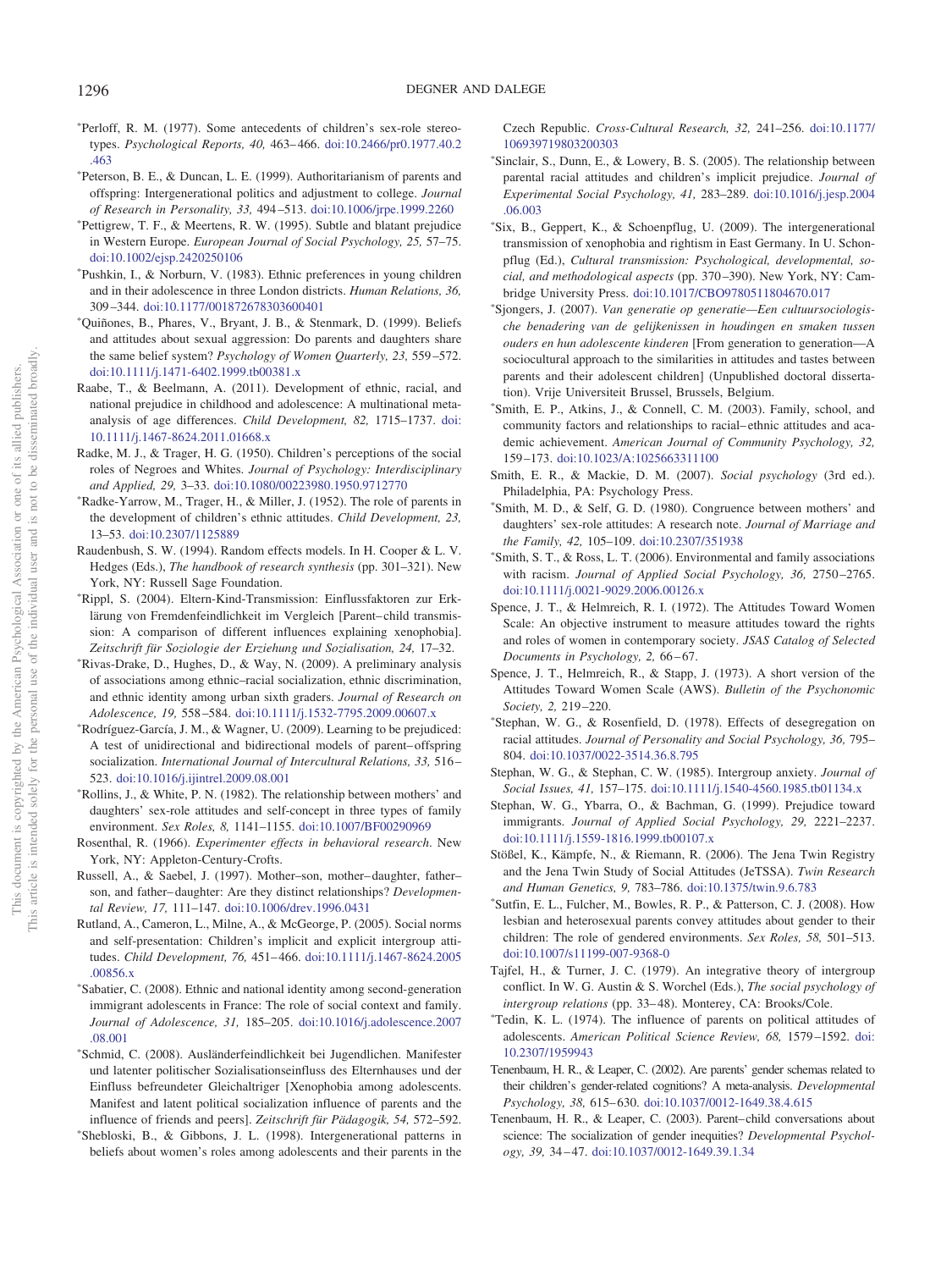- ter Bogt, T. F. M., Meeus, W. H. J., Raaijmakers, Q. A. W., & Vollebergh, W. A. M. (2001). Youth centrism and the formation of political orientations in adolescence and young adulthood. *Journal of Cross-Cultural Psychology, 32,* 229–240. [doi:10.1177/0022022101032002009](http://dx.doi.org/10.1177/0022022101032002009)
- <span id="page-27-9"></span> Todosijevic, B., & Enyedi, Z. (2002). Authoritarianism vs. cultural pres- ´ sure: anti-Gypsy prejudice in Hungary. *Journal of Russian and East European Psychology, 40,* 31–54. [doi:10.2753/RPO1061-0405400531](http://dx.doi.org/10.2753/RPO1061-0405400531)
- <span id="page-27-10"></span> Tomasetto, C., Alparone, F. R., & Cadinu, M. (2011). Girls' math performance under stereotype threat: The moderating role of mothers' gender stereotypes. *Developmental Psychology, 47,* 943–949. [doi:](http://dx.doi.org/10.1037/a0024047) [10.1037/a0024047](http://dx.doi.org/10.1037/a0024047)
- <span id="page-27-11"></span> Towles-Schwen, T., & Fazio, R. H. (2001). On the origins of racial attitudes: Correlates of childhood experiences. *Personality and Social Psychology Bulletin, 27,* 162–175. [doi:10.1177/0146167201272003](http://dx.doi.org/10.1177/0146167201272003)
- <span id="page-27-12"></span> Tu, H. (2007). *Parents' socialization strategies and the development of young children's theories about ingroups and outgroups* (Unpublished doctoral dissertation). Purdue University, West Lafayette, IN.
- <span id="page-27-0"></span>Turner, J. C., Hogg, M. A., Oakes, P. J., Reicher, S. D., & Wetherell, M. S. (1987). *Rediscovering the social group: A self-categorization theory*. Oxford, England: Basil Blackwell.
- <span id="page-27-13"></span> Urban, D., & Singelmann, J. (1997). Die Soziale Vererbung von Ausländer "feindlichkeit". Eine empirische Längsschnittanalyse der intra- und intergenerativen Transmission von sozialen Einstellungen [The social heredity of xenophobia. A longitudinal analysis of intra- and intergenerational transmission of social attitudes]. *Schriftenreihe des Instituts für Sozialforschung der Universität Stuttgart, 2*.
- <span id="page-27-14"></span> Vaillancourt, T. (1996). *Rural third-grade children's social and psychological occupational gender-types: The relationship of maternal work patterns and attitudes* (Unpublished master's thesis). University of British Columbia, Vancouver, Canada.
- <span id="page-27-1"></span>Valentino, N. A., & Sears, D. O. (1998). Event-driven political communication and the preadult socialization of partisanship. *Political Behavior, 20,* 127–154. [doi:10.1023/A:1024880713245](http://dx.doi.org/10.1023/A:1024880713245)
- <span id="page-27-15"></span> Verkuyten, M. (2002). Ethnic attitudes among minority and majority children: The role of ethnic identification, peer group victimization and parents. *Social Development, 11,* 558–570. [doi:10.1111/1467-9507](http://dx.doi.org/10.1111/1467-9507.00215) [.00215](http://dx.doi.org/10.1111/1467-9507.00215)
- <span id="page-27-16"></span> Vieira, C. M. C. (2006). *É menino ou menina? Género e educação em contexto familiar* [Is it a boy or a girl? Gender and education in the family context]. Coimbra, Portugal: Almedina.
- <span id="page-27-5"></span> Vittrup, B., & Holden, G. W. (2011). Exploring the impact of educational television and parent–child discussions on children's racial attitudes. *Analyses of Social Issues and Public Policy, 11,* 82–104. [doi:10.1111/j](http://dx.doi.org/10.1111/j.1530-2415.2010.01223.x) [.1530-2415.2010.01223.x](http://dx.doi.org/10.1111/j.1530-2415.2010.01223.x)
- <span id="page-27-17"></span> Vittrup Simpson, B. (2007). *Exploring the influences of educational television and parent– child discussions on improving children's racial attitudes* (Unpublished doctoral dissertation). University of Texas at Austin.
- <span id="page-27-4"></span>Vollebergh, W. A. M., Iedema, J., & Raaijmakers, Q. A. W. (2001). Intergenerational transmission and the formation of cultural orientations in adolescence and young adulthood. *Journal of Marriage and Family, 63,* 1185–1198. [doi:10.1111/j.1741-3737.2001.01185.x](http://dx.doi.org/10.1111/j.1741-3737.2001.01185.x)
- <span id="page-27-18"></span> Weeks, M. O., Wise, G. W., & Duncan, C. (1984). The relationship between sex-role attitudes and career orientations of high-school females and their mothers. *Adolescence, 19,* 595–607.
- <span id="page-27-19"></span> White, F. A., & Gleitzman, M. (2006). An examination of family socialisation processes as moderators of racial prejudice transmission between adolescents and their parents. *Journal of Family Studies, 12,* 247–260. [doi:10.5172/jfs.327.12.2.247](http://dx.doi.org/10.5172/jfs.327.12.2.247)
- <span id="page-27-8"></span>Wicker, A. W. (1969). Attitudes versus actions: The relationship of verbal and overt behavioral responses to attitude objects. *Journal of Social Issues, 25,* 41–78. [doi:10.1111/j.1540-4560.1969.tb00619.x](http://dx.doi.org/10.1111/j.1540-4560.1969.tb00619.x)
- <span id="page-27-2"></span>Williams, J. E., Best, D. L., Boswell, D. A., Mattson, L. A., & Graves, D. J. (1975). Preschool Racial Attitude Measure II. *Educational and Psychological Measurement, 35,* 3–18. [doi:10.1177/001316447503500101](http://dx.doi.org/10.1177/001316447503500101)
- <span id="page-27-6"></span>Wilson, D. B. (2001). [Meta-analysis macros for SAS, SPSS, and Stata]. Retrieved from [http://mason.gmu.edu/~dwilsonb/ma.html](http://mason.gmu.edu/%7Edwilsonb/ma.html)
- <span id="page-27-7"></span>Wilson, D. B. (2011). Practical meta-analysis effect size calculator. Retrieved from [http://gunston.gmu.edu/cebcp/EffectSizeCalculator/index.](http://gunston.gmu.edu/cebcp/EffectSizeCalculator/index.html) [html](http://gunston.gmu.edu/cebcp/EffectSizeCalculator/index.html)
- <span id="page-27-3"></span>Zajonc, R. B. (1980). Feeling and thinking: Preferences need no inferences. *American Psychologist, 35,* 151–175. [doi:10.1037/0003-066X.35](http://dx.doi.org/10.1037/0003-066X.35.2.151) [.2.151](http://dx.doi.org/10.1037/0003-066X.35.2.151)

(*Appendix follows*)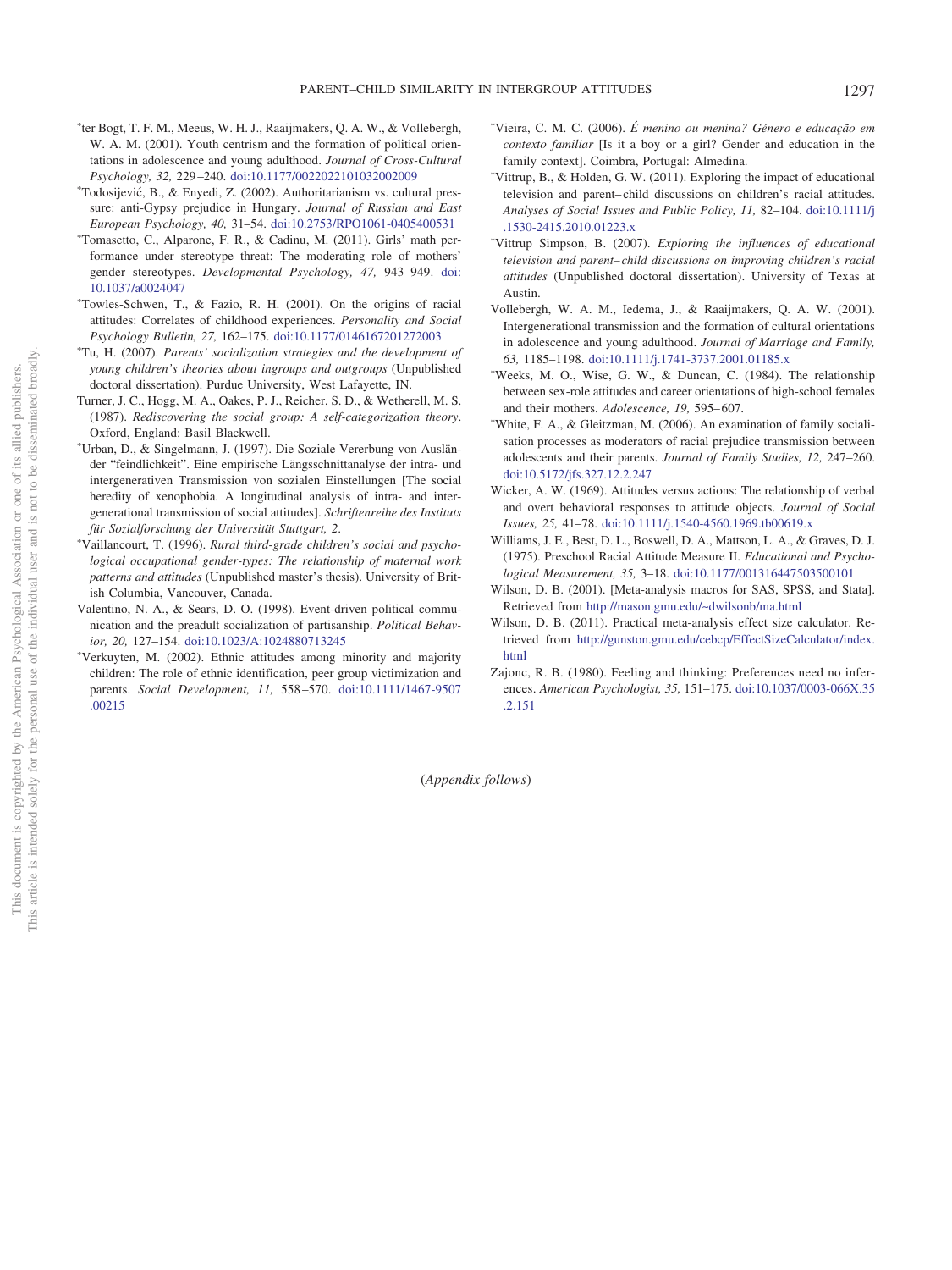This document is copyrighted by the American Psychological Association or one of its allied publishers.<br>This article is intended solely for the personal use of the individual user and is not to be disseminated broadly. This article is intended solely for the personal use of the individual user and is not to be disseminated broadly. This document is copyrighted by the American Psychological Association or one of its allied publishers.

## **Appendix**

# Characteristics of Studies Included in the Meta-Analysis **Characteristics of Studies Included in the Meta-Analysis**

| Study                                                | Sample                                       | Child age <sup>a</sup> | $g$ ender $b$<br>Child  | domain <sup>e</sup><br>Target | $\text{gender}^{\text{d}}$<br>Parent                          | source <sup>e</sup><br>Parent | z                  | $r$ (uncorrected) <sup><math>r</math></sup>                                                      |
|------------------------------------------------------|----------------------------------------------|------------------------|-------------------------|-------------------------------|---------------------------------------------------------------|-------------------------------|--------------------|--------------------------------------------------------------------------------------------------|
| Aboud & Doyle (1996)                                 |                                              | 9.4                    | $\mathbb{Z} \mathbb{Z}$ | R/E<br>RÆ                     | $\Sigma \Sigma$                                               |                               | $\frac{21}{2}$     | 54                                                                                               |
| Acock & Bengtson (1978)                              |                                              | 18.0                   | $\geq$                  | R/E                           |                                                               | ≏                             |                    | $-15$<br>41 <sup>nt</sup>                                                                        |
|                                                      |                                              |                        |                         | $\rm SC$                      | $\rm M$ and $\rm F$ $\rm M$ and $\rm F$ $\rm M$ and $\rm F$   |                               | 374<br>374<br>417  | 28 <sup>nt</sup>                                                                                 |
| Acock & Bengtson (1980)                              |                                              | 19.0                   | ⋝                       | R/E                           |                                                               |                               |                    | $28^{*}$                                                                                         |
|                                                      |                                              |                        |                         | SC                            | M and F                                                       |                               | 414<br>417         | $42^*$<br>$36*$                                                                                  |
|                                                      |                                              |                        |                         |                               |                                                               |                               | 414                | $42*$                                                                                            |
| Ajdukovic & Biruski (2008)                           | Sample 1                                     | 14.0                   |                         | R/E                           |                                                               |                               | 169                | $.18^*$ , $.30^*$<br>$.37^*$ , $.15^*$                                                           |
|                                                      | Sample 2                                     | 14.0                   | $\Sigma \Sigma$         | RÆ                            |                                                               |                               | 165                |                                                                                                  |
| Antill et al. (2003)                                 |                                              | $10.0$                 | $\geq$                  | $\circ$                       | $\frac{\text{M}}{\text{M}}$ and F $\frac{\text{F}}{\text{F}}$ |                               | 191                | $\frac{1}{3}$                                                                                    |
|                                                      |                                              | 16.9                   | z                       |                               | M and F                                                       |                               | 191                | $.78^*$ , $19^*$ , $.45^*$ , $.50^*$<br>$26^*$                                                   |
| Ata et al. (2009)<br>Bacher (2001)                   |                                              | 18.0                   | $\geq$                  | $\approx \frac{Z}{M}$         | $\mathbf M$ and $\mathbf F$                                   |                               | 916                | $45^*$                                                                                           |
|                                                      |                                              | 4.3                    | $\geq$                  | RÆ                            | $M$ or $F$                                                    | മ                             | 47                 | $\overline{17}$                                                                                  |
| Bagby-Young (2008)<br>Barak et al. (1991)            | Sample 1                                     | 6.0                    | $\mathbf{r}$            | $\circ$                       | $\geq$                                                        | ≏                             | $\frac{4}{6}$      | $-.05, .31*$                                                                                     |
|                                                      |                                              |                        |                         |                               | $\boxed{1}$                                                   |                               | $\ddot{c}$         | $.17, -.16$<br>$.00, 00^*$                                                                       |
|                                                      | Sample 2                                     | 6.0                    | ゥ                       | O                             | ⋝                                                             |                               | $\mathfrak{S}$     |                                                                                                  |
|                                                      |                                              |                        |                         |                               | EΣ                                                            |                               |                    | $-0.08$<br>$\overline{01}$                                                                       |
| Bird et al. (1952a)                                  | Sample 1                                     | 9.5                    | ≃                       | RÆ                            |                                                               |                               |                    | .16                                                                                              |
|                                                      |                                              |                        |                         |                               | $\boxed{\phantom{a}}$                                         |                               |                    | $36*$                                                                                            |
|                                                      | Sample 1                                     | 9.5                    | ≃                       | $\approx$                     | Σ                                                             |                               |                    | $\overline{17}$                                                                                  |
|                                                      |                                              |                        |                         |                               | $\mathbb{L}$                                                  |                               |                    | $\overline{.}19$                                                                                 |
|                                                      | Sample 2                                     | 9.5                    | ゥ                       | RÆ                            | $\geq$                                                        |                               |                    | $.24*$                                                                                           |
|                                                      |                                              |                        |                         |                               | $\Box$                                                        |                               |                    | 05                                                                                               |
|                                                      | Sample 2                                     | 9.5                    | ゥ                       | $\approx$                     | Σ<br>$\Box$                                                   |                               | ERGRGRRRRR SHURATE | $08$<br>$\overline{0}$                                                                           |
|                                                      |                                              |                        |                         |                               |                                                               |                               |                    |                                                                                                  |
| Bird et al. (1952b)                                  | Sample 2<br>Sample 2<br>Sample 1<br>Sample 2 | 9.4<br>9.4             | ↺<br>Б                  | RÆ                            | M and F<br>M and F                                            |                               |                    | $.38*$<br>$49*$                                                                                  |
| Biruski & Ajdukovic (2008)                           |                                              | 14.1                   |                         |                               |                                                               |                               |                    |                                                                                                  |
|                                                      |                                              | 14.1                   | $\Sigma \Sigma$         | EEE                           | $\frac{\mathbbmss{M}}{\mathbbmss{M}}$ or $\mathbbmss{F}$      |                               |                    | $.31^*$ , $.31^*$<br>$.30^*$ , $.14^*$                                                           |
| Bliss (1988)                                         |                                              | 5.0                    | Σ                       | O                             | $\geq$                                                        |                               |                    | $35^{*}$                                                                                         |
|                                                      |                                              |                        |                         |                               | $\boxed{\mathbf{L}}$                                          |                               |                    | ns                                                                                               |
| Branch & Newcombe (1980)<br>Branch & Newcombe (1986) |                                              | 5.7                    |                         | R/E<br>R/E                    | $M$ or $F$                                                    | ○                             |                    | $25^*$ , $ns$                                                                                    |
|                                                      |                                              | 4.5                    | $\Sigma \Sigma$         |                               | M and F                                                       | $\sim$                        |                    | $-14, -13, -56^*$ , $-60^*$ , $-50^*$ , $-48^*$ , $09, 05$<br>09, 21, 22, 30, 05, 05, 09, 01, 11 |
|                                                      | Sample 1<br>Sample 2                         | 6.5                    |                         | R/E<br>R/E                    | M and F                                                       | $\sim$                        | 884                |                                                                                                  |
| Briscoe (2005)                                       |                                              | 8.0                    | $\geq$ $\approx$        |                               | M and F                                                       | $\sim$                        |                    | $-0.29$ , $0.02$                                                                                 |
| Burt & Scott (2002)                                  | Sample 1                                     | 14.5                   |                         | $\circ$                       | $\geq$                                                        | ௨                             | 209                | $07, 14^{\circ}, 20^{\circ}$                                                                     |
|                                                      |                                              |                        |                         |                               | $\Box$                                                        |                               | 157                | $.20^{\circ}, .01, .22^{\circ}$                                                                  |
|                                                      | Sample 2                                     | 13.5                   | ゥ                       | ゥ                             | $\Sigma$ in                                                   | <u>പ പ</u>                    | $\frac{193}{141}$  | $\ldots$ $\ldots$ i $\cdot$ .16" $\ldots$ .06, 19"                                               |
|                                                      |                                              |                        |                         |                               |                                                               |                               |                    |                                                                                                  |

(Appendix continues) (*Appendix continues*)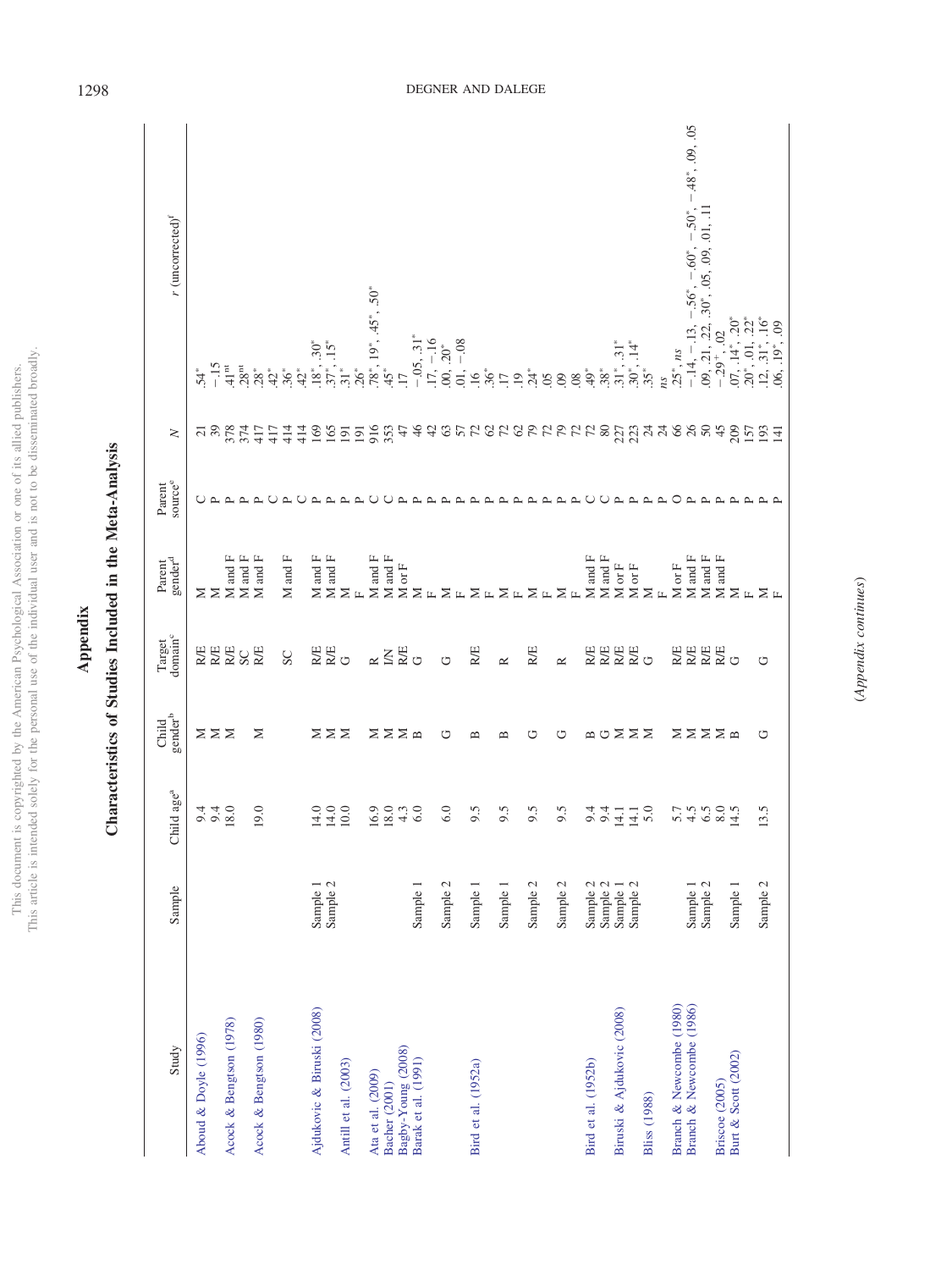|                          | ¢                    |
|--------------------------|----------------------|
| í                        |                      |
| ò                        |                      |
| ₫                        |                      |
| ō<br>ï                   |                      |
|                          |                      |
|                          | í                    |
|                          |                      |
|                          |                      |
|                          |                      |
|                          |                      |
|                          |                      |
|                          | <b>CONTRACTOR</b>    |
|                          | ;                    |
| ì                        |                      |
|                          |                      |
|                          | j                    |
|                          |                      |
|                          |                      |
|                          |                      |
|                          |                      |
| r one                    |                      |
| j                        |                      |
|                          |                      |
|                          |                      |
| ₫<br>١                   |                      |
|                          |                      |
| j                        |                      |
|                          |                      |
|                          |                      |
|                          | l user               |
|                          |                      |
|                          |                      |
|                          |                      |
| Ë                        |                      |
| j<br>ì                   | $\ddot{\phantom{a}}$ |
| J<br>I<br>)              |                      |
| ł<br>ì                   | $\ddot{\phantom{a}}$ |
| ł<br>١                   |                      |
| j                        |                      |
| $\frac{1}{2}$            |                      |
|                          |                      |
|                          |                      |
| I                        | $-250$               |
|                          |                      |
| can                      | <b>Contract</b>      |
|                          |                      |
| é                        |                      |
| i<br>c                   | ¢                    |
|                          |                      |
|                          |                      |
|                          | いきくこう                |
|                          |                      |
| de                       |                      |
| $\frac{1}{2}$<br>I       |                      |
|                          | ihe pr               |
|                          | ł                    |
|                          | i                    |
| ź<br>ć                   | j<br>i               |
| ì<br>š<br>j              |                      |
| ł<br>J<br>$\overline{)}$ | ۰                    |
|                          | ł                    |
| <b>DATI</b>              | ļU,                  |
| í<br>í                   |                      |
| $\overline{\phantom{a}}$ |                      |
| ł                        |                      |
|                          |                      |
|                          |                      |
|                          | <b>A</b> Column 4    |
| š                        |                      |
| ma                       |                      |
|                          |                      |
|                          |                      |
| j<br>١                   |                      |
|                          | ز                    |
|                          | Ŝ<br>₿               |
|                          |                      |
| <b>Linus</b>             | ì                    |
|                          | $\overline{m}$       |
|                          |                      |
|                          | Ĭ<br>۰               |
|                          |                      |

| Study                           | Sample               | Child age <sup>a</sup>     | gender <sup>b</sup><br>Child | domain <sup>c</sup><br>Target | $g$ ender <sup>d</sup><br>Parent              | source <sup>e</sup><br>Parent | $\succ$          | $r$ (uncorrected) <sup><math>f</math></sup>                                            |
|---------------------------------|----------------------|----------------------------|------------------------------|-------------------------------|-----------------------------------------------|-------------------------------|------------------|----------------------------------------------------------------------------------------|
| Carraro et al. (2011)           |                      | 6.0                        | Z                            | U                             | Σ                                             |                               | $\approx$        | $.29, .60*$                                                                            |
| J. M. Carlson & Iovini (1985)   | Sample 1             | 15.0                       | ≃                            | R/E                           |                                               |                               | 100<br>$\approx$ | .18, .03<br>41 <sup>nt</sup>                                                           |
|                                 |                      | 15.0                       | $\mathbf{r}$                 | R/E                           |                                               |                               | 100              | 48 <sup>nt</sup>                                                                       |
|                                 | Sample 2             | 15.0                       |                              | R/E                           |                                               |                               | 100              | $-15$ <sup>nt</sup>                                                                    |
|                                 |                      | 15.0                       |                              | R/E                           |                                               |                               | 100              | $-0.06^{\rm nt}$                                                                       |
| D. L. Carlson & Knoester (2011) | Sample 1             | 20.7                       |                              | O                             | ⋝                                             |                               | $\overline{24}$  | 40 <sup>nt</sup><br>32 <sup>nt</sup>                                                   |
|                                 |                      |                            |                              | O                             |                                               |                               | $\infty$         | $12^{\rm nt}$                                                                          |
|                                 | Sample 2             | 20.7                       | ≏                            |                               | ⋝                                             |                               | 15<br>F          | 29 <sup>nt</sup>                                                                       |
|                                 | Sample 3             | 20.5                       | O                            | ゥ                             | ⋝                                             |                               | 16               | 17 <sup>nt</sup>                                                                       |
|                                 |                      |                            |                              |                               |                                               |                               | $\infty$         | $26^{\rm nt}$                                                                          |
|                                 | Sample 4             | 20.5                       | ≃                            | ゥ                             | ⋝                                             |                               | 129              | 19 <sup>nt</sup>                                                                       |
|                                 |                      |                            |                              |                               |                                               |                               | $\overline{1}$   | 21 <sup>nt</sup>                                                                       |
|                                 | Sample 5             | 20.4                       | ↺                            | C                             | Σ                                             |                               | $\otimes$        | 11 <sup>nt</sup>                                                                       |
|                                 |                      |                            |                              |                               | $\boxed{\mathbf{L}}$                          |                               | 25               | $-.12^{\rm nt}$                                                                        |
|                                 | Sample 6             | 20.4                       | ≏                            | C                             | Σ                                             | ≏                             | 61               | $28^{\rm nt}$                                                                          |
|                                 |                      |                            |                              |                               | $\Box$                                        |                               |                  | $18^{\rm nt}$                                                                          |
| Castelli et al. (2007)          |                      | 5.8                        | ⋝                            | R/E                           | ⋝                                             |                               | 8888             | $42^*$ , $34^*$<br>$22^+$ , $23^+$                                                     |
|                                 |                      |                            |                              |                               | $\Box$                                        |                               |                  |                                                                                        |
| Castelli et al. (2009)          |                      | 4.8                        | ⋝                            | R/E                           | ⋝                                             |                               |                  | $-0.01$<br>$29^*$ , $08$ , $35^*$ , $09$ , $03$ ,                                      |
|                                 |                      |                            |                              |                               | $\Box$                                        |                               | 68               | $-0.00$<br>$-.05, .03,$<br>$.07, .09, .10, -37*$                                       |
| Chatard & Selimbegovic (2008)   |                      |                            | ΣΣ                           |                               | $\mathbf M$ or $\mathbf F$                    |                               | 93               |                                                                                        |
| Correia et al. (2011)           |                      | 1356558<br>1366558         |                              | <b>OCEE</b><br>REE            | Σ                                             |                               | 84885            | $.33^*$ , $-.09$<br>$.23, .48^*$                                                       |
| Correia et al. (2011)           | Sample 1             |                            | Σ                            |                               | Σ                                             |                               |                  |                                                                                        |
|                                 | Sample 2             |                            | Σ                            |                               | Σ                                             |                               |                  | 33, .48*                                                                               |
| Cossman (2004)                  |                      |                            | Σ                            | $\Delta$                      | Σ                                             |                               |                  | $16^*$ , 09                                                                            |
| Cunningham (2001)               |                      |                            | Σ                            | $\circ$                       | Σ                                             |                               |                  | $, 27^*$<br>$14^*$                                                                     |
| Dambrot et al. (1984)           |                      | 19.1                       | UU                           | $\circ$                       | Σ                                             |                               | 43               | $34*$                                                                                  |
| Davison & Birch (2004)          |                      | 9.0                        |                              | BW                            | ⋝                                             |                               | 178              | 65                                                                                     |
|                                 |                      |                            |                              |                               | $\Box$                                        |                               |                  | $\overline{14}$                                                                        |
| Dawson (2011)                   |                      | 9.7                        | ⊠                            | O                             | $\geq$                                        |                               | 106              | $37*$                                                                                  |
|                                 |                      | 12.0                       | $\geq$                       | O                             | $\geq$                                        |                               | 106              | $33*$                                                                                  |
| Dhont & van Hiel (2012)         |                      | $16.7$<br>$19.3$<br>$17.5$ | $\geq$                       | <b>KE</b>                     | $\mathbf M$ or $\mathbf F$                    |                               | 66               | $.54^{\degree}$ , $.46^{\degree}$ , $.46^{\degree}$ , $.43^{\degree}$ , $-.09$ , $.07$ |
| Duckitt (1994)                  |                      |                            | Σ                            |                               | $M$ and $F$                                   |                               | 291              | $49*$                                                                                  |
| Duncan et al. (2002)            | Sample 1             |                            | ℧                            | $\circ$                       | Σ                                             |                               | 462              | $14^{\rm nt}$                                                                          |
|                                 |                      |                            |                              |                               | L                                             |                               |                  | $08^{\rm nt}$                                                                          |
|                                 | Sample 2             | 17.5                       | $\mathbf{D}$                 | Ò                             | Σ                                             |                               |                  | $17^{\rm nt}$                                                                          |
|                                 |                      |                            |                              |                               | $\boxed{\mathbf{L}}$                          |                               | 435847           | 17 <sup>nt</sup>                                                                       |
| Duriez & Soenens (2009)         |                      | 17.6                       | ⋝                            | R/E                           | $\geq$                                        |                               |                  | $.28*$                                                                                 |
|                                 |                      |                            |                              |                               |                                               |                               |                  | $21*$                                                                                  |
| Edmonds & Killen (2009)         | Sample 1<br>Sample 2 |                            | ⋝                            |                               | $\mathbf M$ and $\mathbf F$ M and $\mathbf F$ |                               |                  | $-0.5$                                                                                 |
|                                 |                      |                            | ⋝                            | R/E<br>R/E<br>SO/G            |                                               |                               |                  | $-0.3$                                                                                 |
| Eliason (1998)                  |                      |                            | $\Sigma$                     |                               | M and F                                       | ◡                             | 38216            | $40*$                                                                                  |
| R. Epstein & Komorita (1966a)   |                      |                            |                              | <b>R/E</b>                    | $\mathbf M$ and $\mathbf F$<br>M and F        | ◡                             |                  | $57*$<br>$63*$                                                                         |
| R. Epstein & Komorita (1966b)   |                      |                            | $\Sigma$ $\square$           | R/E<br>O/G                    | and $\mathbb F$<br>$\geq$                     |                               | 53               | $73*$                                                                                  |
|                                 |                      |                            |                              |                               |                                               |                               |                  |                                                                                        |

#### PARENT–CHILD SIMILARITY IN INTERGROUP ATTITUDES 1299

(*Appendix continues*)

(Appendix continues)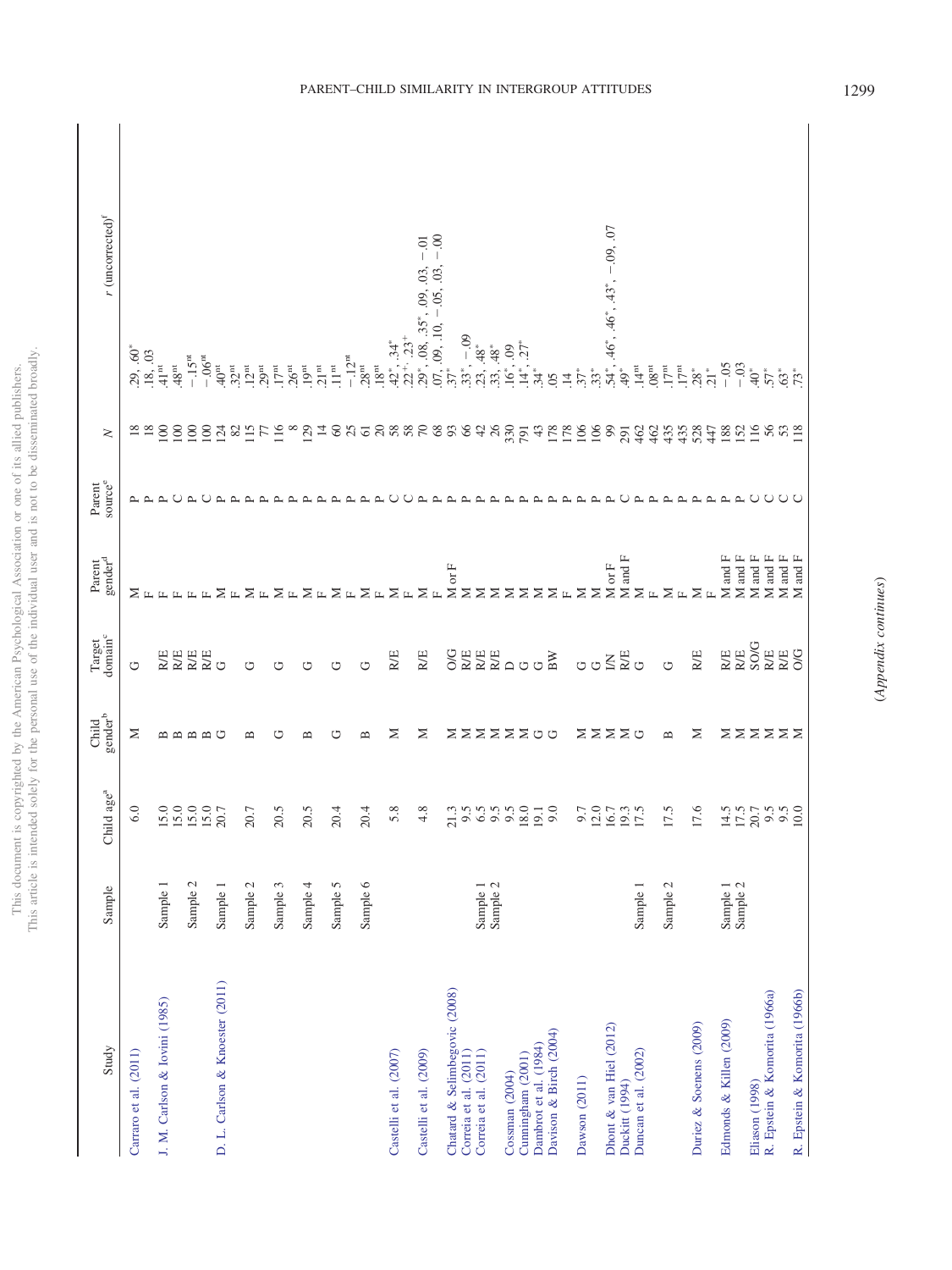This document is copyrighted by the American Psychological Association or one of its allied publishers.<br>This article is intended solely for the personal use of the individual user and is not to be disseminated broadly. This article is intended solely for the personal use of the individual user and is not to be disseminated broadly. This document is copyrighted by the American Psychological Association or one of its allied publishers.

| $r$ (uncorrected) <sup><math>f</math></sup> |                          |                  |          |                                                                                                                                                                                                                                               |                      |                         |    |                                           |                                          |                |                        |                                                                                                                                                           |                             |     |                                                                                                                                                                    |                                |                         |                              |          |                            |          |     |          |                  |          |        |          |        |                        |      |          |          |                        |       |                              |          |          |          |                                                                                                                |                                                                                                                                                                                                                        |            |  |
|---------------------------------------------|--------------------------|------------------|----------|-----------------------------------------------------------------------------------------------------------------------------------------------------------------------------------------------------------------------------------------------|----------------------|-------------------------|----|-------------------------------------------|------------------------------------------|----------------|------------------------|-----------------------------------------------------------------------------------------------------------------------------------------------------------|-----------------------------|-----|--------------------------------------------------------------------------------------------------------------------------------------------------------------------|--------------------------------|-------------------------|------------------------------|----------|----------------------------|----------|-----|----------|------------------|----------|--------|----------|--------|------------------------|------|----------|----------|------------------------|-------|------------------------------|----------|----------|----------|----------------------------------------------------------------------------------------------------------------|------------------------------------------------------------------------------------------------------------------------------------------------------------------------------------------------------------------------|------------|--|
|                                             |                          |                  |          |                                                                                                                                                                                                                                               |                      | ns                      | ns | $23*$                                     | $\frac{06}{04}$ , $\frac{12}{-1}$<br>38* | $\overline{a}$ |                        | $-03$<br>$.38^*$ , $.28^*$<br>$.30$ , $.14^*$ , $.05$ , $.16^*$<br>$.09$ , $.13^*$ , $.13^*$ , $.18^*$ , $.12^*$<br>$.17^*$ , $.13^*$ , $.18^*$ , $.12^*$ |                             |     |                                                                                                                                                                    | $.04, .02, .09, .03$<br>$.37*$ | $.89*$                  |                              |          | នៃ ភ្នំ ដូច<br>និង ដូច្នេះ |          |     |          | $35^*$<br>$30^*$ |          | $.72*$ | $.39*$   | $.32*$ |                        |      |          |          | $\overline{71}^*$      | $65*$ |                              |          |          |          | ភ្លុំ ភ្នំ ភ្លុំ ភ្លុំ ភ្លុំ ភ្លុំ ភ្លុំ ភ្លុំ ភ្លុំ ភ្លុំ ភ្លុំ ភ្លុំ ភ្លុំ ភ្លុំ ភ្លុំ ភ្លុំ ភ្លុំ ភ្នំ ភ្លុ | ية الله عليه الله عليه الله عليه الله عليه الله عليه الله عليه الله عليه الله عليه الله عليه الله عل<br>والله عليه الله عليه الله عليه الله عليه الله عليه الله عليه الله عليه الله عليه الله عليه الله عليه الله عليه |            |  |
| $\geq$                                      | 157<br>86                |                  | 131      | 157                                                                                                                                                                                                                                           |                      | $69$<br>69              |    | $1.199$<br>$212$<br>$712$<br>$56$<br>$68$ |                                          |                |                        |                                                                                                                                                           | 764                         | 648 | 648<br>764                                                                                                                                                         |                                |                         | $\frac{478}{378}$            | 256      | 219                        | 433      | 416 |          |                  |          |        |          |        |                        |      |          |          |                        |       |                              |          |          |          |                                                                                                                |                                                                                                                                                                                                                        |            |  |
| Parent<br>source <sup>e</sup>               |                          |                  |          | UUUUAAAAUAAAAAAAAUU                                                                                                                                                                                                                           |                      |                         |    |                                           |                                          |                |                        |                                                                                                                                                           |                             |     |                                                                                                                                                                    |                                |                         |                              |          |                            |          |     |          |                  |          |        |          |        |                        |      |          |          |                        |       |                              |          |          |          | A A U U A A U U A A U U U U U U U U A A A A A A A A A A A                                                      |                                                                                                                                                                                                                        |            |  |
| Parent<br>gender <sup>d</sup>               |                          |                  |          | $\begin{array}{lcl} \mathbf{M} & \mathbf{and} \ \mathbf{F} \\ \mathbf{M} & \mathbf{and} \ \mathbf{F} \\ \mathbf{M} & \mathbf{and} \ \mathbf{F} \\ \mathbf{M} & \mathbf{and} \ \mathbf{F} \\ \mathbf{M} & \mathbf{M} \ \mathbf{M} \end{array}$ |                      |                         |    | $\frac{\rm M}{\rm M}$ and F $\rm M$       |                                          |                |                        |                                                                                                                                                           |                             |     | $\begin{aligned} \mathbb{X}\mathbb{X}\mathbb{X}\mathbb{X}\to\mathbb{X}\mathbb{H} \\ \mathbb{X}\mathbb{X}\mathbb{X}\mathbb{X}\to\mathbb{X}\mathbb{H} \end{aligned}$ |                                |                         | Mand<br>Mand<br>Mand<br>Mand |          |                            |          |     |          |                  |          |        |          |        |                        |      |          |          |                        |       |                              |          |          |          | <b>SH SH SH SH SH SH SH SH SH SH SH</b>                                                                        |                                                                                                                                                                                                                        |            |  |
| Target<br>domain <sup>c</sup>               |                          |                  |          | 000000                                                                                                                                                                                                                                        |                      |                         |    | $\sum_{R}$                                |                                          |                | UU                     | <b>しし</b>                                                                                                                                                 |                             |     | ٣                                                                                                                                                                  | $\circ$                        | $\leq$                  |                              | $\leq$   |                            | $\leq$   |     | $\leq$   |                  | $\leq$   |        | $\leq$   |        | $\leq$                 | K    |          | $\leq$   | $\leq$                 |       | R/E                          |          | R/E      | R/E      |                                                                                                                | <b>R/E</b>                                                                                                                                                                                                             | <b>R/E</b> |  |
| Child<br>gender <sup>b</sup>                |                          | じゅじ              |          | $\circ$                                                                                                                                                                                                                                       |                      | Σ                       |    | ΣΣ                                        |                                          |                | ΣΣ                     | ⊠ ⊘                                                                                                                                                       |                             |     | $\mathbf{\Omega}$                                                                                                                                                  |                                | ΣZ                      |                              | ⋝        |                            | Z        |     | ⊠        |                  | ⋝        |        | ⋝        |        | Z                      | ⋝    |          | ⋝        | Z                      |       | ≃                            |          | ≃        | ≃        |                                                                                                                | ↺                                                                                                                                                                                                                      | ↺          |  |
| Child age <sup>a</sup>                      |                          | $15.6$<br>$19.5$ |          | $19.5$<br>$4.0$<br>$4.0$                                                                                                                                                                                                                      |                      |                         |    | 16.0<br>13.6                              |                                          |                |                        | $\frac{4}{9}$ $\frac{6}{9}$ $\frac{3}{14}$                                                                                                                |                             |     | $\overline{1}$                                                                                                                                                     | 19.7                           | 12.0                    |                              | 12.0     |                            | 13.5     |     | 13.5     |                  | 15.5     |        | 15.5     |        | 11.5                   | 13.5 |          | 15.5     | 17.5                   |       | 9.5                          |          | 13.0     | 16.5     |                                                                                                                | 9.5                                                                                                                                                                                                                    | 13.0       |  |
| Sample                                      | Sample 1                 | Sample 2         | Sample 3 | Sample 4                                                                                                                                                                                                                                      |                      |                         |    |                                           |                                          |                | Sample 1<br>Sample 2   |                                                                                                                                                           | Sample 1                    |     | Sample 2                                                                                                                                                           |                                | Sample 1                |                              | Sample 1 |                            | Sample 2 |     | Sample 2 |                  | Sample 3 |        | Sample 3 |        | Sample 1               |      | Sample 2 | Sample 3 |                        |       |                              | Sample 1 | Sample 2 | Sample 3 |                                                                                                                | Sample 4                                                                                                                                                                                                               | Sample 5   |  |
| Study                                       | M. Epstein & Ward (2011) |                  |          |                                                                                                                                                                                                                                               | Ex & Janssens (1998) | Fagot & Leinbach (1995) |    | Fend (1994)                               | Ford (2009)                              |                | Friedman et al. (2007) | Fulcher et al. (2008)                                                                                                                                     | Garaigordobil & Jone (2011) |     |                                                                                                                                                                    | Glass et al. (1986)            | Gniewosz & Noack (2008) |                              |          |                            |          |     |          |                  |          |        |          |        | Gniewosz et al. (2003) |      |          |          | Gniewosz et al. (2008) |       | Griffore & Schweitzer (1983) |          |          |          |                                                                                                                |                                                                                                                                                                                                                        |            |  |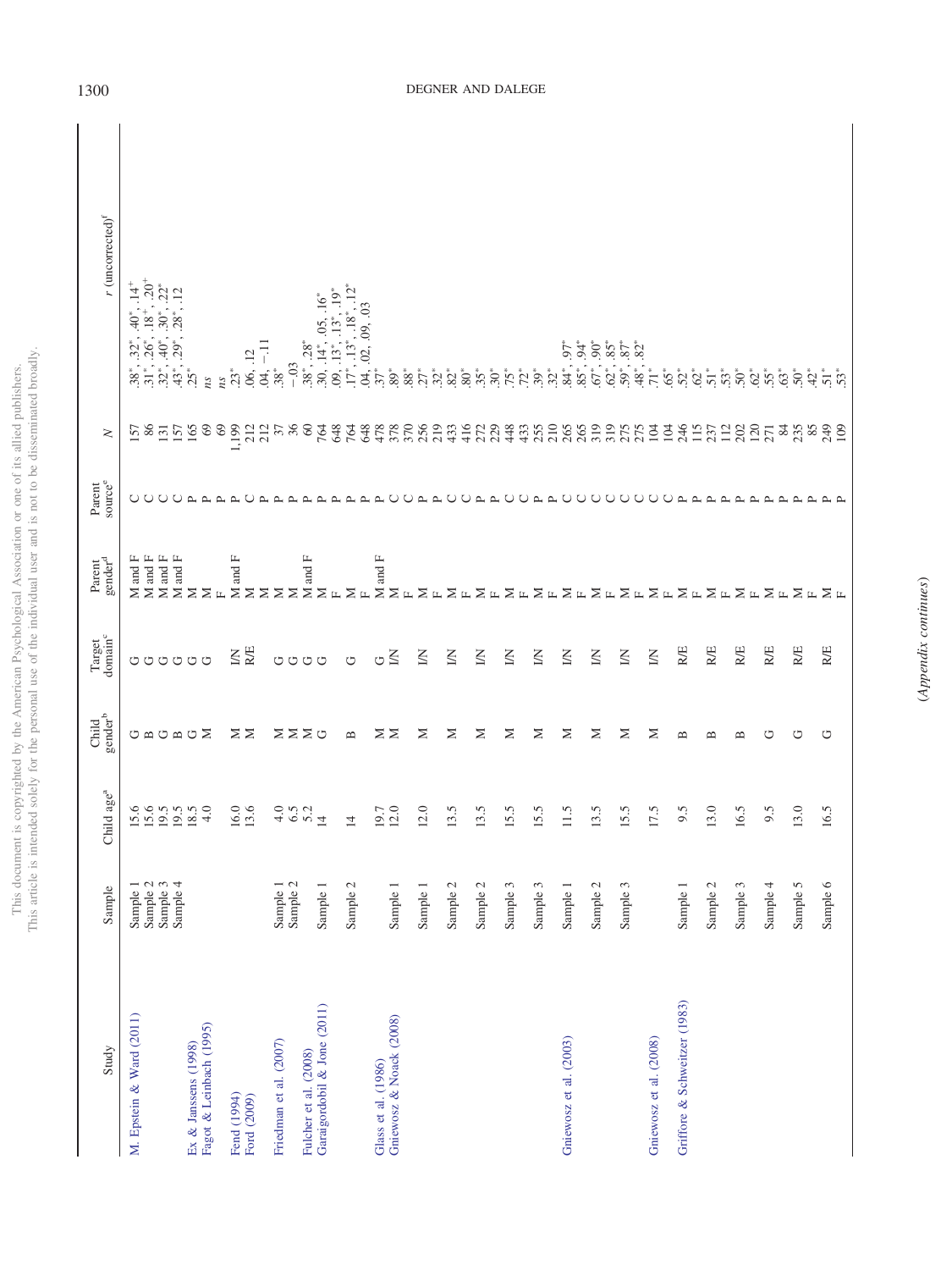| ĵ<br>ĭ<br>í       | i              |
|-------------------|----------------|
| ē                 |                |
|                   |                |
| ζ<br>ï            |                |
| i                 |                |
|                   | í              |
|                   |                |
|                   |                |
|                   |                |
| Í                 |                |
|                   | i              |
|                   | ;              |
|                   |                |
| ì                 |                |
|                   |                |
|                   |                |
|                   |                |
|                   |                |
| J                 |                |
|                   |                |
| i                 |                |
|                   |                |
|                   |                |
|                   | Ę              |
|                   |                |
|                   |                |
|                   | j              |
|                   |                |
|                   |                |
|                   | ļ              |
|                   |                |
| ¢                 |                |
| j<br>ì            |                |
| j<br>)            |                |
| j<br>۹            |                |
|                   |                |
|                   |                |
|                   |                |
|                   |                |
| ≏                 |                |
|                   |                |
| š                 | b              |
| ĭ                 |                |
| i                 |                |
|                   |                |
|                   |                |
|                   |                |
|                   |                |
| ł                 |                |
| $\frac{1}{2}$     |                |
|                   |                |
| i                 |                |
|                   |                |
| ł<br>j            |                |
| ì<br>j            |                |
| ł<br>I<br>Û       |                |
|                   |                |
| í.                |                |
| and with and<br>ł |                |
| İ<br>١            |                |
|                   |                |
|                   |                |
|                   |                |
|                   |                |
| ĵ<br>I            |                |
|                   |                |
|                   |                |
| í                 |                |
| j                 | j              |
| ţ                 | З              |
|                   | í              |
|                   |                |
| thus<br>Ĭ         | $\overline{1}$ |
|                   | i              |
|                   |                |

 $\overline{\phantom{a}}$ 

| Study                                | Sample               | Child age <sup>a</sup> | $\operatorname*{Child}\nolimits_{\operatorname*{gender}\nolimits^{\operatorname*{b}\nolimits}}$ | Target<br>domain <sup>c</sup> | Parent<br>gender <sup>d</sup> | $\begin{array}{ll} \text{Parent} \\ \text{source}^e \end{array}$ | $\geq$                           | $r$ (uncorrected) <sup><math>f</math></sup>                                                        |
|--------------------------------------|----------------------|------------------------|-------------------------------------------------------------------------------------------------|-------------------------------|-------------------------------|------------------------------------------------------------------|----------------------------------|----------------------------------------------------------------------------------------------------|
| Grob (2005)                          |                      | 6.5                    |                                                                                                 | $\leq$                        | M and F                       |                                                                  | 309                              | $28^{\degree}$                                                                                     |
| Guerrero et al. (2011)               |                      | 4.0                    |                                                                                                 | <b>R/E</b>                    | $\geq$                        |                                                                  | $50\,$                           | $51*$<br>$.23^{*}, 05^{*}$                                                                         |
| Hansson & Rasmussen (2010)           | Sample 1<br>Sample 2 | 10.0                   | ⋝⋜⋜⋜                                                                                            | BW                            | $\mathbf M$ or $\mathbf F$    |                                                                  | $\frac{1,383}{1,383}$            |                                                                                                    |
|                                      |                      | 10.0                   |                                                                                                 | BW                            | $\mathbf M$ or $\mathbf F$    |                                                                  |                                  | $\tilde{\mathcal{S}}$ 0.                                                                           |
| Hello et al. (2004)                  |                      | 17.0                   | ⊠                                                                                               | RÆ                            | $\geq$                        |                                                                  |                                  | $.19*$                                                                                             |
|                                      |                      |                        |                                                                                                 |                               | $\Box$                        |                                                                  | 201                              | $22*$                                                                                              |
| Hess et al. (2006)                   | Sample 1             | 18.6                   | $\mathbf{\Omega}$                                                                               | O                             | $\geq$<br>$\Box$              |                                                                  | 244<br>244                       | $26*$<br>$36*$                                                                                     |
|                                      |                      |                        |                                                                                                 |                               |                               |                                                                  |                                  |                                                                                                    |
|                                      | Sample 2             | 18.7                   | ↺                                                                                               | ت                             | Σ<br>$\boxed{\phantom{1}}$    |                                                                  | 244<br>244                       | $\ddot{4}$<br>$32*$                                                                                |
| Himelhoch (1950)                     |                      | 19.0                   | ⋝                                                                                               | <b>R/E</b>                    | M or F                        |                                                                  | $\mathcal{L}$                    | 57                                                                                                 |
| Hoffman & Kloska (1995)              |                      | 9.0                    | Σ                                                                                               | O                             | $\sum$                        |                                                                  |                                  | $\overline{21}^*$                                                                                  |
|                                      |                      |                        |                                                                                                 |                               | $\square$                     |                                                                  | 213<br>364                       | $.17*$                                                                                             |
| Holub et al. (2011)                  |                      | 4.8                    | ≍                                                                                               | BW                            | $\geq$                        |                                                                  | 48                               | $.09, .07, .32^*, .30^*$                                                                           |
| Hughes et al. (2009)                 |                      | 11.5                   | Σ                                                                                               | RÆ                            | Σ                             |                                                                  | 170                              | $\sim$                                                                                             |
|                                      |                      |                        |                                                                                                 |                               |                               |                                                                  | 170                              | $42*$                                                                                              |
| Jasinskaja-Lahti et al. (2011)       | Sample 1             | 15.0                   | ⋝                                                                                               | <b>R/E</b>                    | M and F                       |                                                                  | 93                               | $.66*$                                                                                             |
|                                      | Sample 2             | 15.0                   | Σ                                                                                               | R/E                           | Σ                             |                                                                  | 126                              | $40^*$                                                                                             |
|                                      |                      |                        |                                                                                                 |                               | $\Box$                        |                                                                  | 118                              | $32*$                                                                                              |
| Jennings et al. (2009)               |                      | 18.0                   | ≅                                                                                               | <b>R/E</b>                    |                               |                                                                  | 636                              | 33 <sup>nt</sup>                                                                                   |
| Jorm & Wright (2008)                 |                      | 16.6                   | Σ                                                                                               | $\Delta$                      | $M$ or $F$<br>M or $F$        |                                                                  |                                  | $17^*$<br>$14^{*}$ ,                                                                               |
|                                      |                      | 8.0                    | Σ                                                                                               | R/E                           | Σ                             |                                                                  | 1,997<br>45                      | $-16$                                                                                              |
| Knight et al. (1993)<br>Kulik (2000) |                      | 15.0                   | Σ                                                                                               | O                             | Σ                             |                                                                  | 134                              | $.36^*$ , $.40^*$                                                                                  |
|                                      |                      |                        |                                                                                                 |                               |                               |                                                                  | 134                              | $.37*$<br>29 <sup>*</sup>                                                                          |
| Kulik (2002)                         | Sample 1             | 15.1                   | ≏                                                                                               | O                             | Σ                             |                                                                  | 67                               | $\mathcal{A}^*$<br>34.<br>$.31*$ ,<br>$.29^{*}$                                                    |
|                                      |                      |                        |                                                                                                 |                               |                               |                                                                  | 67                               | $\,$ .58 $\,$<br>$\cdot$ .50 $\cdot$<br>, 42,<br>.56 <sup>*</sup> ,                                |
|                                      | Sample 2             | 15.1                   | ↺                                                                                               | ٣                             | Σ                             |                                                                  | 67                               | $\overline{51}^*$<br>.56 <sup>*</sup> ,<br>$.34^{*}$ .<br>$\ddot{\phantom{0}}$<br>.22 <sup>*</sup> |
|                                      |                      |                        |                                                                                                 |                               |                               |                                                                  | 67                               | $.30*$<br>52 <sup>*</sup><br>$.35^*$ ,                                                             |
|                                      |                      |                        | ロ                                                                                               | ت                             | Σ                             |                                                                  | $\odot$                          | $42*$                                                                                              |
| Kulik (2004)<br>Kulik (2005)         | Sample 1             | 15.0                   | $\approx$                                                                                       | ひ                             | $\geq$                        |                                                                  |                                  | $29*$                                                                                              |
|                                      |                      |                        |                                                                                                 |                               | $\boxed{\mathbf{L}}$          |                                                                  | $\overline{5}$<br>$\overline{1}$ | ns                                                                                                 |
|                                      |                      |                        |                                                                                                 | R/E                           | Σ                             |                                                                  |                                  | ns, ns                                                                                             |
|                                      |                      |                        |                                                                                                 |                               | $\boxed{\mathbf{L}}$          |                                                                  |                                  | $, .35^*$<br>$61^*$                                                                                |
|                                      | Sample 2             | 15.9                   | ゥ                                                                                               | O                             | $\geq$                        |                                                                  |                                  | $45*$                                                                                              |
|                                      |                      |                        |                                                                                                 |                               | $\Box$                        |                                                                  |                                  | ns                                                                                                 |
|                                      |                      |                        |                                                                                                 | <b>R/E</b>                    | Σ                             |                                                                  | 558888                           | ns, ns                                                                                             |
|                                      |                      |                        |                                                                                                 |                               | $\Box$                        |                                                                  |                                  | $.33^*$ , ns<br>$.28$                                                                              |
| C. B. Lam et al. (2012)              |                      | 15.7                   | ⋝                                                                                               | Ò                             | Σ                             |                                                                  |                                  |                                                                                                    |
|                                      |                      |                        |                                                                                                 |                               |                               |                                                                  | 236<br>236<br>123                | 27                                                                                                 |
| V. Lam et al. (2011)                 |                      | 4.0                    | ⋝                                                                                               | RÆ                            | Σ                             |                                                                  |                                  | $.33^*$ , $.25$<br>$.48^*$ , $.20^*$ , $.31^*$ , $.39^*$ , $.37^*$                                 |
| Mähönen et al. (2011)                |                      | 14.1                   | $\geq$ $\geq$                                                                                   | RÆ                            | $M$ and $F$                   |                                                                  | 721                              |                                                                                                    |
| Marks et al. (2009)                  | Sample 1             | 16.7                   |                                                                                                 | O                             | $\geq$                        | $\Delta$                                                         | 191                              | $20^*29^*$                                                                                         |
|                                      |                      |                        |                                                                                                 |                               |                               | $\Delta$                                                         | 179                              | $.19^{+. .23*}$                                                                                    |
|                                      | Sample 2             | 14.2                   | ⊠                                                                                               | O                             | ⋝                             | ≏                                                                | 191                              | $.13^{+. .26^{*}}$                                                                                 |
|                                      |                      |                        |                                                                                                 |                               | ∟ Σ                           | ≏                                                                | 180<br>98                        | $.16$ <sup>*</sup><br>$21^*$                                                                       |
| Marantz & Mansfield (1977)           |                      | 7.8                    | O                                                                                               | ت                             |                               |                                                                  |                                  | $28^{\circ}$<br>$33^{*}$                                                                           |

PARENT–CHILD SIMILARITY IN INTERGROUP ATTITUDES 1301

(*Appendix continues*)

(Appendix continues)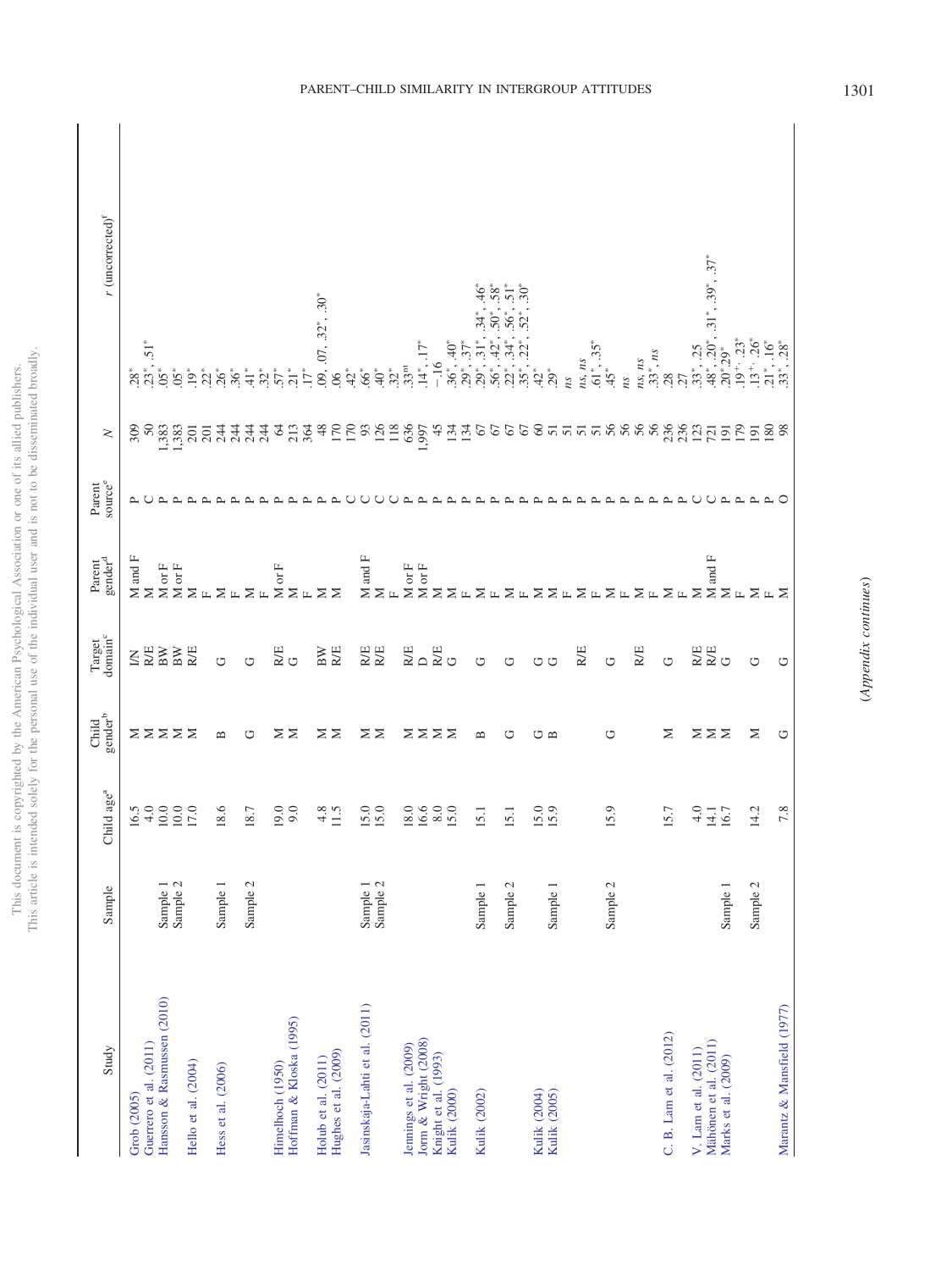This document is copyrighted by the American Psychological Association or one of its allied publishers.<br>This article is intended solely for the personal use of the individual user and is not to be disseminated broadly. This article is intended solely for the personal use of the individual user and is not to be disseminated broadly. This document is copyrighted by the American Psychological Association or one of its allied publishers.

| Study                                       | Sample               | Child age <sup>a</sup>  | $\operatorname*{Child}\nolimits_{\operatorname*{gender}\nolimits^{\operatorname*{b}\nolimits}}$ | Target<br>domain <sup>c</sup> | Parent<br>gender <sup>d</sup> | $\begin{array}{ll} \text{Parent} \\ \text{source}^e \end{array}$ | $\geq$                 | $r$ (uncorrected) <sup><math>f</math></sup> |
|---------------------------------------------|----------------------|-------------------------|-------------------------------------------------------------------------------------------------|-------------------------------|-------------------------------|------------------------------------------------------------------|------------------------|---------------------------------------------|
| McHale et al. (2001)<br>Mayer et al. (2004) |                      | 14.9<br>14.0            | $\circ$ $\geq$                                                                                  | υ υ                           | ΣΣ                            |                                                                  | 193<br>1,003           | 05 <sup>nt</sup><br>$20*$                   |
|                                             |                      |                         |                                                                                                 |                               |                               |                                                                  | 192                    | $.19*$                                      |
| McHale et al. (1999)                        |                      | 10.4                    | Σ                                                                                               | U                             | ≅<br>$\boxed{1}$              |                                                                  | 202<br>202             | $20^*$<br>$23*$                             |
| Meyer (1980)                                | Sample 1             | 7.0                     | ت                                                                                               | ت                             | Σ                             |                                                                  | 52                     | .05, .14                                    |
| Mezei (1971)                                | Sample 2             | 18.0<br>$11.0\,$        | ⊠<br>℧                                                                                          | R/E<br>O                      | M and F<br>$\geq$             |                                                                  | $80\,$<br>52           | $33^*$ , $25^*$<br>.26 <sup>nt</sup>        |
|                                             |                      | 18.0                    | $\geq$                                                                                          | RÆ                            | $\mathbf M$ and $\mathbf F$   |                                                                  | 57                     | 37 <sup>nt</sup>                            |
| Montañés et al. (2012)                      |                      | 13.4                    | U                                                                                               | $\circ$                       | $\geq$                        |                                                                  | 164                    | $.12, .16, .19, .35^*$<br>$.60^*$           |
| Monaci & Trentin (2008)                     |                      | 10.9                    | $\geq$                                                                                          | RÆ                            | M and F                       |                                                                  | 133                    |                                             |
| Monteiro et al. (2009)                      | Sample 1<br>Sample 2 |                         |                                                                                                 | RÆ<br>R/E                     | M and F<br>M and F            |                                                                  | 100<br>10 <sub>1</sub> | $74 +$<br>03                                |
| Mosher & Scodel (1960)                      |                      | $6.5$<br>$9.5$<br>$0.2$ | $\Sigma \Sigma \Sigma$                                                                          |                               | $\geq$                        |                                                                  | 161                    | $.32*$                                      |
| Mills et al. 1995)                          |                      | 20.3                    |                                                                                                 | R/E<br>R/E                    | M and F                       |                                                                  | 142                    | ns                                          |
| Neblett et al. (2009)                       |                      | 14.0                    | $\sum$                                                                                          |                               | $\widetilde{\Xi}$             |                                                                  | 358                    | 09                                          |
| Newman (1989)                               | Sample 1             | 20.0                    | $\mathbf{\underline{\smash{\sim}}}$                                                             | <b>ESSS</b>                   | M and F                       |                                                                  | 60                     | .32 <sup>nt</sup>                           |
| Newman (2007)                               | Sample 2<br>Sample 1 | 19.8                    | U<br>$\mathbf{m}$                                                                               |                               | M and F<br>M and F            |                                                                  | 156<br>53              | $44^{\rm nt}$<br>$46*$                      |
|                                             |                      |                         |                                                                                                 |                               | ≍                             |                                                                  | 53                     | $48^*$                                      |
|                                             |                      |                         |                                                                                                 |                               | LL.                           |                                                                  | 53                     | $.39*$                                      |
|                                             | Sample 2             | 19.7                    | ٣                                                                                               | S <sub>O</sub>                | $M$ and $F$                   |                                                                  | 87                     | $43*$                                       |
|                                             |                      |                         |                                                                                                 |                               | Σ                             |                                                                  | 87                     | $50^*$                                      |
|                                             |                      |                         |                                                                                                 |                               | $\boxed{1}$                   |                                                                  | $87\,$                 | $30*$                                       |
| Niemi et al. (1978)                         |                      | $20.0\,$                | Σ                                                                                               |                               | $M$ or $F$                    |                                                                  | 663                    | $26^{\rm nt}$                               |
|                                             |                      |                         |                                                                                                 | SSE                           | $M$ or $F$<br>M or ${\rm F}$  |                                                                  | 663<br>663             | $18^{\rm nt}$<br>$18^{\rm nt}$              |
| Noack (2001)                                | Sample 1             | 15.7                    | $\mathbf{\Omega}$                                                                               |                               | Σ                             |                                                                  | 142                    | $21*$                                       |
|                                             |                      |                         |                                                                                                 |                               |                               |                                                                  | 126                    | $.26*$                                      |
|                                             | Sample 2             | 15.7                    | U                                                                                               | $\leq$                        | ⋝                             |                                                                  | 185                    | $43*$                                       |
|                                             |                      |                         |                                                                                                 |                               |                               |                                                                  | 161                    | $35^*$                                      |
| O'Bryan et al. (2004)                       |                      | 15.5                    | Σ                                                                                               | R/E                           |                               |                                                                  | Ξ                      | $27*$                                       |
|                                             |                      |                         |                                                                                                 | Ò                             |                               |                                                                  | Ξ<br>Ξ                 | $\overline{0}$<br>$\overline{10}$           |
|                                             |                      |                         |                                                                                                 |                               | $\Box$                        |                                                                  | $\Xi$                  | $23*$                                       |
|                                             |                      |                         |                                                                                                 | O/G                           | ⋝                             |                                                                  | $\Xi$                  | .16                                         |
|                                             |                      |                         |                                                                                                 |                               | LL.                           |                                                                  | Ξ                      | $.20*$                                      |
|                                             |                      |                         |                                                                                                 | SO                            | ⋝                             |                                                                  | Ξ                      | $\overline{13}$                             |
|                                             |                      |                         |                                                                                                 |                               |                               |                                                                  | Ξ                      | $22*$                                       |
|                                             |                      |                         |                                                                                                 | $\triangle$                   | ⋝                             |                                                                  | Ξ                      | $\ddot{.}$                                  |
|                                             |                      |                         |                                                                                                 |                               |                               |                                                                  | Ξ                      | $\overline{10}$                             |
|                                             |                      |                         |                                                                                                 | BW                            | Σ<br>L.                       |                                                                  | Ξ<br>$\Xi$             | 16<br>05                                    |
| O'Comor et al. (2000)                       |                      | 8.5                     |                                                                                                 |                               | Σ                             |                                                                  | $\overline{51}$        | $21*$                                       |
| Oepke (2008)                                |                      | 14.8                    | $\circ$ $\geq$                                                                                  | R/E<br>IN                     | $M$ and $F$                   |                                                                  | 312                    | $36^*$<br>$34^*$                            |
|                                             |                      |                         |                                                                                                 |                               | Σ<br>LL.                      |                                                                  | 305<br>312             | $29*$                                       |
| Okagaki & Moore (2000)                      |                      | 20.3                    | $\geq$                                                                                          | <b>R/E</b>                    | ⋝                             |                                                                  | $69\,$                 |                                             |
|                                             |                      |                         |                                                                                                 |                               |                               |                                                                  | 60                     | $rac{40}{31}$                               |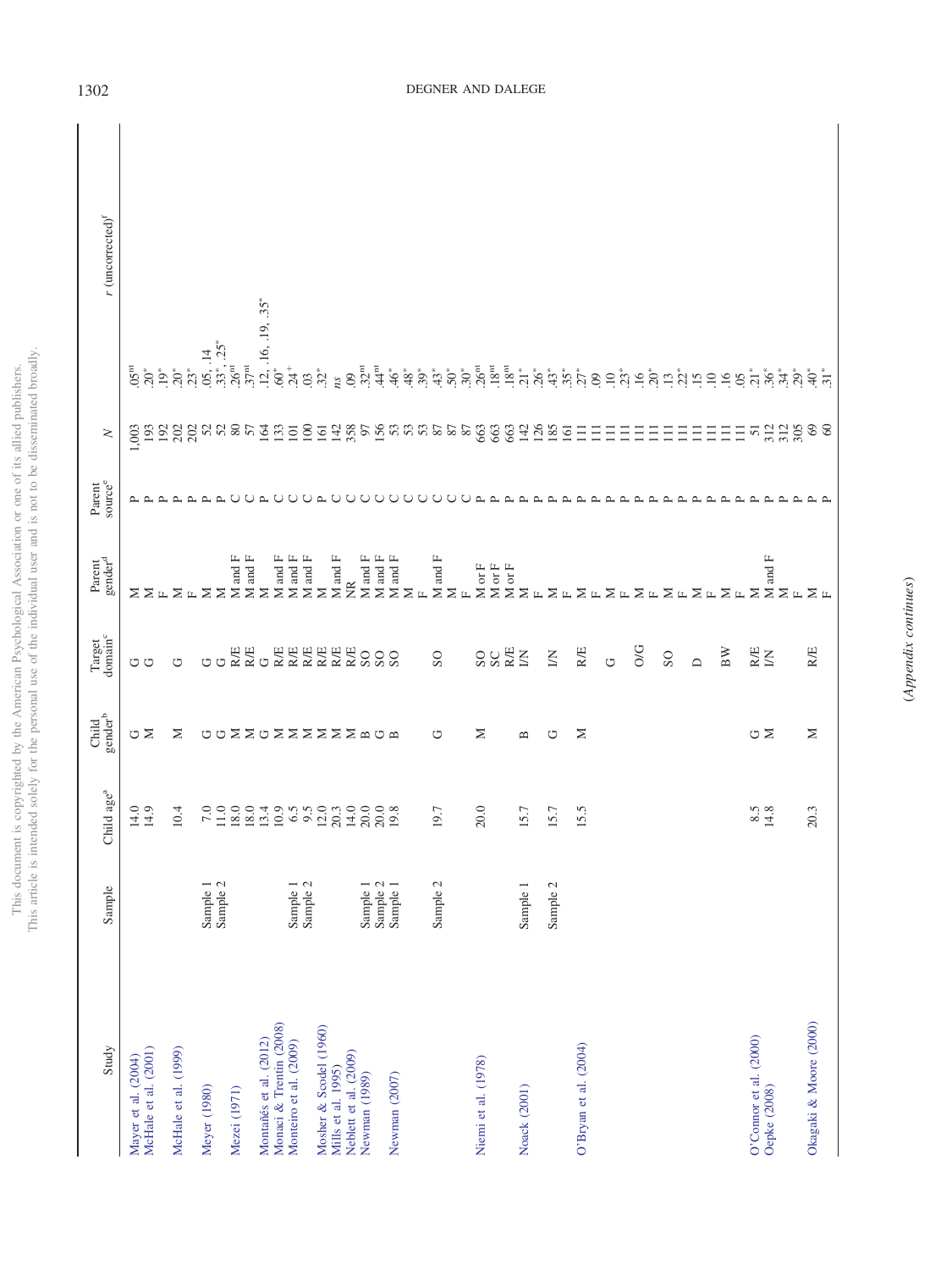|               | į,     |
|---------------|--------|
|               |        |
|               |        |
| š<br>į        | i      |
| ä<br>j        |        |
| ğ             |        |
| ī             |        |
| ï             |        |
|               | í      |
|               | I      |
|               |        |
| I<br>ì        |        |
|               |        |
|               | coo    |
|               |        |
| Ļ.            |        |
|               | Ś      |
|               |        |
|               |        |
|               |        |
|               |        |
|               |        |
|               |        |
|               |        |
|               |        |
| j             | j      |
|               |        |
|               |        |
|               | j      |
|               |        |
|               |        |
|               | Š      |
|               |        |
| ć<br>3        |        |
| j<br>).       |        |
| ł             |        |
| ł<br>ł<br>١   |        |
| j             |        |
| i             |        |
|               |        |
| ≏             |        |
|               |        |
| can           |        |
| ì             |        |
|               |        |
| í<br>Ì        |        |
|               |        |
|               |        |
|               | í      |
| the .         |        |
| ī             |        |
| j             | É<br>ś |
|               |        |
|               | ś      |
| I<br>j        | ï      |
| ŝ             |        |
| l<br>ℷ<br>J   |        |
| é             | ï      |
| i             |        |
| ï<br>i<br>J   |        |
| j<br>ł        |        |
|               | j      |
| È             |        |
|               | Š      |
| i<br>3        |        |
| Í             |        |
| $\frac{1}{2}$ |        |
| í             |        |
|               | ì      |
|               | ₹      |
| his           | ť      |
|               | į<br>ã |
| į             | his    |
|               | í      |
|               | i<br>ł |
|               |        |

| Study                                                  | Sample                               | Child age <sup>a</sup>        | Child<br>gender <sup>b</sup> | domain <sup>c</sup><br>Target | Parent<br>gender <sup>d</sup>                            | $\rm source^{\rm e}$<br>Parent | $\succ$                                   | $r$ (uncorrected) <sup><math>f</math></sup>                    |
|--------------------------------------------------------|--------------------------------------|-------------------------------|------------------------------|-------------------------------|----------------------------------------------------------|--------------------------------|-------------------------------------------|----------------------------------------------------------------|
| <b>Oksal</b> (2008)                                    |                                      | 20.2                          | $\geq$                       | SO                            |                                                          |                                |                                           |                                                                |
|                                                        |                                      |                               |                              |                               | ∑ ⊾                                                      |                                | 116                                       | $.55^{\circ}$ , $.52^{\circ}$<br>$.48^{\circ}$ , $.38^{\circ}$ |
| Olalla & Vella (2007)                                  | Sample 1<br>Sample 2                 | $17.3$<br>$17.4$              | $\Box$                       | U                             | $\Sigma \Sigma$                                          |                                | 700                                       | $21*$                                                          |
|                                                        | Sample                               |                               |                              | $\circ$                       |                                                          |                                | 641                                       | $20^*$                                                         |
| Pahlke et al. (2012)                                   |                                      |                               | Σ                            | R/E                           |                                                          |                                | zzzerczz                                  | 14, 26, 08, 08                                                 |
| Pellett & Ignico (1993)                                |                                      | 8.3                           | ⋝                            | $\circ$                       | $M$ and $F$                                              |                                |                                           | 11, .12, .14, .66*<br>$24$ *                                   |
| Perloff (1977)                                         |                                      | 11.0                          | Σ                            | O                             | Σ                                                        |                                |                                           | $\Omega$                                                       |
|                                                        |                                      |                               |                              |                               | $\Box$                                                   |                                |                                           | $\overline{0}$                                                 |
| Peterson & Duncan (1999)                               |                                      | 18.1                          | ⋝                            |                               | $M$ and $F$                                              |                                |                                           | $48*$                                                          |
| Pushkin & Norburn (1983)                               |                                      | $5.0$<br>20.0                 | Σ Φ                          | SE <sub>U</sub>               | Σ                                                        |                                |                                           | $\equiv$                                                       |
| Quiñones et al. (1999)                                 |                                      |                               |                              |                               | Σ                                                        |                                |                                           | $29*$                                                          |
|                                                        |                                      |                               |                              |                               | $\Box$                                                   |                                | 107                                       | $27*$                                                          |
| Radke-Yarrow et al. (1952)                             |                                      | $7.0\,$                       | ⋝                            | $\mathbb{E}_{\alpha}$ $\leq$  | $M$ or $F$<br>$M$ or $F$                                 |                                | 66<br>66                                  | $\overline{21}^*$<br>$17^{+}$<br>$29*$                         |
|                                                        |                                      |                               |                              |                               | Σ                                                        |                                | 457                                       | .48 <sup>nt</sup>                                              |
| Rippl (2004)                                           |                                      | 16.8                          | Z                            |                               | $\Box$                                                   |                                | 457                                       | 37 <sup>nt</sup>                                               |
| Rivas-Drake et al. (2009)                              |                                      | 11.5                          | z                            |                               | $\widetilde{\Xi}$                                        |                                | 308                                       | $32*$                                                          |
| Rodríguez-García & Wagner (2009)                       |                                      | 16.5                          | Σ                            | <b>NHKHK</b>                  | M or F                                                   |                                |                                           | $37*$                                                          |
|                                                        |                                      | 16.5                          | $\geq$                       |                               | M or ${\rm F}$                                           |                                |                                           | $45^*$                                                         |
| Rollins & White (1982)                                 |                                      |                               | U                            |                               | ≍                                                        |                                |                                           | $.54*$<br>$.55^*$ , $.43^*$ , $.11^*$ ,                        |
| Sabatier (2008)                                        |                                      | 12.5                          | ⋝                            | R/E                           | ⋝                                                        |                                |                                           | $\ddot{\cdot}$ . 11 $\ddot{\cdot}$ .                           |
|                                                        |                                      |                               |                              |                               |                                                          |                                | $408$<br>$407$<br>$707$<br>$701$<br>$701$ | $.19*$<br>$\frac{28^*}{29^*}$ . $16^*$ ,                       |
| Schmid (2008)                                          |                                      | $\overline{16}$               | z                            | K                             | ⋝                                                        |                                |                                           |                                                                |
|                                                        |                                      |                               |                              |                               | $\boxed{1}$                                              |                                | 761                                       | $24$ <sup>*</sup>                                              |
| Shebloski & Gibbons (1998)                             | $\overline{e}$ 1<br>Sample           | 15.5                          | ≃                            | ٣                             | M or F                                                   |                                | 30                                        | 26                                                             |
|                                                        |                                      |                               |                              |                               | Σ                                                        |                                |                                           | $\ddot{ }$                                                     |
|                                                        |                                      |                               |                              |                               | $\Box$                                                   |                                |                                           | $\frac{5}{2}$                                                  |
|                                                        | $\mathcal{L}$<br>$\bullet$<br>Sample | 15.5                          | ロ                            | ゥ                             | $M$ or $F$                                               |                                | 39                                        |                                                                |
|                                                        |                                      |                               |                              |                               | $\geq$<br>$\Box$                                         |                                | $\overline{10}$<br>27                     | $47 +$<br>$57 +$                                               |
| Sjongers (2007)                                        |                                      |                               | ⋝                            |                               | $M$ or $F$                                               |                                | 6,974                                     | 42 <sup>nt</sup>                                               |
|                                                        |                                      |                               | ⋝                            |                               | M or ${\rm F}$                                           |                                |                                           | 16                                                             |
| E. P. Smith et al. (2003)<br>S. T. Smith & Ross (2006) |                                      | $17.0$<br>9.5<br>20.2<br>20.2 |                              | <b>EEEE</b><br>EEEE           | M and F                                                  |                                | 8340                                      | $.38^{+}$                                                      |
|                                                        |                                      |                               | $\Sigma \Sigma$              |                               | $\geq$                                                   |                                |                                           |                                                                |
|                                                        |                                      |                               |                              |                               | $\boxed{\mathbf{L}}$                                     |                                | 84                                        | $.24^*$ , $.12$<br>$.21^+$ , $.26$                             |
| M. D. Smith & Self (1980)                              |                                      | 18.0                          |                              |                               | Σ                                                        |                                | $74$                                      | $36^{\rm nt}$ . $26^*$                                         |
| Sinclair et al. (2005)                                 |                                      | $10.0\,$                      | $\circ$ $\geq$               | G RE                          | $M$ or $F$                                               |                                | 66                                        | $\frac{11}{1}$<br>.17, 26                                      |
| Six et al. (2009)                                      |                                      | 15.3                          | $\geq$                       | $\leq$                        | $\geq$                                                   |                                | 325<br>325                                |                                                                |
|                                                        |                                      |                               |                              |                               | LL.                                                      |                                |                                           | $31*$                                                          |
| Stephan & Rosenfield (1978)                            |                                      | 13.0                          |                              |                               | $\geq$                                                   |                                |                                           | $26^*$ , $33^*$                                                |
| Sutfin et al. (2008)                                   |                                      | $\frac{5.2}{18.0}$<br>16.0    |                              | RE<br>GRE<br>O/G              | M and F                                                  |                                |                                           | $36^{*}$                                                       |
| Tedin (1974)                                           |                                      |                               |                              |                               | $M$ and $F$                                              |                                |                                           | 32 <sup>nt</sup>                                               |
| ter Bogt et al. (2001)                                 |                                      |                               |                              |                               | $\frac{\mathbbmss{M}}{\mathbbmss{M}}$ or $\mathbbmss{F}$ |                                |                                           | 36 <sup>nt</sup>                                               |
| Todosijević & Enyedi (2002)                            |                                      |                               | <b>ZZZZZO</b>                | <b>R/E</b>                    |                                                          |                                | $\frac{57}{133}$<br>1.115<br>128          | $42^*$ , $30^*$                                                |
| Tomasetto et al. (2011)                                |                                      | 6.2                           |                              | $\circ$                       | Σц                                                       |                                |                                           | $\overline{0}$<br>$\overline{0}$                               |
| Towles-Schwen & Fazio (2001)                           |                                      | 20.0                          | Σ                            | R/E                           | $M$ and $F$                                              |                                | 124<br>184                                | $-.09, .07$                                                    |
|                                                        |                                      |                               |                              |                               |                                                          |                                |                                           |                                                                |

(*Appendix continues*)

(Appendix continues)